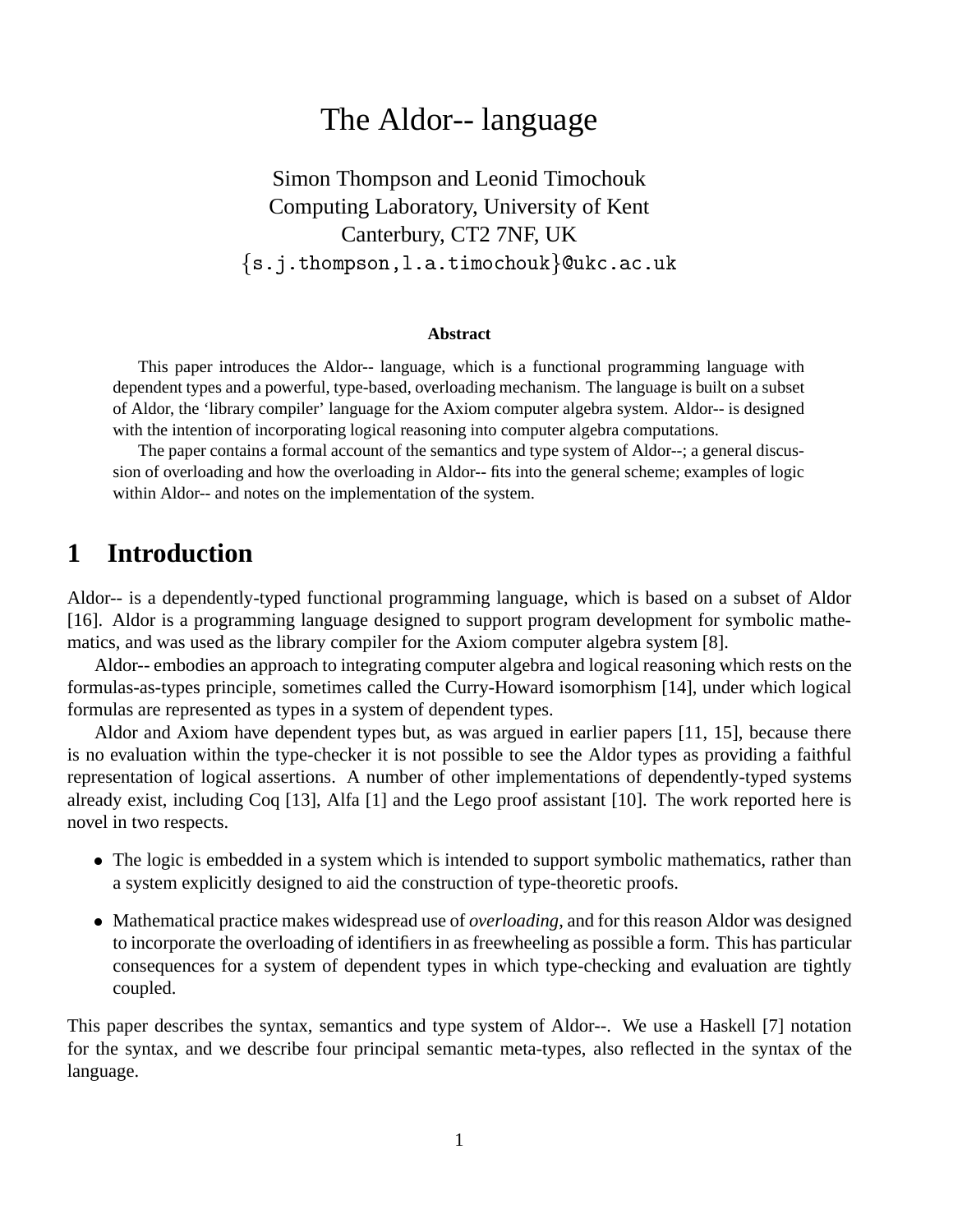- **Manifest Types.** Examples of these include base types, such as Booleans, numbers and strings; function, record and union types; abstract data types and categories, and TypeT, the type of all types.
- **Manifest Values.** These include values from the manifest types, and indeed these types themselves, which belong to the type TypeT.
- **Expressions.** Expressions are entities which can be evaluated to yield manifest values. Manifest values may, of course, be manifest types.
- **Functional Blocks.** These blocks represent the hierarchical definition structure of the language. They can also be thought of as closures, combining an expression with a context which gives values to free variables in that expression.

Central to the explanation of the semantics of Aldor-- is the concept of *reduction*. Reduction can be applied to objects from any of the Aldor-- meta-types. The functional semantics of Aldor-- involves  $\beta$ reduction of function applications and  $\delta$ -reduction of defined identifiers. Reductions can be classified as being of two sorts.

**Evaluation.** If an expression or a functional block can be reduced to a value, this is called (full) evaluation.

**Normalisation.** All other cases are known as normalisation or *partial* evaluation.

For example, if no value for x is available in the current context, then  $x+3$  is normalised to itself. If, on the other hand,  $x$  is bound to 4, then  $x+3$  evaluates to 7.

The remainder of the paper is as follows. We first present a discussion of overloading in general, as a context for the overloading in Aldor--; this is followed by an introduction to the syntax of Aldor-- and then by an overview of overloading in Aldor--. Section 5 contains a formal account of reduction in the language, and Section 6 formally describes the type system of Aldor--. Section 7 contains an overview of the implementation of the system, and Section 8 covers a number of illustrative examples.

# **2 Overloading: a survey**

This section surveys the topic of overloading in programming languages in order to give a context to our later discussion of the central rôle that overloading plays in Aldor--.

An identifier is overloaded (within a particular scope) if it denotes more than one object simultaneously. Overloading is common in mathematics, where the same multiplication symbol might be used for

multiplication of two scalars, multiplication of a two vectors and multiplication of a vector by a scalar. In each case here the symbol is used with the same 'arity', as it denotes a binary operation in each case.

Overloaded symbols need not have the same arity: the minus sign, '-' is commonly used both for unary minus, which changes the sign of a number (or indeed a vector), and also for binary subtraction.

Overloading is not confined to operators. Function names, and indeed other names, can also be overloaded. For instance, it is common in object-oriented languages to overload the constructors of a class, which are given the same name as the class itself. A constructor with no arguments might set default values for attributes, whereas explicit parameters can be used to give attributes particular values on object creation.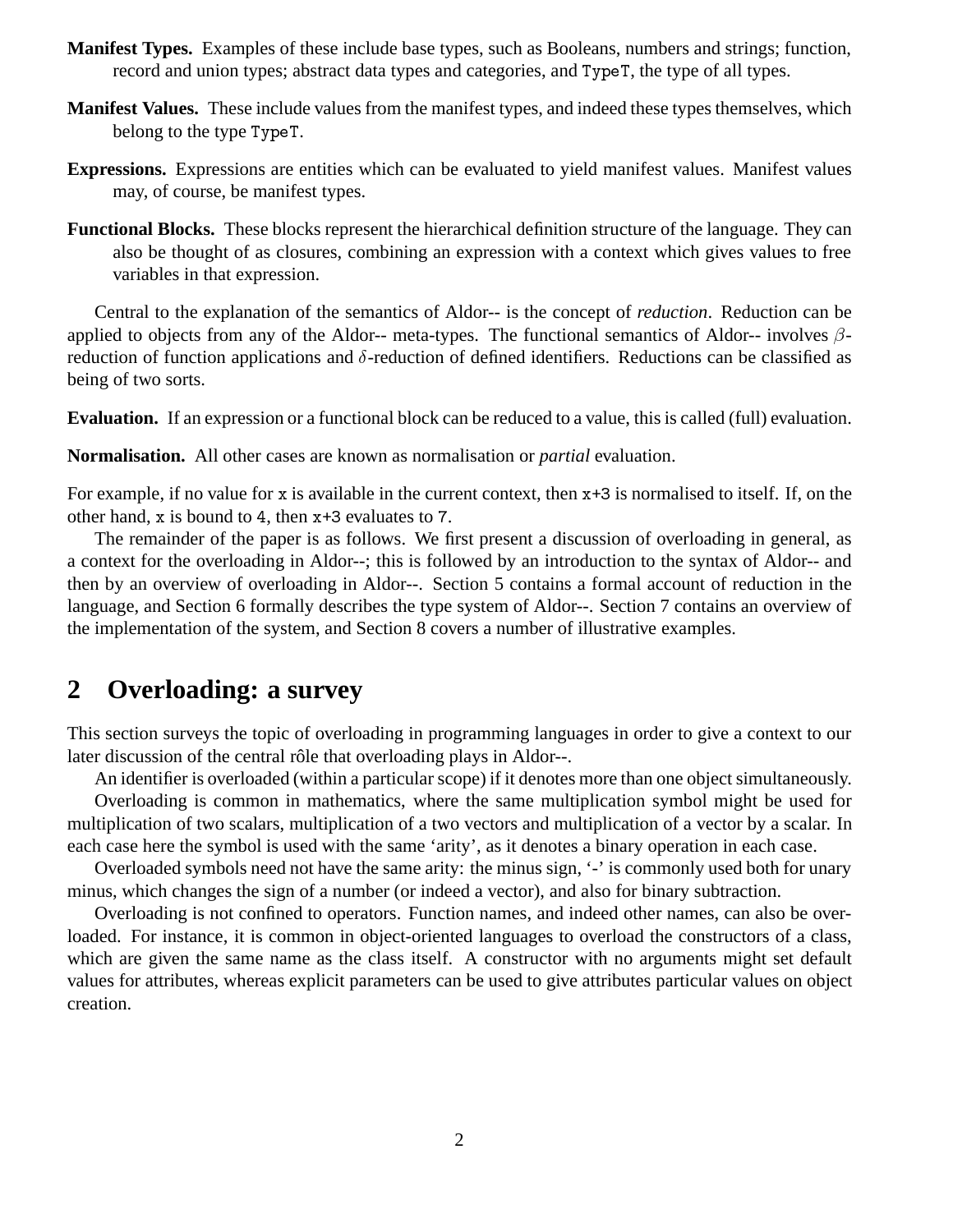## **Why overloading?**

What is the rationale for overloading a name? Two separate justifications emerge.

The first is that despite the fact that modern programming languages offer an effectively unlimited collection of possible names, the *choice of names* – especially if they are to have mnemonic value – is substantially smaller. It makes perfect sense that the size of an arbitrary data structure should be returned by size, for instance. Without the symbols afforded by full Unicode, there is a particular paucity of possible operators and constants in the ASCII character set; hence the decision that a unit element of whatever sort is to be denoted 1.

Overloading of this kind is syntactic sugar, which makes a programmer more effective by making programs and libraries easier to read and write. It would be possible to replace all overloaded names; in the case of size by defining instead the functions sizeBlah, where Blah is the name of the data type in question.

The second rationale is that overloading provides a form (in fact various forms) of *genericity*: it is possible to use a function without knowing the type at which it is being applied. Continuing the  example, it is possible to find the total size of a list of data structures by summing the individual sizes:

 $\mathbf{r}$  and  $\mathbf{r}$  and  $\mathbf{r}$  and  $\mathbf{r}$  and  $\mathbf{r}$  and  $\mathbf{r}$  and  $\mathbf{r}$  and  $\mathbf{r}$  and  $\mathbf{r}$  and  $\mathbf{r}$  and  $\mathbf{r}$  and  $\mathbf{r}$  and  $\mathbf{r}$  and  $\mathbf{r}$  and  $\mathbf{r}$  and  $\mathbf{r}$  and  $\mathbf{r}$  and

Pushing the overloading one stage further we could in fact call the function that we are defining size too

 

The code here will work irrespective of the particular data structures in the list (so long as the host programming language has a sufficiently liberal type discipline).

## **Mechanisms**

Here we survey the various mechanisms for defining overloaded identifiers.

#### **Finitary overloading**

A program is a finite artifact, and as such can only contain a finite number of definitions. *A fortiori*, therefore, it can only contain a finite number of definitions for any particular identifier. In a momomprphic language, this is the whole story, except perhaps for built-ins like equality. In languages with polymorphism the situation is more complex.

In Haskell98 it is possible to declare identifiers whose overloaded definitions each cover a collection of types: the size function for lists will employ the same code to measure the length of any type of list, for instance. $<sup>1</sup>$ </sup>

```
. The contract of the contract of the contract of the contract of the contract of the contract of the contract of the contract of the contract of the contract of the contract of the contract of the contract of the contract
. In the second contract of the second contract of the second contract of the second contract of the second contract of the second contract of the second contract of the second contract of the second contract of the second
                                                            = 0
 #$  %
         and the contract of the contract of the contract of the contract of the contract of the contract of the contract of the contract of the contract of the contract of the contract of the contract of the contract of the contra
```
In this case the definition itself is still finitary – indeed the same code covers all lists – but it can be applied at an infinite number of different types. On the other hand, it can only be used at those data types for which there is an explicit instance declaration, and so cannot cover all possible data types.

<sup>&</sup>lt;sup>1</sup>The class declaration introduces a *type class*, which is specified by a siganture; in other words a class declaration defines an interface. The instance declarations give implementations of that interface.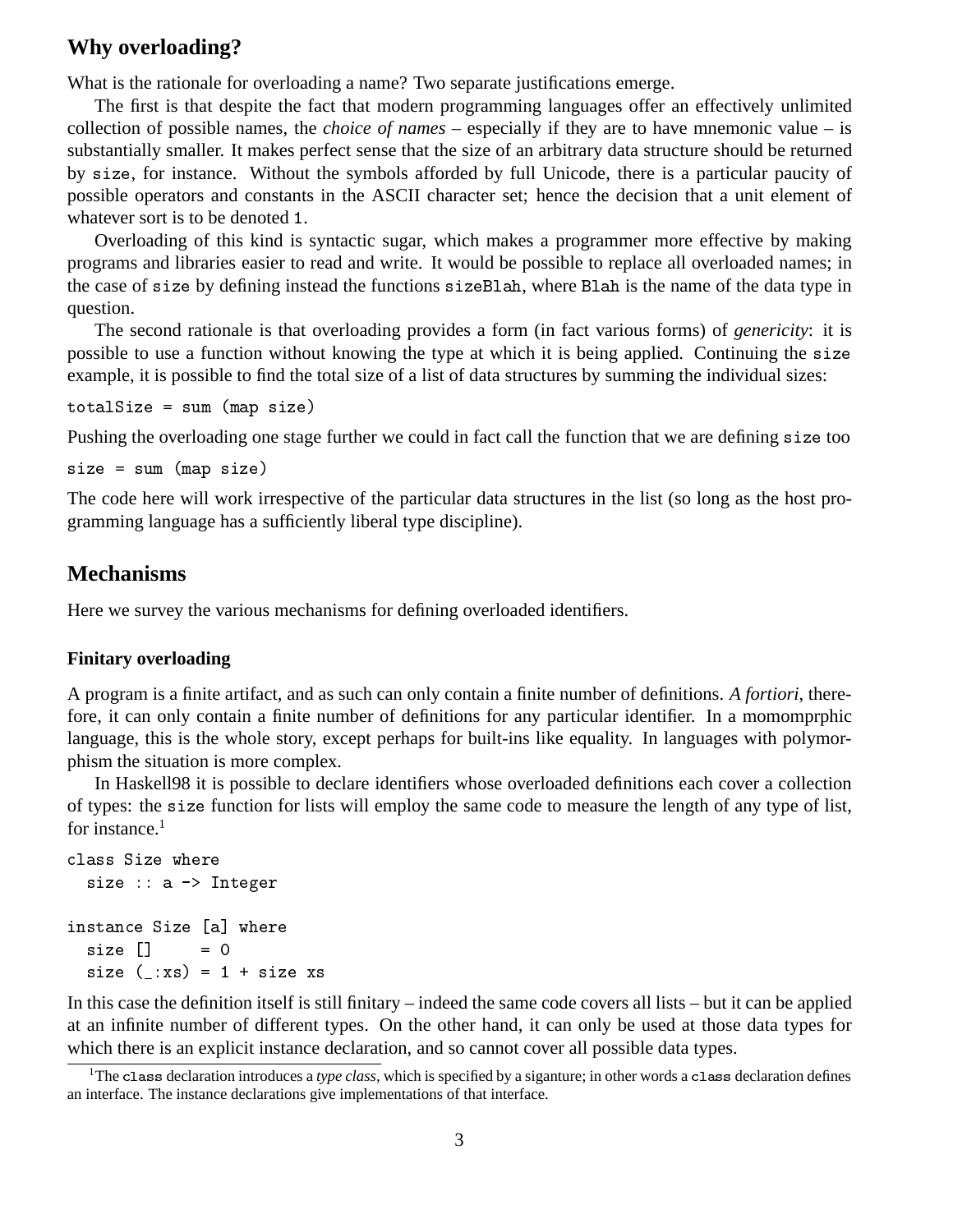### **Infinitary overloading: varieties of generic programming**

Suppose that you would like to define a function that will work over all types, returning (say) the size of its argument, measured in some way. It is clear that this cannot use the same code at every type, and so it is necessary to define the function by cases over the different types. Such a *type case* construction can be realized in a number of different ways, but in essence a type has to be passed to the function as an argument, either explicitly or implicitly, and either structurally or by name.

Types can be represented in the language by a type Type. If the language has a fixed repertoire of type constructors (such as tuples, lists and function spaces), then it is possible to give an exhaustive description of the types, as elements of a data type. In pseudo Haskell the tuple type  $(Int \rightarrow Int, Bool, Int)$  might be represented by the value

```
\frac{1}{2} . The \frac{1}{2} is the \frac{1}{2} in \frac{1}{2} in \frac{1}{2} in \frac{1}{2} in \frac{1}{2} in \frac{1}{2} in \frac{1}{2}
```
A function such as size can then examine the type representation(s) of its argument(s) within its definition. In the case of this tuple, we have

```
5120 (Iupio I (Iumpuos 11101)po 11101)po), boolijpo, 11101)poj/

 (! !-
 !-
 ) *  

   \blacksquare . The set of the set of the set of the set of the set of the set of the set of the set of the set of the set of the set of the set of the set of the set of the set of the set of the set of the set of the set of the

 !-
 ) *  
   ,  "  -
  ,   "
```
and proj n m is the function which projects from an n-tuple to its mth component. This approach goes by the general name of *intensional polymorphism* [5]. Research issues in this area centre upon finding efficient implementations of such intensionality, and, in turn, its use in finding optimal implementations of language features according to the particular data representations for language primitives.

Intensional polymprphism can be extended to cover generative type definitions, that is type definitions that generate new types. With such a facility it is impossible directly to enumerate the types of the langauge: how can one predict the names given to the types and to the type constructors, for example?

On the other hand, it is possible to describe in a finitary way all the possible structural definitions: data types are given by the fixed points of functions over types built from sum, product, function space and other type constructors. A definition of a function like size can be given indirectly along the following lines:

- when given an element of a product type, find the size of the two components and add them together;
- when given an element of a sum type, then apply whichever of the summand functions is appropriate.

These mechanisms underly the so-called 'polytypic' languages like PolyP and Generic Haskell [6].

As the informal description of the size algorithm might suggest, the functions of Generic Haskell are uniform in the construction of the type. In Strafunski [9] such general behaviour can be combined with 'ad hoc' definitions at particular types, giving a very elegant and powerful platform for type-directed programming.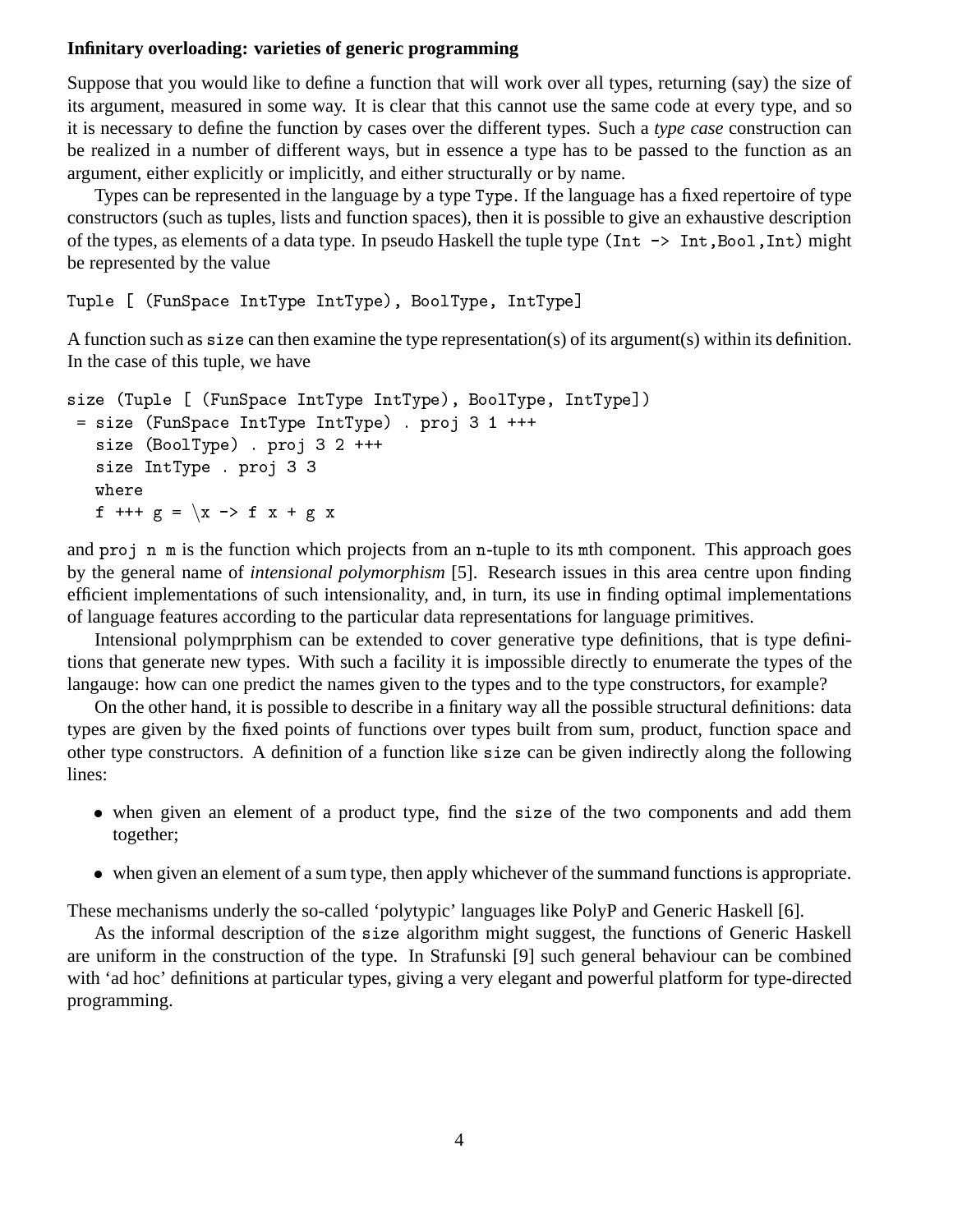## **What is** *not* **overloading (part 1)?**

### **Overloading, non-determinism and multiple-valued programs**

It would be possible to build a programming language in which multiple definitions of an identifier *at the same type* were permitted. For example, a language might allow multiple definitions (of constants) thus:

bar :: Integer  $bar = 37$  $bar = 42$ 

One can view the evaluation of expressions in this language in (at least) two different ways.

- 1. The language is non-deterministic, and so evaluating bar+bar could give one of three results, 74, 79 and 84.
- 2. The language is set-valued, and so the evaluation of bar+bar gives the set  $\{74, 79, 84\}$ , or bagvalued, giving  $\{\{74, 79, 79, 84\}\}.$

These approaches are perfectly legitimiate, but they are outside what we understand by overloading. Under our approach, it is expected that every expression will have a *unique* value.

## **Resolving overloading**

If an expression containing overloaded identifiers is required to have a unique value, how can this be achieved? It is not difficult to see that the problem of deciding whether an arbitrary expression has a unique value is formally undecidable (see [3], for instance, for the background to questions like this).

A sufficient condition to ensure that an expression is single-valued is that each overloaded identifier in the expression can in fact be bound to only one definition *for reasons of typing*. A simple example is given by

```
foo :: Integer
f \circ \circ = 42foo :: String,  0(-
0
Consider some examples
expr1 :: Integer
expr1 = foo + 37expr2 :: Integer\text{expr2} = \text{length} foo + 37
expr3 :: Integer
```
, ,, ! !" , ,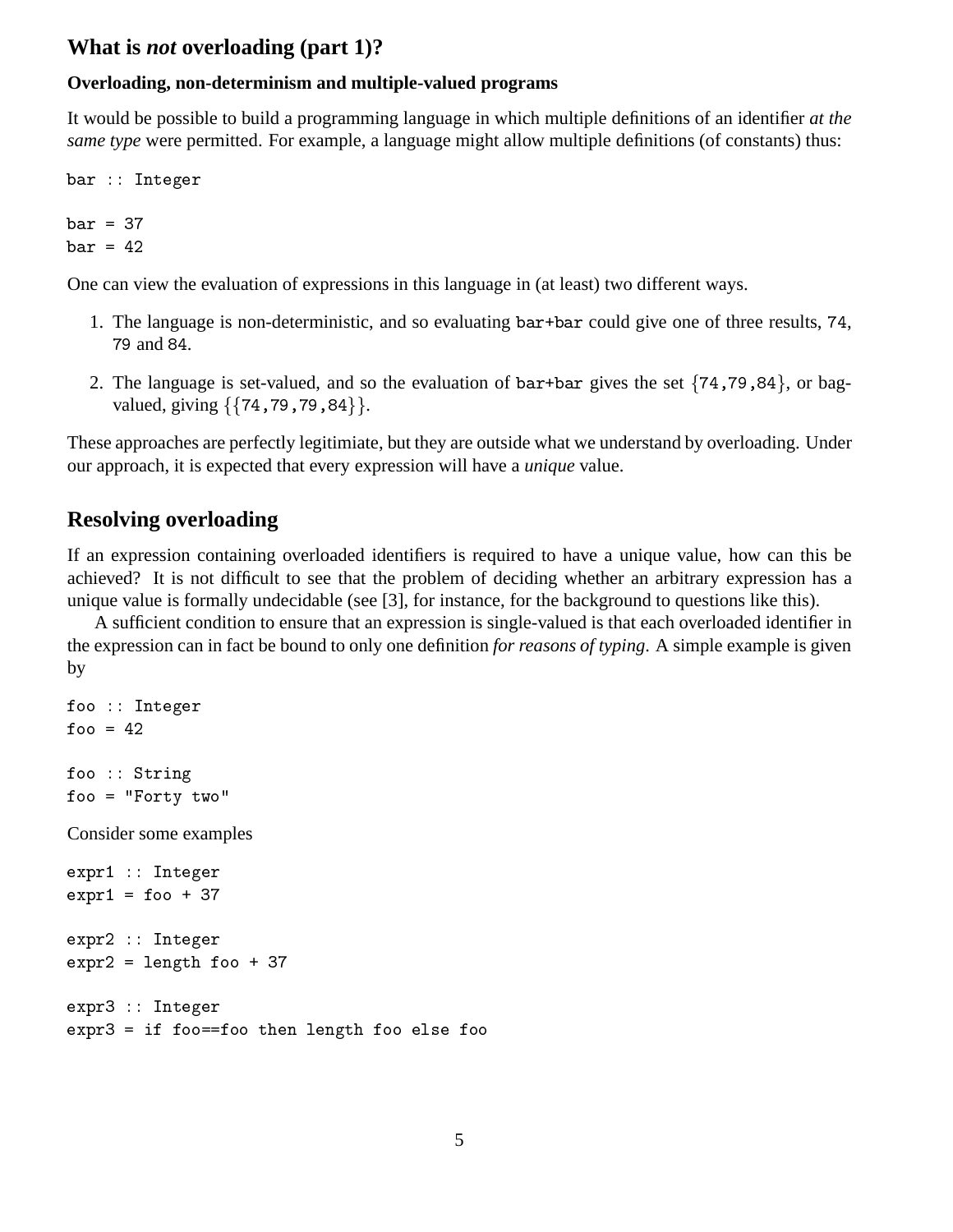In the expressions expr1 and  $\exp r2$  it is plain that foo is used at a single type.

In expr3 foo is used four times: the third use is at type String and the fourth at Integer. The first two occurrences could be at either type, assuming that == denotes an overloaded equality. Despite the fact that  $f \circ \circ = f \circ \circ$  would evaluate to True irrespective of the type of  $f \circ \circ$ , expr3 would be rejected on a typebased resolution of overloading, since it is impossible to assign a unique type to the first two occurrences of foo or to the equality symbol,  $==$ .

### **Two types of ambiguity**<sup>2</sup>

How, in general, are ambiguous references to be resolved? There are two mechanisms at work.

The first mechanism resolves overloading in a *bottom-up* manner. A function identifier is resolved by consulting the types of its *arguments*. This permits certain sorts of overloading, such as

 using the '+' symbol for addition over both integers and real numbers. In this case, '+' will have the types

Integer -> Integer -> Integer Float  $\rightarrow$  Float  $\rightarrow$  Float

• Using the '-' symbol for both binary subtraction and unary negation over integers.<sup>3</sup> In this case, '-' will have the types

```
Integer -> Integer -> Integer
Integer -> Integer
```
Bottom-up resolution characterises the C++ overloading mechanism<sup>4</sup>; on the other hand, Ada, for instance, allows a more general form of overloading whereby the *context* is used in a *top-down* resolution. Cases in which top-down resolution is necessary include

- overloaded literals, like 1 and overloaded constants such as foo above. These uses can only be resolved by viewing the context in which they are used.
- In general, cases in which function uses are resolved by their return types require context. Use of a function such as

 !" !" !" !

in parse str is unresolved, and the context of the application has to be examined. Resolution can require arbitrary backup through the expression tree, since the immediately enclosing operator may be overloaded to accept either an integer or a Boolean.

<sup>2</sup>With apologies to William Empson.

<sup>&</sup>lt;sup>3</sup>The partial applications of Haskell can cause a problem here. If f has types Integer -> Integer -> Integer and Integer -> Integer then it is not clear what type  ${\tt f}$  42 has: it could be either Integer -> Integer and Integer.

<sup>&</sup>lt;sup>4</sup>For a discussion of the rationale behind this decision and other  $C++$  design decisions, see [12].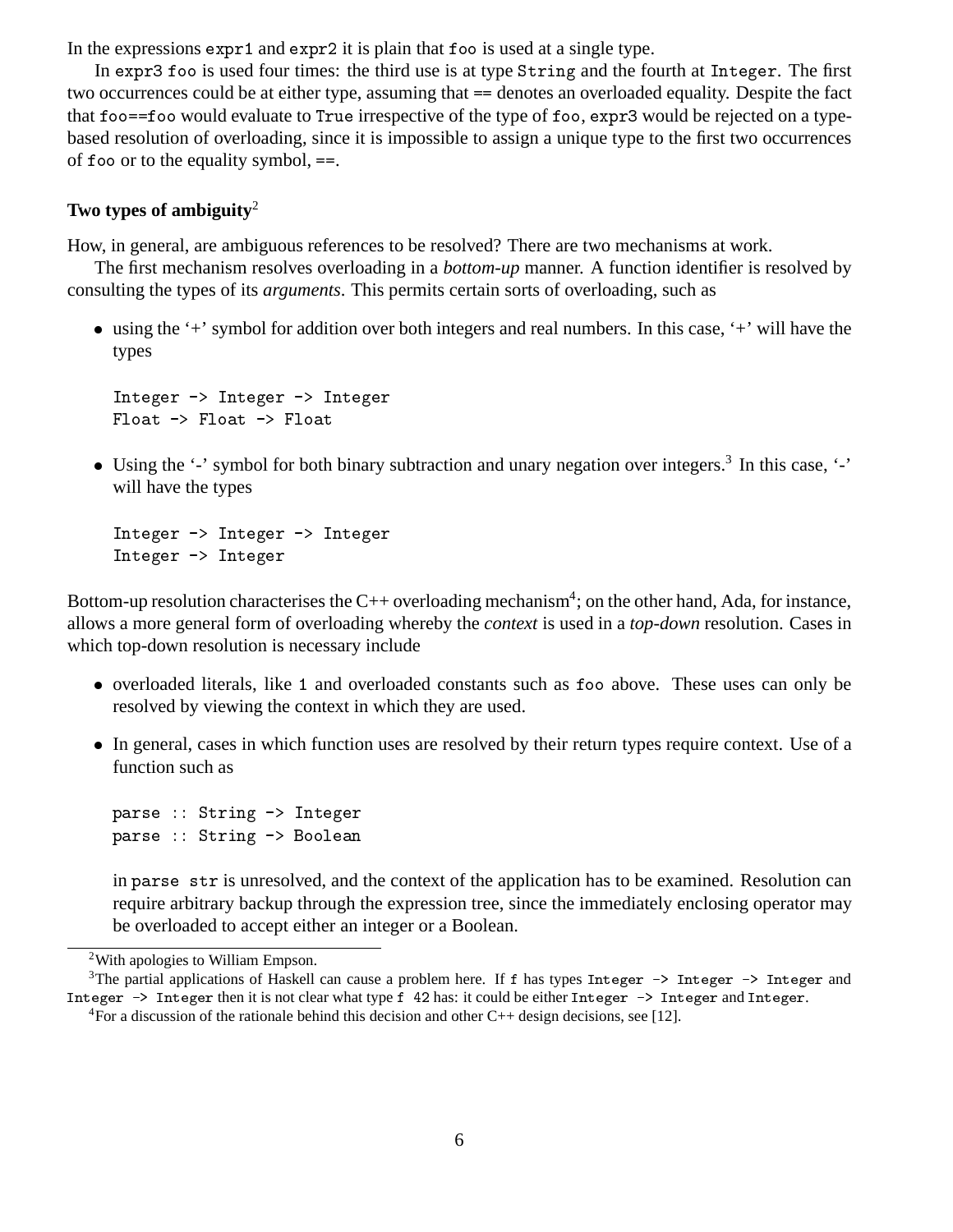## **What is** *not* **overloading (part 2)?**

## **Parametric polymorphism is not overloading**

In a language like Pascal it is possible to define a number of different types of linked list, which differ only according to the type of their elements, but which share the same structure. A Pascal programmer is forced to (re-)define a function to return the length of a list for each list type, despite the fact that essentially the same program works at each type.

Langauges such as Haskell [7], which conform to the Hindley-Milner type discipline, allow the definition of parametric types

 $1$  2  $2$  5  $2$  5  $2$  5  $2$  5  $2$  5  $2$  5  $2$  5  $2$  5  $2$  5  $2$  5  $2$  5  $2$  5  $2$  5  $2$  5  $2$  5  $2$  5  $2$  5  $2$  5  $2$  5  $2$  5  $2$  5  $2$  5  $2$  5  $2$  5  $2$  5  $2$  5  $2$  5  $2$  5  $2$  5  $2$  5  $2$  5  $2$  5  $2$  5  $2$  5  $2$  5  $2$  5

where t is a type parameter. It is then possible to define a length function which works over all types of lists

!" 2 !" !" length Nil  $= 0$ !" 5! !"

The length function can be applied to lists of elements of any type, but it is important to observe that the identifier length denotes a single object, which can be applied at any list type. In particular, there is no ambiguity about the effect of applying length: the code (length) will be used at every list type. The definition here is an example of *parametric polymorphism*: the polymorphism ('many shapes') of the function length are given by the fact that the type  $t$  is a parameter to the definition of the function.

## **Overloading and coercion**

Closely related to overloading is coercion, that is the implicit conversion of a value in one type to another type. The canonical example of this is the conversion of integers to floating point numbers. Suppose 1 is a literal integer and 1.0 a literal float; what will be the value of the expression that follows?

If  $+$  is overloaded to be both an integer and a floating point operator, then  $1 + 1$ . O will be ill-typed, unless either

- $\bullet$  the integer 1 is coerced to the float 1.0, or
- $\bullet$  the operator  $+$  is also overloaded to have type

Int  $\rightarrow$  Float  $\rightarrow$  Float

To ensure full generality in the second case then  $+$  should also be overloaded to type Float  $-$  Int  $-$ Float, thus further proliferating definitions. It is in the light of this that coercion is often justified, but coercion adds substantial complications to an existing language.

For instance, it gives a problem of *coherence*. Suppose that we are asked for the floating point equivalent of the addition  $1+3$ , there are two alternatives:

- the numbers are added as integers and the resulting integer is coerced to be a float;
- the numbers are coerced to being floats, and are then added as such.

The coherence criterion requires that the two mechanisms give the same result. In many situations this will not happer: consider the addition of  $N$  and  $1-N$  where  $N$  is the maximum storable integer. The first mechanism will five the answer 1; it is by no means clear that the second will do the same.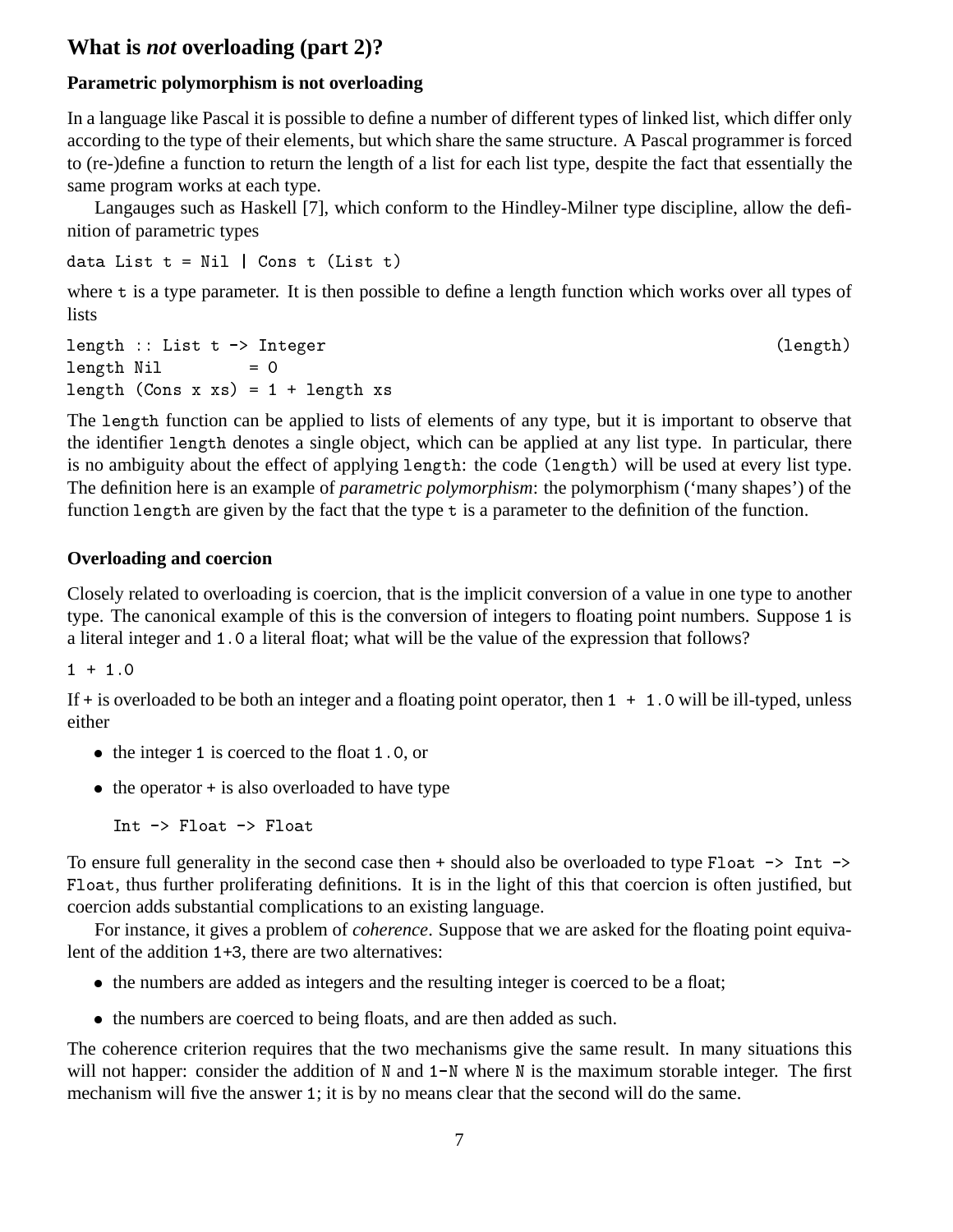### **Bounded ad hoc polymorphism is not overloading**

Subclassing in object-oriented programs allows the same identifier to be bound to different definitions in different subclasses. For instance, a class of two-dimensional geometrical shapes may have an method which is redefined in subclasses of triangles, squares and so forth. When the area method is invoked on a shape S say, then the particular code used will depend upon the (dynamic) class to which S belongs; this mechanism is called dynamic despatch.

The method area is polymorphic; it can be applied to all subclasses of a given class (hence the 'bounded'), and it has different definitions at different subclasses (hence 'ad hoc').

### **Interface-based and freeform overloading**

Different overloading disciplines allows overloading in different ways. Haskell98 type classes specify which identifiers can be overloaded by presenting them in signatures. These signatures are implemented by instances which insantiate the overloaded identifiers at the instance type. In a similar way, OO methods redefined within subclasses are required to adhere to the signature of the superclass method.

By contrast, other languages do not require any uniformity of this sort in the overloading of identifiers. The work presented in this paper is of this kind.

### **Related work**

Castagna and Chen [2] introduce a system combining overloading and dependent types. Their overloading is required to be resolved bottom up, by analysing the types of arguments passed to functions. Our overloading is resolved in a more general manner.

# **3 Aldor-- syntax**

To begin with, we present the *abstract synatx* of Aldor--. Examples of the concrete syntax are given at the end of this section.

The syntax of Aldor-- is presented as a collection of Haskell [7] data and type definitions in Figure 1.

## **3.1 Aldor-- programs**

An Aldor-- program, AldorProgram, is a top-level functional block given by the Haskell type FB. There are four kinds of FB:

SimpleFB e: A simple functional block is given by an Aldor-- expression, e, of type Expr.

- NestedFB dt fb: A 'nested' FB contains a definition table, dt, of type DefTable, and an inner functional block, fb.
- FParmPB dt: The third kind of FB is used for technical reasons to 'wrap' a definition table as used in declarations of function, record and union types, FunctionT, RecordT and UnionT. This is explained in more detail below in Section 3.5.
- VoidFB: This is a 'placeholder' functional block, used, for example, in a declaration of the type of an object not containing an associated definition body.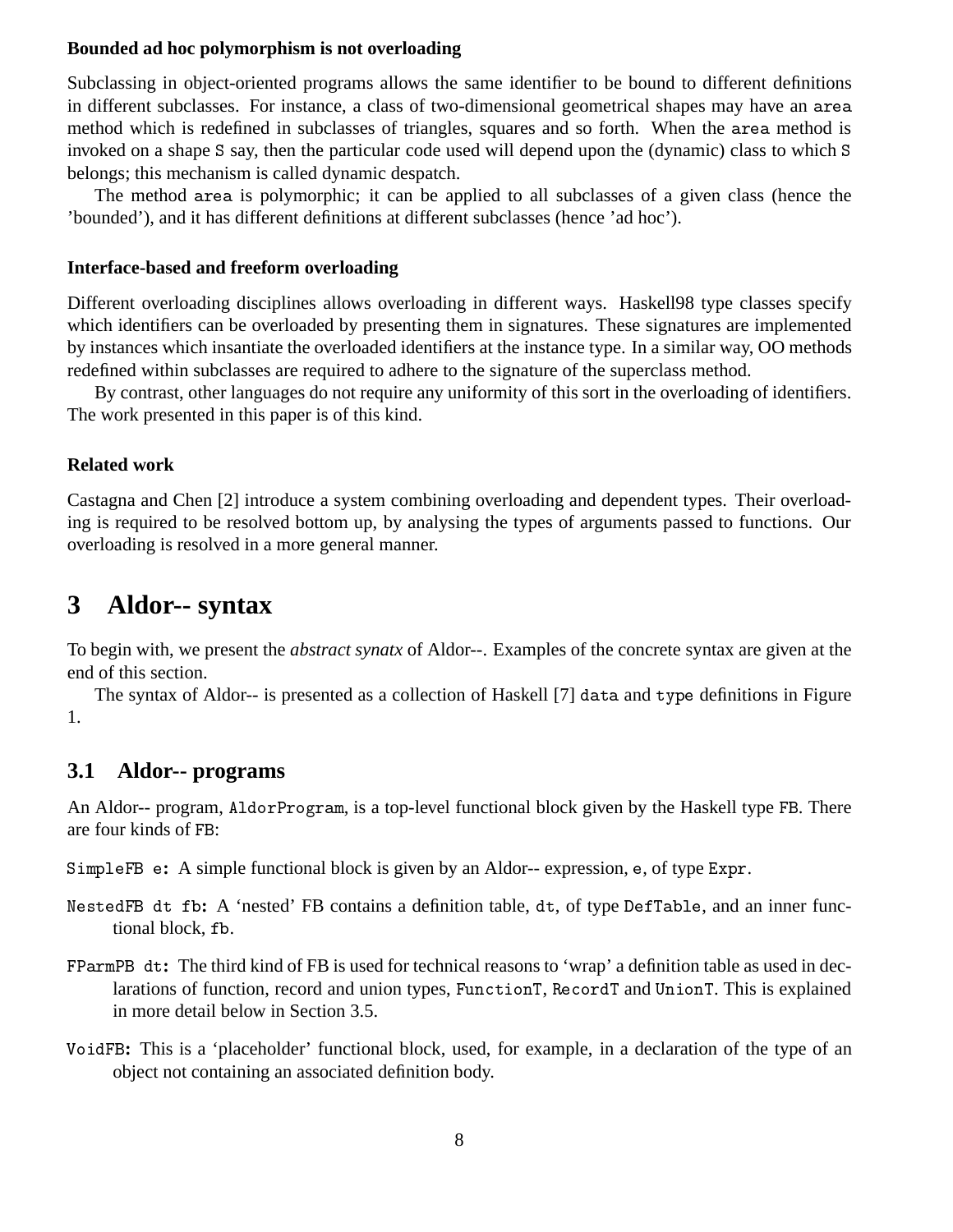```
-

		

                                                              -
 

data FB
                                                             data Value =
           =SimpleFB Expr
                                                                    -
 -
                                                                                      \mathbf{r} . The set of the set of the set of the set of the set of the set of the set of the set of the set of the set of the set of the set of the set of the set of the set of the set of the set of the set of the set of t
   | NestedFB DefTable FB
                                                                 | BooleanVal Bool
                   DTE
                                                                 | IntegerVal Integer
   ,我们就是一个人的人,我们就是一个人的人,我们就是一个人的人,我们就是一个人的人,我们就是一个人的人,我们就是一个人的人,我们就是一个人的人,我们就是一个人的人
   | VoidFB
                                                                 | FloatVal Double
   ■ Production Control Development Control Development Control Development Control Development Control Developmen
                                                                 | StringVal String
data DefTable =
                                                                 | LambdaVal
                                                                                   Type FB
        DefTable [DTE] [QName] | BuiltInOp
                                                                  "# $ 	  -

                                                                                       ([Value] \rightarrow Value)
data DTE = DTE String FB Expr
                                                                 | RecordVal [Value]
                                                                 | UnionVal Expr Value
data Expr =
                                                                 deciments are the contract of the contract of the contract of the contract of the contract of the contract of the contract of the contract of the contract of the contract of the contract of the contract of the contract of 
     Literal Value
                                                                 | TrivVal
   | Identifier QName
     ! 
                                                               -

   | OrList [FB] #%    
                                                                 \overline{a} , and \overline{a} , and \overline{a} , and \overline{a} , and \overline{a} , and \overline{a} , and \overline{a} , and \overline{a} , and \overline{a} , and \overline{a} , and \overline{a} , and \overline{a} , and \overline{a} , and \overline{a} , and \overline{a} , 
   | FunctionCall FB [FB]
                                                                  -

   | RecordCtor [FB]
                                                                 | BooleanT
   | UnionCtor Expr FB
                                                                | IntegerT
   | UnionCase FB Expr
                                                                | FloatT
                                                                 | StringT
   \mathbf{A} \mathbf{B}| ConvertTo FB FB
                                                                 | FunctionT [FB] FB
   | Add1
                        FB + 
                                                                  "#  -
 -

                                                                 RecordT [FB]
    ,  
    -%+ 
                                                                  )   
                                                                 | ADT FB DefTable
   \sim , and the set of the set of the set of the set of the set of the set of the set of the set of the set of the set of the set of the set of the set of the set of the set of the set of the set of the set of the set of t
   | VoidExpr
                                                                 | CategoryT DefTable
```
Figure 1: The Syntax of Aldor--

## **3.2 Definitions and definition tables**

An Aldor-- definition associates with a name

- an expression which denotes the value given to that name, and
- the type of that value.

A single definition is represented by an object of the DTE type, such as

## DTE n fb e

The expression e here evaluates to the *type* of the value given to the name n by the functional block fb. Because of the intimate relation between types and values in Aldor--, Aldor-- types are given by a subset of Aldor-- expressions, and so a type is, in general, given by an expression rather than a manifest type. Types and type-valued expressions are described in more detail in Sections 3.3 and 3.5.

A definition table is a collection of definitions, represented as a list of DTEs together with a list of names of imported domains. The names can, in general, be fully qualified, and are therefore represented by the type  $QName = [String]$ . The import semantics is defined in Section **??**. Definition tables are themselves represented by the Haskell type DefTable.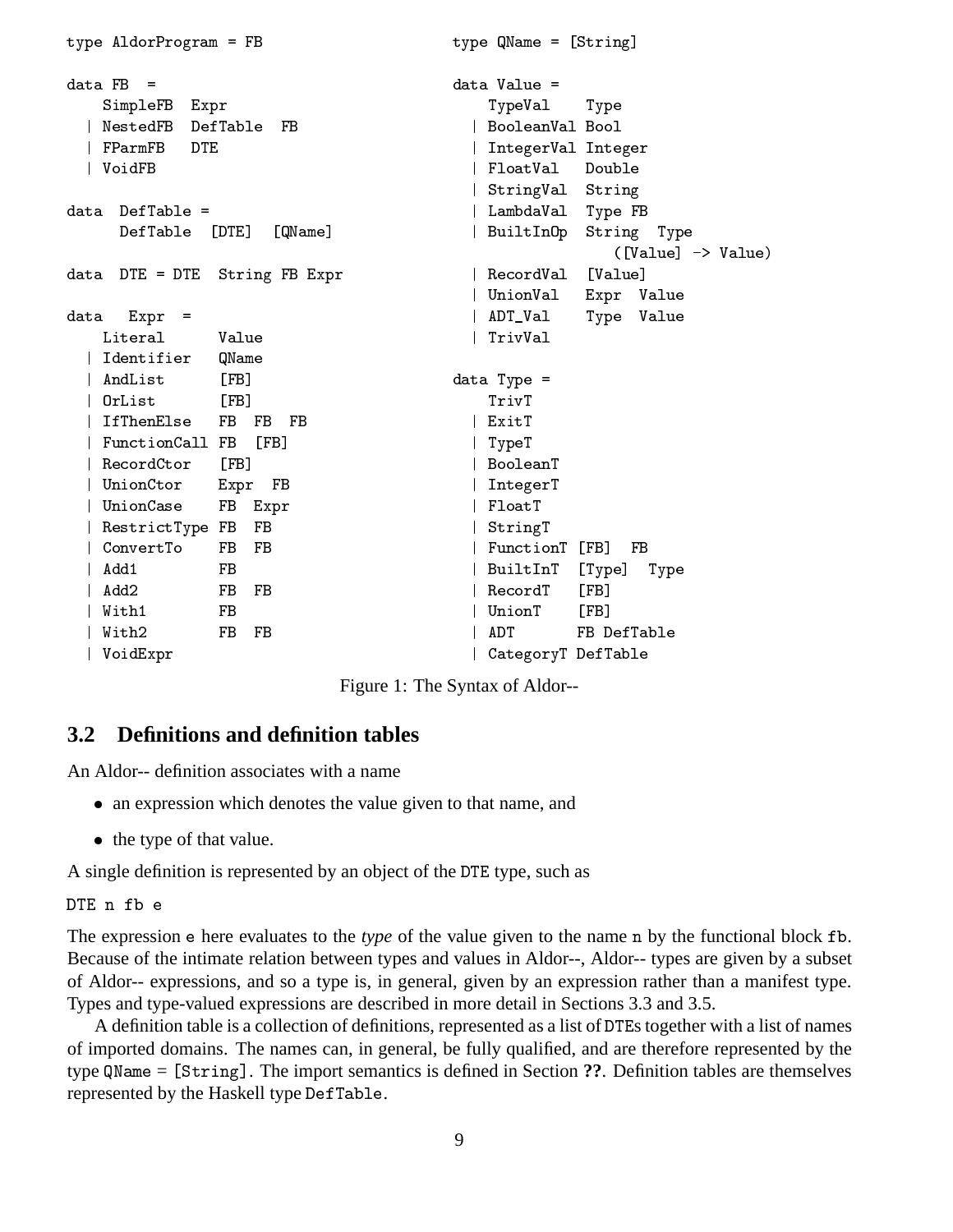## **3.3 Expressions**

The Haskell type Expr lies at the heart of the program structure of Aldor--. Expressions are entities which can be evaluated. The elements of the type Expr are as follows.

Literal  $v:$  where  $v$  is a Value as explained below.

Identifier  $q$ : where  $q$  is a qualified name, given by a non-empty list of strings.

In the remaining cases, the components of the expressions are functional blocks or lists of functional blocks, unless explicitly stated otherwise.

- AndList fbs: where the elements of fbs evaluate to Booleans; the expression denotes the conjunction of these Boolean values.
- OrList fbs: where the elements of fbs evaluate to Booleans; the expression denotes the disjunction of these Boolean values.
- If Then Else c t f: the first component, c, denotes a Boolean, and t and f denote objects whose types are the same. The result denotes the value of  $t$  or  $f$ , according to the result returned by  $c$ .
- FunctionCall f as: usually, f denotes a function and as a list of function arguments; in this case the expression denotes the function applied to the arguments.

The same notation is used for record or union field access; in this case f denotes a record or union object, and as is a singleton list containing a record/union field name as an Identifier enclosed in a SimpleFB.

- : the list fbs denotes a list of record field values.
- UnionCtor  $\epsilon$  fb: the expression  $\epsilon$  denotes a field (variant) name, and  $\epsilon$  denotes the value of that field.
- UnionCase fbe: this denotes the Boolean result of testing whether the union object fb is of the variant given by the expression e.
- RestrictType fb t: as Aldor-- evaluation is multiple-valued, in general (see Section 4) this expression is used to restrict the set of results of  $\bar{f}b$  to those belonging to a particular type dentoted by  $\bar{f}$ .
- ConvertTo fb t: is a controlled coercion of fb to the type denoted by t. In contrast to RestrictType, which drops non-conforming values from the result set but preseves the type of those that remain, Convert To drops non-convertible results of fb and changes the type of the rest.
- Add1 fb: builds an ADT from the set of bindings contained in fb.
- Add2 fb1 fb2: builds an ADT by extending the ADT built from fb1 by adding the bindings contained in  $fb2.$
- With1 fb: builds a CategoryT from the set of bindings contained in fb.
- With2 fb1 fb2: builds a CategoryT by extending the category built from fb1 by adding the bindings contained in  $fb2$ .
- VoidExpr: denotes a void expression that evalutes to TrivVal. It is used for technical purposes.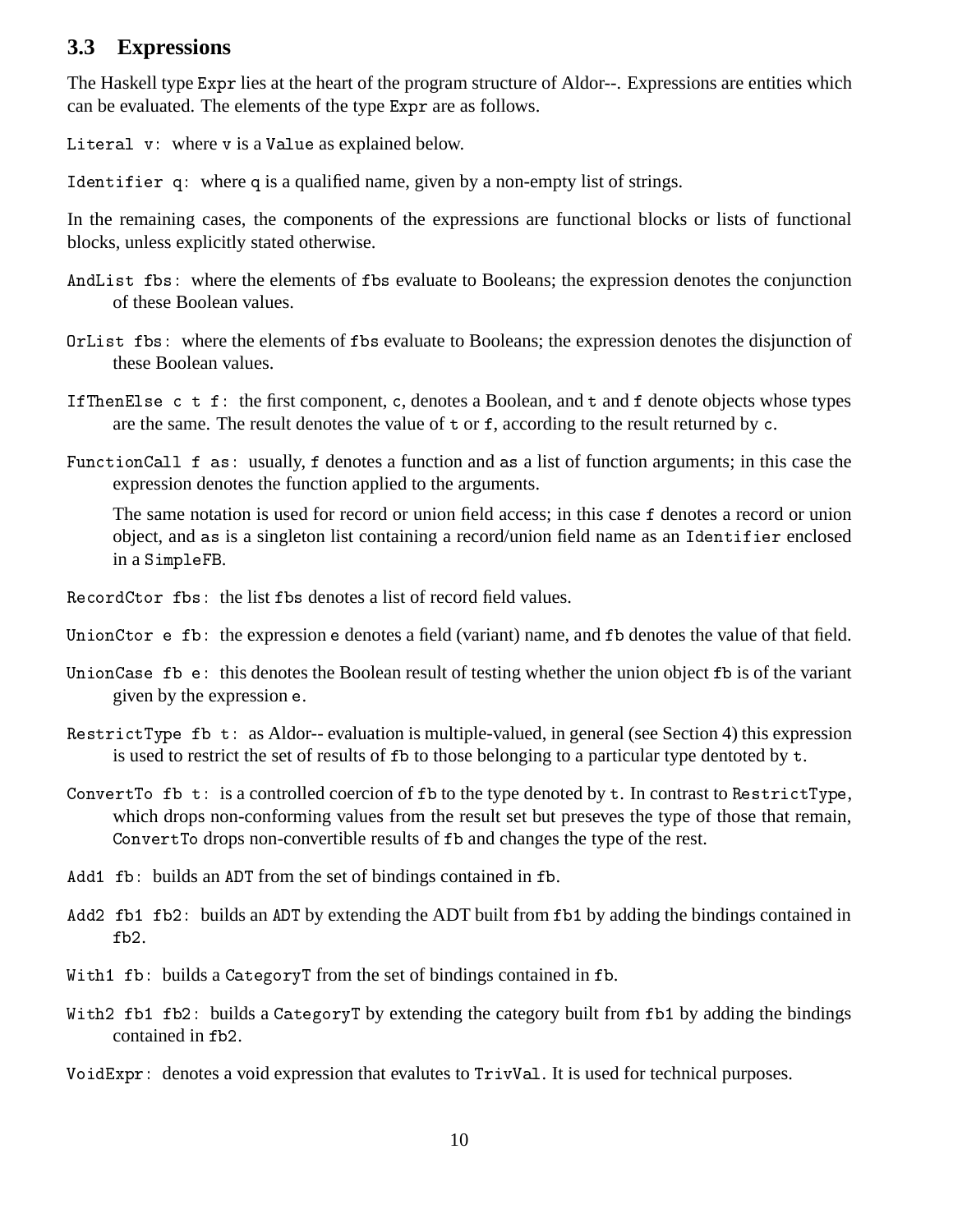The constructors

Literal, Identifier, FunctionCall, IfThenElse, RestrictType, ConvertTo, Add1, Add2, With1, With2

are *type-forming*. This means that they can be used to construct expressions which can appear in a context where a type is required. For example, they can be used as type expressions in DTEs and in the return type of a FunctionT type. The constructors

 $\verb|RecordCtor, UnionCtor, Restrictype, ConvertTo$ 

are *callable*. That is, they can be used to form expressions that can appear in the first argument of a FunctionCall expression.

## **3.4 Values**

The type Value describes the syntax of manifest values in Aldor--. Manifest values are lifted to the expression type, Expr, by the constructor Literal. Manifest types are included in Value by the constructor TypeVa1. Booleans, integers, floats and strings are given by the corresponding constructors, Boo1eanVa1 etc. We now explain the other constructors in more detail.

- <code>LambdaVal t fb</code> : denotes a user-defined function object. The Type component <code>t</code> will be a <code>FunctionT</code> type, as described in the following section. The functional block fb denotes the body of the function.
- BuiltInOp str t fVal: denotes a built-in function, whose name is str, whose type is t and whose value is given by the Haskell function fVal.
- :1< > : is a manifest record, built from the list of values vs.

Union Val  $i$  v: is a manifest union value, of variant given by the Identifier i and with content v.

The constructors LambdaVal, BuiltInOp, RecordVal and UnionVal are *callable*; that is they can be used to construct the first argument of a FunctionCall expression.

- ADT\_Val  $t$  v: this is a value of the abstract data type  $t$ , where  $v$  gives the representation of the value in the carrier type.
- $TrivVal:$  is the unique value of type  $TrivT$ , and also the result of evaluating  $VoidExpr$ .

## **3.5 Types**

The Haskell data type Type describes the syntax of Aldor-- manifest types, which are embedded in the manifest values by the TypeVa1 constructor, and in turn are embedded in Expr by the Litera1 constructor. Types also occur directly as components of ADT\_Va1, LambdaVa1 and BuiltInOp values.

 $TrivT$  is the trivial type, with the unique member  $TrivVal$ . It is also used to represent the proposition '*true*' under the Curry-Howard isomorphism. The ExitT type is empty, and is identified with the proposition '*false*'. TypeT is the type of all Aldor-- types; Booleans, integers, floats and strings are given by the types BooleanT and so forth. We describe the other Type constructors in more detail.

FunctionT ps r: describes a (dependent) function type with parameters given by ps and return type by r. It is assumed that the elements of ps are FParmPBs, each representing a single element of the parameter list; r is a SimpleFB, encapsulating a type-forming expression.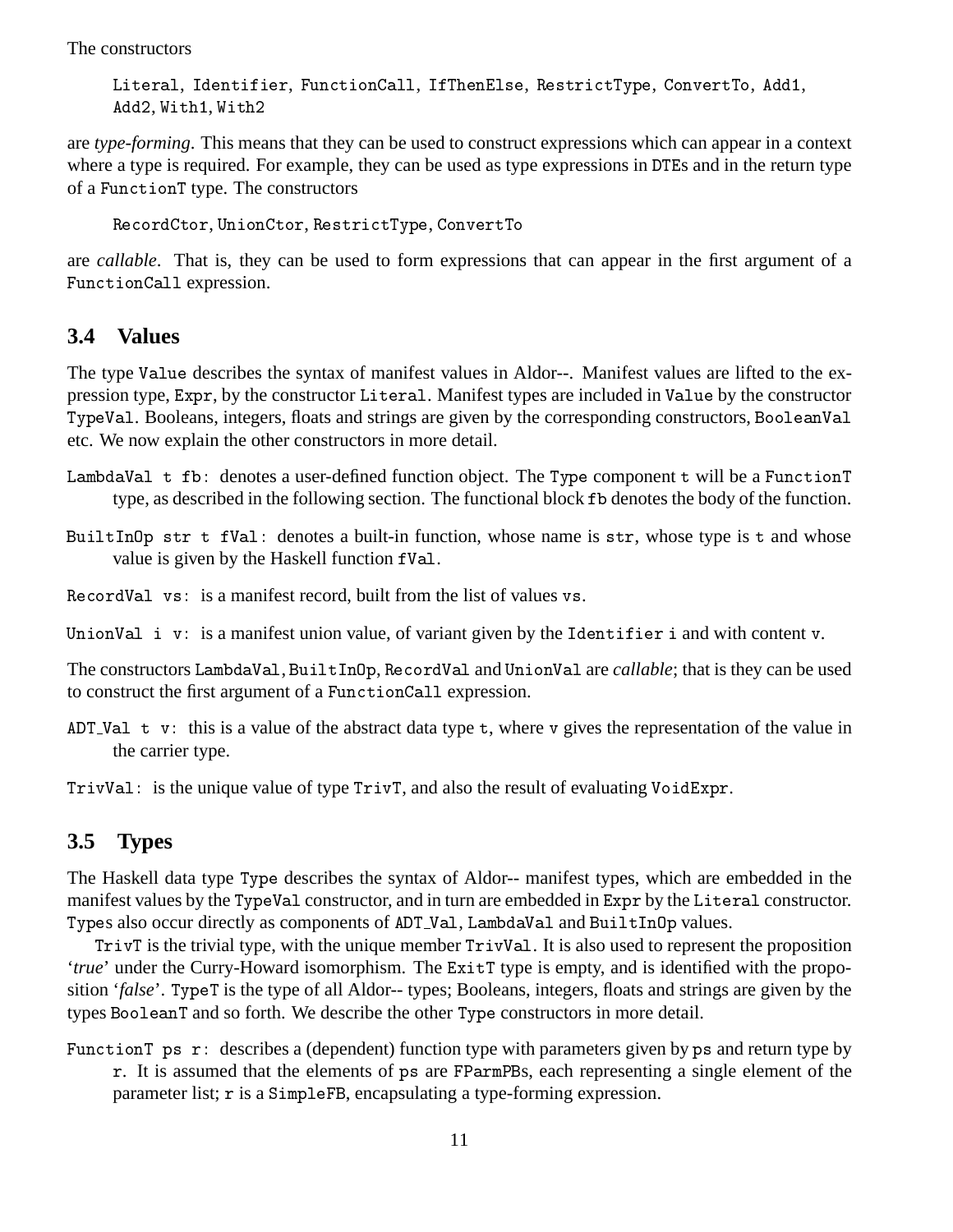- BuiltInT ps r: describes the type of a built-in function; ps is the list of argument Types and r is the result Type. Note that the types of built-in functions are *not* dependent, and are given by manifest types rather than functional blocks (as is the case for FunctionT).
- RecordT ps: describes a (dependent) record type, with fields and their types given by ps, with the same constraint as the parameters of FunctionT.
- UnionT ps: this is a union type, which is non-dependent in Aldor--. The parameter list ps shares the same constraint as RecordT.
- ADT fb defTable: constructs an abstract data type. The first argument, which must be type-valued, provides the carrier type or representation of the ADT. The defTable is a DefTable that provides a collection of operation signatures together with their implementation over the carrier type.

CategoryT defTable: constructs the category defined by the signature contained in the defTable.

## **4 Reduction: evaluation and normalisation**

As we said in the introduction, we use the general term *reduction* for the process of computation over Aldor-- terms. Reduction which results in an Aldor-- Value is called *evaluation*; otherwise it is known as *normalisation*.

Reduction and type-checking in Aldor-- are closely related. Type expressions in definition table entries (DTEs) need, in general, to be reduced by  $\beta$ - and  $\delta$ -reduction before a definition body can be type-checked against such an expression.

On the other hand, reduction may require some limited form of type-checking, not to resolve overloading, but to resolve an ambiguity between function application and record/union field access in the syntax of Aldor, which is inherited by Aldor-- since we reuse the Aldor parser in our system. In the concrete syntax, function application is denoted thus  $\texttt{fun}(\texttt{args})$ , whereas field access is given by  $\texttt{record}$  . <code>field;</code> both of these result in the same node in the abstract syntax tree: FunctionCall.

As we first noted in Section **??**, it would be impossible to resolve Aldor-- overloading during the process of reduction simply by type-checking components of redexes, since in many cases this would give rise to a non-terminating sequence of reduction and type-checking operations. For instance, consider the example

| T: Type             | $== if I > 0$ | (1) |
|---------------------|---------------|-----|
|                     | then Boolean  |     |
|                     | else Integer; |     |
| I: Integer == $1$ ; |               | (2) |
| I: T                | $== true:$    | (3) |

In order to type-check definition  $(3)$  it is necessary to evaluate T, defined by  $(1)$ . However, the body of (1) uses the identifier I which is defined by both  $(2)$  and  $(3)$ . If the overloading for I is to be resolved by type-checking then the definitions of  $I$  given in both  $(2)$  and  $(3)$  will have to be type-checked, thus forming a nonterminating cycle of operations. On the other hand, the example is perfectly legitimate Aldor-- code, and is dealt with using set-valued reduction, as outlined in the remainder of this section.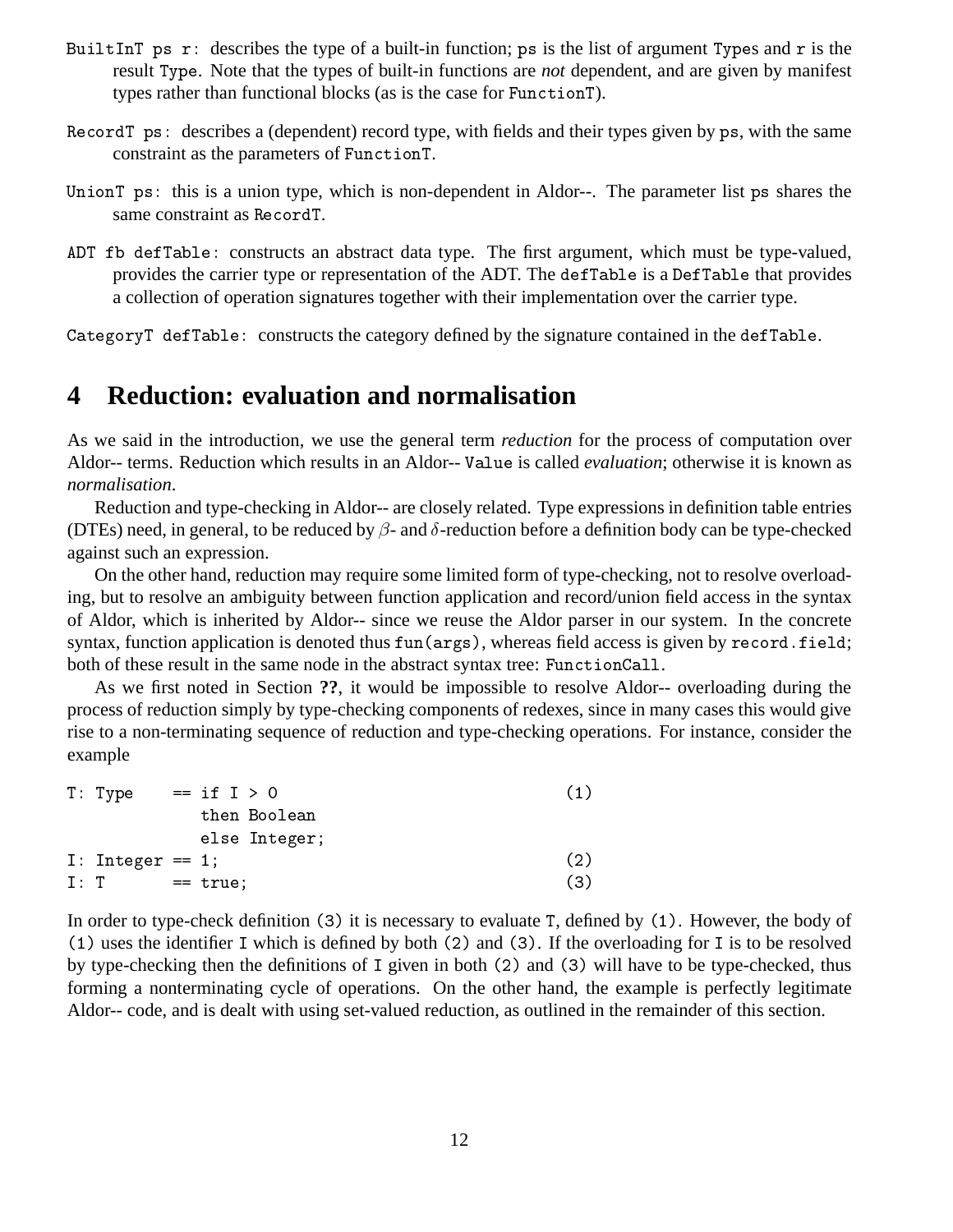## **4.1 The reduction and type-checking environment**

The reduction and type-checking environment (RTCE) consists of two parts: a collection of name bindings together with the reduction stack. In Haskell:

- :58 3!1 ' :1C

The type NameBinds was defined in Section ??, and RedStack is a sequence of reduction stack frames. A stack frame associates function arguments with formal function parameters. Function parameters are FParmFBs as in the FunctionT constructor introduced in Section 3.5. Function arguments will, in general, be the results of previous reductions and are therefore represented by the RedRes data type.

```
-1C \, :1C \, :1C \, :1C \, :1C \, :1C \, :1C \, :1C \, :1C \, :1C \, :1C \, :1C \, :1C \, :1C \, :1C \, :1C \, :1C \, :1C \, :1C \, :1C \, :1C \, :1C \, :1C \, :1C \, :1C -
 :1C(  (!D ( :1:
```
Reduction results can take two forms:

```
1 :1:
  (:: 3!1
< 4
       PartialRR NameBinds FB
```
A FullRR is the result of an *evaluation* to a value, whereas a PartialRR contains a functional block which is the result of *normalisation*. Recall that we also use the term *partial evaluation* for normalisation, and *full evaluation* for evaluation proper.

Both sorts of reduction results also contain a NameBinds object; this reflects the fact that in the presence of overloading the name bindings can be affected by the reduction process. The reduction rules in Section 4.2 explain the details of this.

## **4.2 Reduction rules**

The reduction operation is Aldor-- is *set-valued*, to accommodate multiple possible reduction results of of objects containing overloaded identifiers. Thus, this operation in general produces a list of reduction results, [RedRes]. The exceptions to this are DefTables and DTEs: for DefTable the result is of type [(NameBinds, DefTable)] and for DTE it is [(NameBinds, DTE)]; note that in these cases, the reduction results are multi-valued as well. More details of this are given in 4.2.2.

In general, reduction takes place in a context, of type RTCE as described above. The general form of a reduction statement will be

```
context \vdash before \leadsto after
```
In every case a modified version of the name bindings component of the context is returned as part of the reduction result.

The reduction algorithm for an Aldor-- object t of the form Ctor  $c_1$  ...  $c_n$  in the context  $\Gamma$  operates as follows:

- Each of the structural components  $c_i$  of t is reduced in the original context  $\Gamma$ , to yield a list of results  $rs_i$ . .
- A cross-product xs of all the lists  $rs_1$  to  $rs_n$  is constructed. The elements of xs are n-tuples of individual reduction results for the components  $c_1$  to  $c_n$ .

In particular, if some  $rs_i$  is an empty list, then the product  $xs$  itself will be empty.

• For each tuple in  $xs, (x_1, \ldots, x_n)$  say, the name bindings  $b_i$  of each of its elements  $x_i$  are extracted and are intersected as described in Section **??**.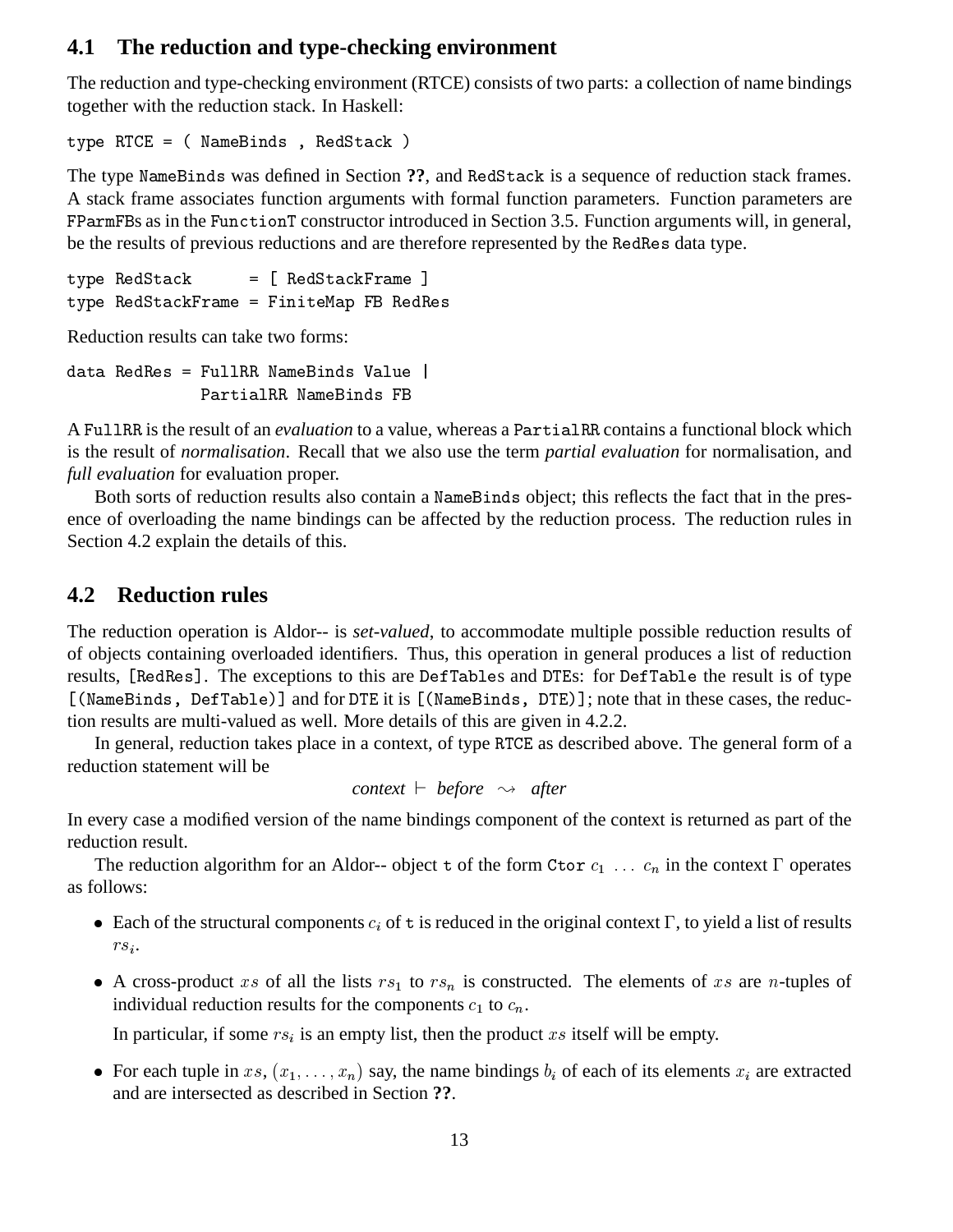- $-$  If the intersection of the  $b_i$ s,  $b$  say, is not well-formed (i.e. it fails to satisfy the predicate *wellBinds*) then the tuple is not used further in the reduction.
- $-$  Otherwise, the final stage of top-level evaluation of the expression Ctor  $c_1$  ...  $c_n$  can be performed on the tuple  $(x_1, \ldots, x_n)$ . The intended meaning of the constructor is applied to the result components of  $x_1$  to  $x_n$ . For instance, in the case of AndList, the intended meaning is the conjunction of a Boolean list.
- **–** The result of this operation can be
	- $*$  a failure: in our running example, if one of the  $x_i$  is fully-evaluated to something other than a Boolean;
	- \* a fully-evaluated result: which will happen if (and normally only if) all the  $x_1$  to  $x_n$  are fully evaluated; however, in the case of AndList the result False can be obtained if at least one of the  $x_i$  is fully evaluated to False;
	- \* a partially-evaluated result ensues otherwise. This will be built by applying the Ctor contstructor to the normalised arguments  $x_1$  to  $x_n$ .
- $-$  If the binding b is well-formed and the operation result R is not a failure, then the appropriate RedRes object – either FullRR or PartialRR – is constructed from  $b$  and  $R.$
- The overall reduction result is the list of RedRes objects constructed as above for all tuples in the set  $xs$ .

In the following sections we give reduction rules for each of the syntactic meta-types of Aldor--. These rules collectively define the reduction relation denoted by

The reduction relation is overloaded to work over all the Aldor-- syntactic meta-types: FB, DefTable, DTE, Expr, Value and Type as well as the semantic meta-type BindTarg of identifier binding targets, first introduced in Section **??**.

However, for the simplicity of presentation, we define the reduction relation  $\rightsquigarrow$  to be *single-valued*. For a given Aldor-- object, its complete multi-valued reduction result in a given context is therefore the set of all derivations due to  $\sim$ .

#### **4.2.1 Functional blocks (FBs)**

$$
\frac{\Gamma \vdash e \leadsto r}{\Gamma \vdash \text{SimpleFB } e \leadsto r} (FB_1) \qquad \frac{\Gamma \vdash fb \leadsto r}{\Gamma \vdash \text{NestedFB }_{} \ f b \leadsto r} (FB_2)
$$
\n
$$
\frac{\Gamma \vdash dte \leadsto (b, dte')}{\Gamma \vdash \text{FParmFB } dte \leadsto (\text{PartialRR } b (\text{FParmFB } dte'))} (FB_3)
$$
\n
$$
\frac{\Gamma \otimes (b, \_) \vdash \text{VoidFB } \leadsto [\text{PartialRR } b \text{ VoidFB}]}{(FB_4)}
$$

Note that in rule  $(FB_2)$  the original definition table in the <code>NestedFB</code> is not explicitly propagated into the result; rather it was used through the context  $\Gamma$  in the reduction of fb to rs.<sup>5</sup>

The Haskell-style notation  $\Gamma @ (b, )$  is used for pattern matching components of a context  $\Gamma.$ 

 $5$ Another possible reduction rule for a NestedFB is always to normalise it to another NestedFB, and thus preserve its definition table. However, this preservation proves to be unnecessary in our implementation of the language.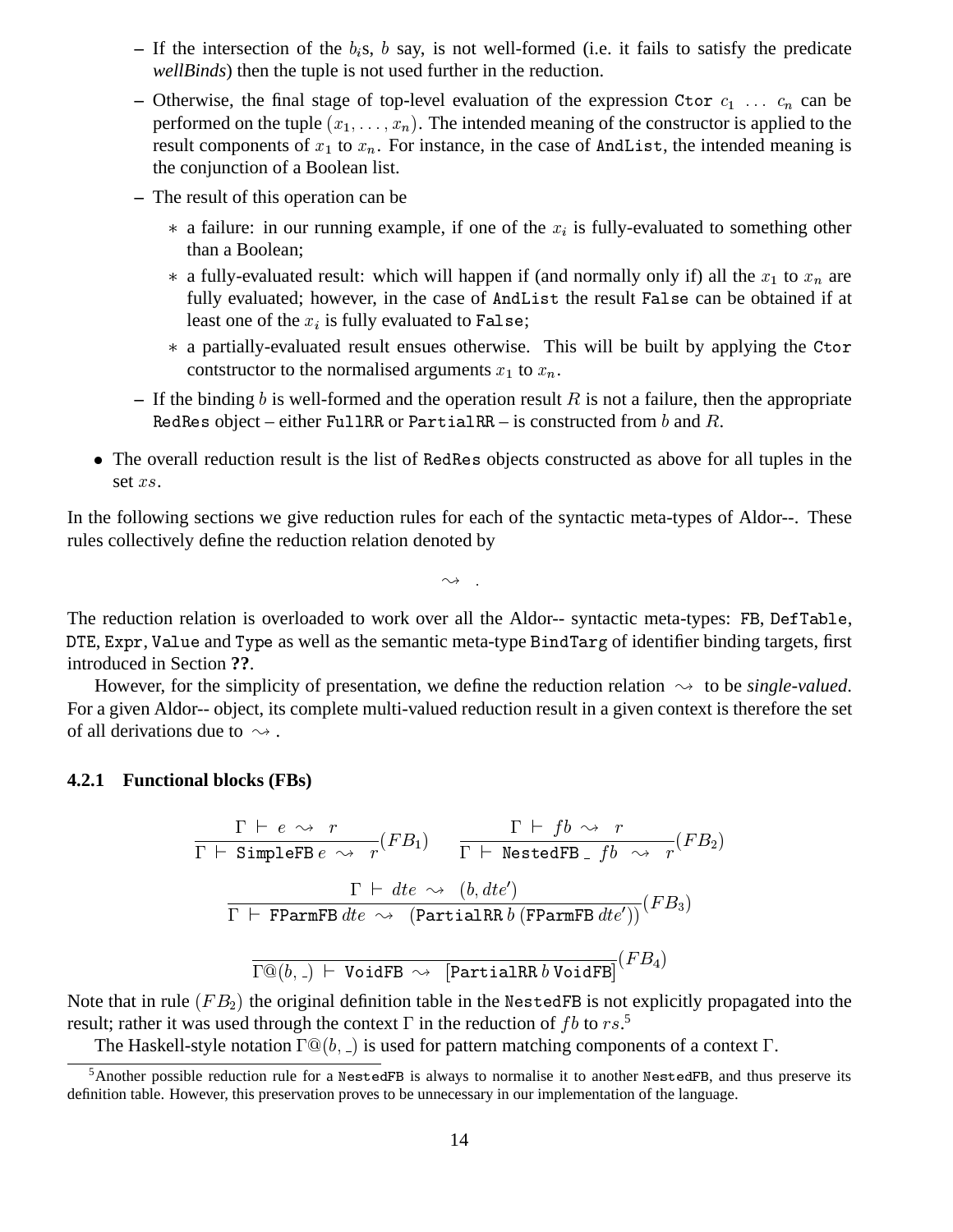#### **4.2.2 DTEs and definition tables**

#### **Definition table entries:**

$$
\frac{\Gamma \vdash e \leadsto er \quad \Gamma \vdash fb \leadsto \text{ fr} \quad \text{wellBinds } b}{\Gamma \vdash \text{ DTE name } fb \; e \leadsto \; (b, \text{DTE name } fb' \; e')} (DTE)
$$

where

$$
\begin{array}{rcl} e' & = & \texttt{getExpert} \\\ f b' & = & \texttt{getExpert} \ f r \\ b & = & \texttt{getBinds} \ er \ \otimes \ \texttt{getBinds} \ fr \end{array}
$$

Here the functions getExpr and getBinds extract the expression and the name bindings from an evaluation result:

```
getExpert (FullRR  = val) = SimpleFB (Literal val)
\mathbb{R} . The contract of \mathbb{R} is the set of \mathbb{R} . The contract of \mathbb{R} is the contract of \mathbb{R} . The contract of \mathbb{R} is the contract of \mathbb{R} is the contract of \mathbb{R} is the contract of \mathbb{getExpr (SimpleFB e) = e
getExpr (NestedFB innerFB) = getExpr innerFB
getExpr VoidFB = error

	

getBinds (FullRR binds _) = binds
  .
	((   1
```
Note that in the above definition, the function getExpr is overloaded to work on both reduction results and functional blocks.

In the following, we will also use the counter-part of getBinds which is called setBinds. It is an overloaded function which modifies the name bindings of any object which contains them, e.g. on RTCE:

```

!1
  3!1
```
### **Definition tables:**

$$
\begin{array}{ccc}\n\Gamma & \vdash & d_1 \leadsto & (b_1, d'_1) \\
\vdots & & \vdots \\
\Gamma & \vdash & d_n \leadsto & (b_n, d'_n) \\
\hline\n\Gamma & \vdash & D \text{effable } [d_1, \ldots, d_n] \text{ import } s \leadsto & (b, D \text{effable } [d'_1, \ldots, d'_n] \text{ import } s)\n\end{array}
$$
\n(DT)

### **4.2.3 Expressions**

#### **Literals:**

Although an Aldor-- Literal just encapsulates a Value object, that object can be complex (e.g. TypeVal  $(ADT \dots)$ , so it may be further reducible:

$$
\dfrac{\Gamma\;\vdash\;v\;\rightsquigarrow\;r}{\Gamma\;\vdash\; \mathtt{Literal}\;v\;\rightsquigarrow\;r}(E_{Lit})
$$

#### **Identifiers:**

An identifier is reduced to the reduction results of its binding targets. Since our reduction relation  $\sim$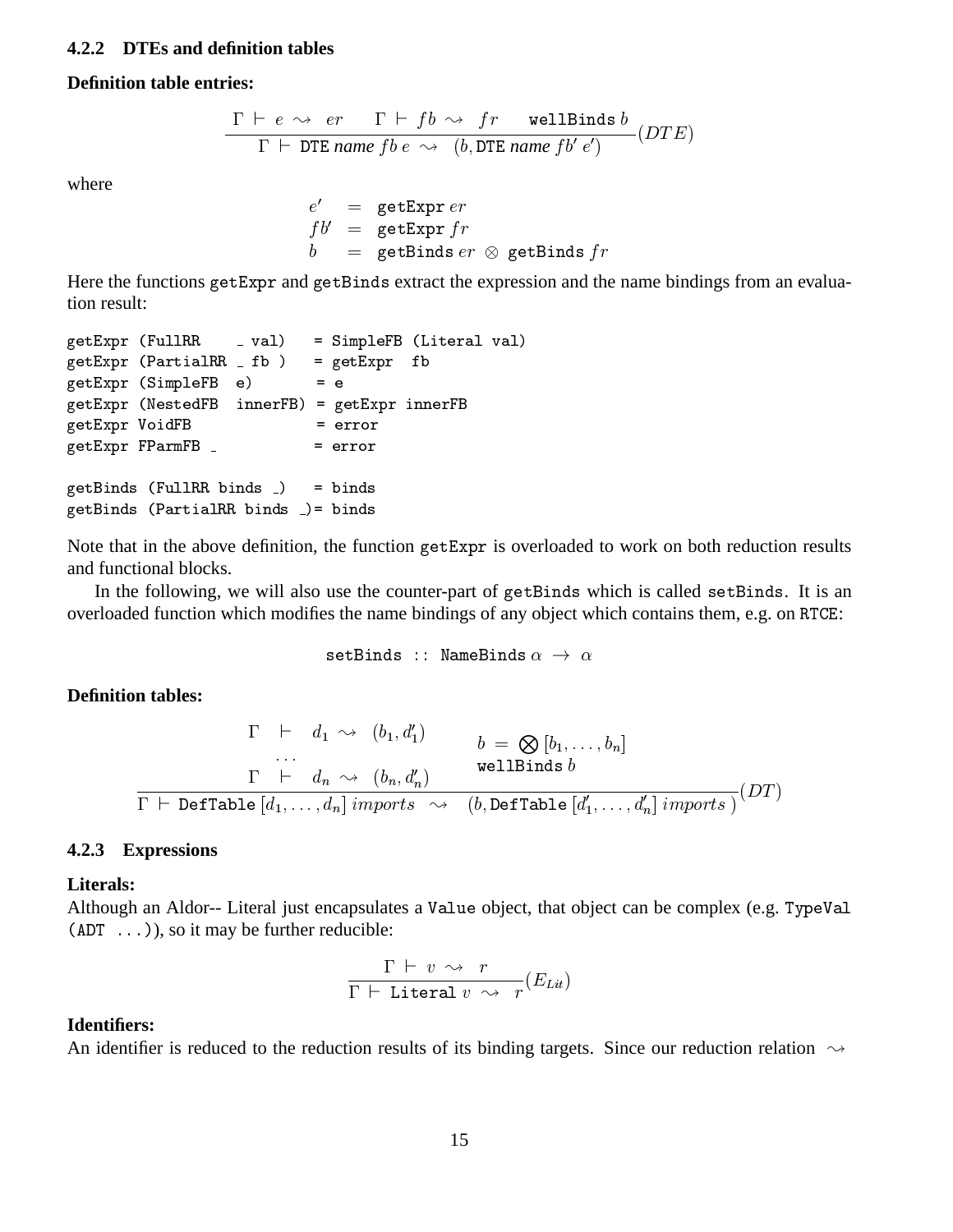is single-valued, we give here a reduction rule which uses a particular target  $t$ . Before the indentifier in question is reduced, the name bindings for it in the environment  $\Gamma$  are reduced to t:

```
-
	    	 C!1
 -
	 -
 1!, 
      1 \cup (0 \{i \mapsto |l|\}, S) \sqsubset l \sim \sim T-
```
### **Conjunction and disjunction:**

First of all, note that these logical operations are treated as expressions in Aldor--, not as built-in functions, because they can take a variable number of arguments. They also exhibit a kind of lazy semantics: e.g. the result of AndList is False if at least one of the operands evaluates to False, even if other operands are only partially-evaluated. However, if an operand of a logical expression is fully evaluated, it must evaluate to a Boolean value, otherwise the whole expression fails to reduce:

$$
\Gamma \vdash f b_1 \rightsquigarrow r_1
$$
\n
$$
\Gamma \vdash f b_n \rightsquigarrow r_n
$$
\n
$$
b = \bigotimes(\text{map getBinds} [r_1, \ldots, r_n])
$$
\n
$$
\text{wellBinds } b
$$
\n
$$
\Gamma \vdash \text{AndList} [f b_1, \ldots, f b_n] \rightsquigarrow \text{evalAnd} [r_1, \ldots, r_n]
$$
\n
$$
\text{evalBinds } b
$$
\n
$$
\Gamma \vdash \text{AndList} [f b_1, \ldots, b_n] \rightsquigarrow \text{evalAnd} [r_1, \ldots, r_n]
$$
\n
$$
(E_{Conj})
$$

 $\mathbf{r}$ 

where the function eval And is given by

```
evalAnd xs
4 ! !*  # (:: - !< (
 $
4 
#$  # (:: - !<   $
4 
  # 7:: - ( 6!12
  "( 
 $
where

  # 4 E7::  F #
')))'!$$
\text{conj} = and bools
```
The reduction rule for OrList has the dual definition.

#### **Conditionals:**

If the condition  $cond$  is fully evaluated to a boolean value, then the corresponding branch of the If ThenEls expression is reduced. If the condition is only partially evaluated, then the branches are not reduced at all:

$$
\frac{\Gamma \vdash cond \rightsquigarrow \text{FullRR } b \text{ (BooleanVal True)} \quad (\text{setBinds } b \Gamma) \vdash then \rightsquigarrow tr}{\Gamma \vdash (\text{IfThenElse } cond\ then\ \_) \rightsquigarrow tr} (E_{Cond1})
$$
\n
$$
\frac{\Gamma \vdash cond \rightsquigarrow \text{FullRR } b \text{ (BooleanVal False)} \quad (\text{setBinds } b \Gamma) \vdash else \rightsquigarrow er}{\Gamma \vdash (\text{IfThenElse } cond\_\text{else}) \rightsquigarrow tr} (E_{Cond1})
$$
\n
$$
\frac{\Gamma \vdash cond \rightsquigarrow \text{PartialRR } b\ cfb}{\Gamma \vdash cond \rightsquigarrow \text{ PartialRR } b\ cfb} (E_{Card2})
$$

 $\Gamma ~\vdash~$  (IfThenElse  $cond~then~else)~\leadsto~$  PartialRR  $b$  (SimpleFB (IfThenElse  $cfb~then~else$  ))\  $^{0.00437}$ 

#### **Function call:**

The *callable* is reduced first. The result can be: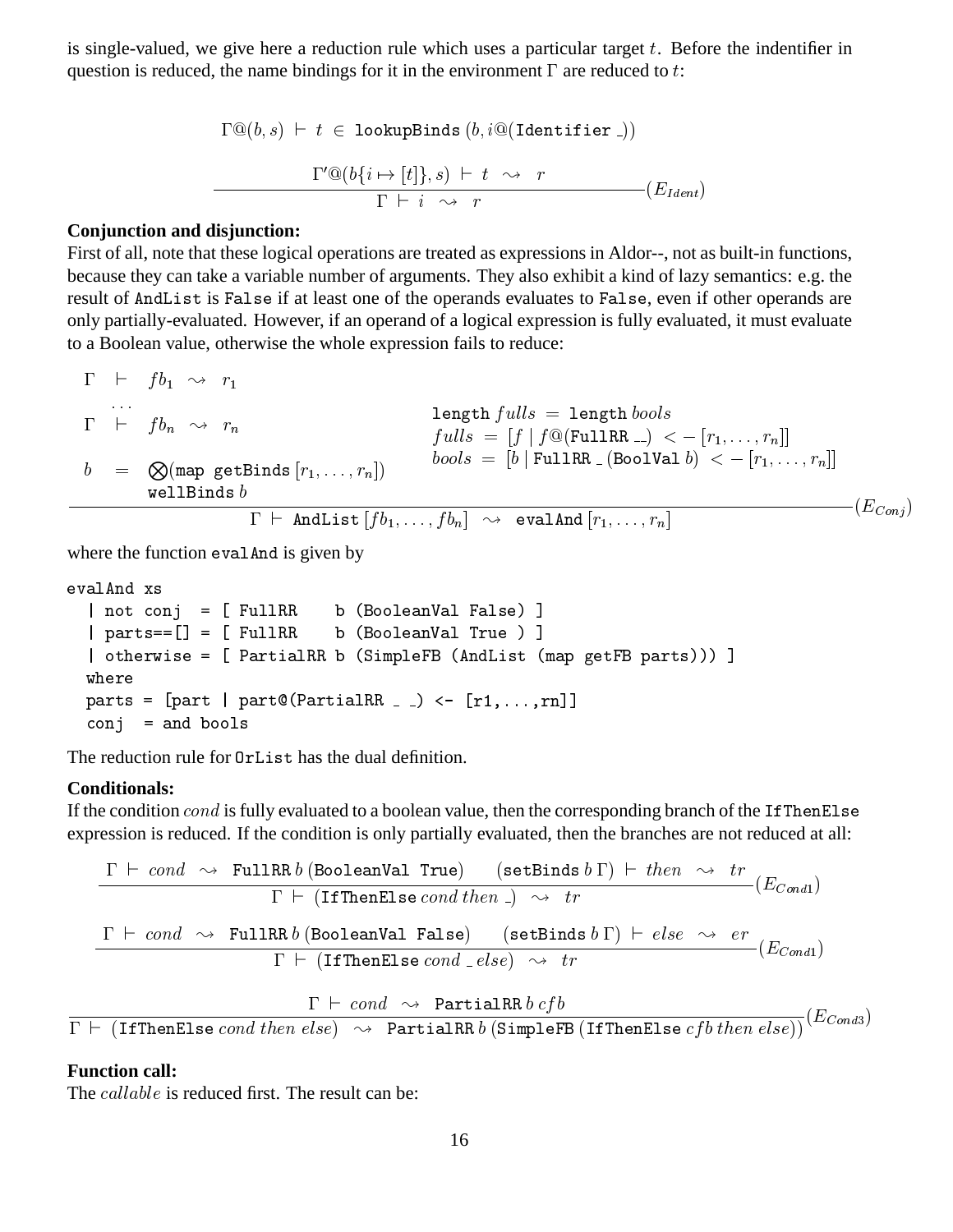- 1. a (fully-evaluated) user-defined lambda object (LambdaVa1);
- 2. a (fully-evaluated) built-in function ( $\text{BuilderOp}$ );
- 3. a (fully-evaluated) record object (RecordVal);
- 4. a (fully-evaluated) union object (UnionVal);
- 5. a (partially-evaluated) record constructor expression (RecordCtor);
- 6. a (partially-evaluated) union constructor expression (UnionT);
- 7. any other partially-evaluated result.

Note that in Aldor--, function applications (of user-defined lambda objects and of built-in functions) have the same abstract syntax, namely Function Call, as record or union access operations. This makes reduction of FunctionCall expressions quite complex, especially in the last case listed above (7).

Consider application of user-defined lambda objects first. The actual arguments are all reduced and pushed on the stack, after that the function body is reduced in the new environment:

 $\begin{array}{ccc} \n\sqrt{1+\frac{1}{2}} & \frac{1}{2} & \frac{1}{2} & \frac{1}{2} & \frac{1}{2} & \frac{1}{2} & \frac{1}{2} & \frac{1}{2} & \frac{1}{2} & \frac{1}{2} & \frac{1}{2} & \frac{1}{2} & \frac{1}{2} & \frac{1}{2} & \frac{1}{2} & \frac{1}{2} & \frac{1}{2} & \frac{1}{2} & \frac{1}{2} & \frac{1}{2} & \frac{1}{2} & \frac{1}{2} & \frac{1}{2} & \frac{1}{2} & \frac{1}{2} & \frac{1}{2}$  $\Gamma$   $\vdash$   $a_1 \rightsquigarrow r_1$  $\blacksquare$  . The set of the set of the set of the set of the set of the set of the set of the set of the set of the set of the set of the set of the set of the set of the set of the set of the set of the set of the set of the  $b = \bigotimes [b_0, \text{ getBinds } r_1, \ldots, \text{ getBinds } r_n], \quad \text{ wellBinds}$  $1 = \text{pusnargs } |r_1| \ldots r_n | |p_1| \ldots p_n | 1$  $1 \quad \rightarrow \quad \text{or}$  $\Gamma \vdash (\texttt{FunctionCall}~{callable}~[a_1, \ldots, a_n]) \rightsquigarrow ~br$ 

Here the pushargs function associates, on the reduction stack of  $\Gamma$ , the formal parameters  $p_1, \ldots, p_n$ with the reduction results  $r_1, \ldots, r_n$  of the actual arguments  $a_1, \ldots, a_n$ . Note that the arity of the formal parameters and the actual arguments must be the same:

6" - - 

The reduction rule for a built-in function application is somewhat similar, but the difference is that a run-time type-check of the actual arguments is performed in this case. The check only applies to those arguments which are fully evaluated. If at least one of the arguments is not fully evalutaed, a built-in function application reduces to a normal form. Also note that since bult-in functions in Aldor-- are not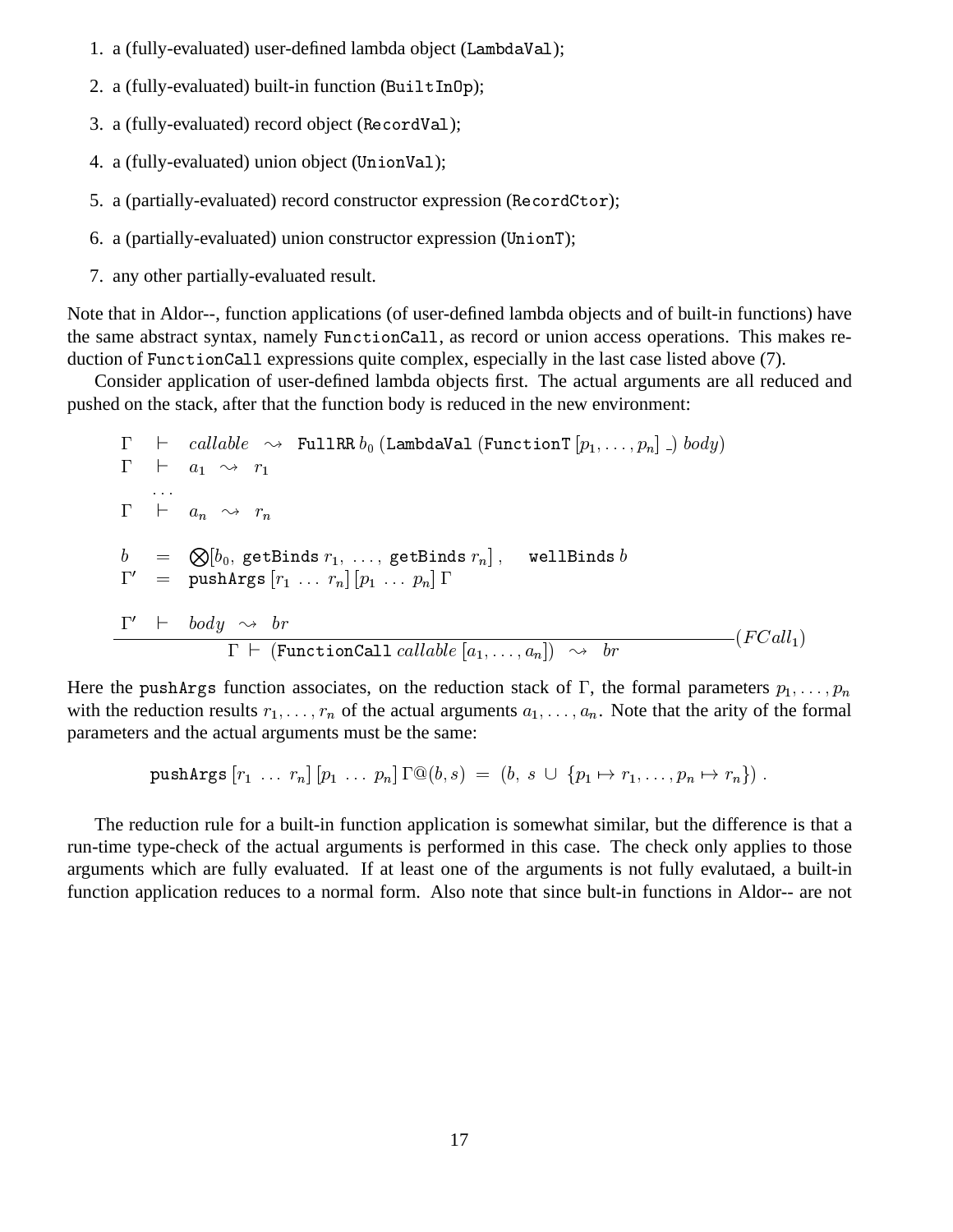recursive, they can be applied directly, without modifying the reduction stack:

$$
\Gamma \vdash callable \rightsquigarrow \text{FullRR } b_0 \ B I @ (Builder \text{Builder}[t_1, \dots, t_n] \text{)} body)
$$
\n
$$
\Gamma \vdash a_1 \rightsquigarrow r_1
$$
\n
$$
\dots
$$
\n
$$
b = \bigotimes [b_0, \text{getBinds } r_1, \dots, \text{getBinds } r_n], \text{ wellBinds } b
$$
\n
$$
\text{conformsTo } r_1 \ t_1
$$
\n
$$
\dots
$$
\n
$$
br = apply \text{B} I body } [r_1, \dots, r_n] b
$$
\n
$$
\Gamma \vdash (\text{FunctionCall callable } [a_1, \dots, a_n]) \rightsquigarrow br
$$
\n
$$
(FCall_2)
$$

Here the conforms To function implements a "liberal" run-time type check. The check is facilitated by the fact that the parameters of built-in functions always have simple manifest types, which can only be BooleanT, IntegerT, FloatT or StringT. If the type of the left-hand side (the reduction result) cannot easily be inferred, e.g. if the reduction result is a normal form, conformsTo assumes that the type conformance is satisfied. This reduction strategy of built-in functions can produce extraneous results, but the idea behind the reduction and type-checking algorithm of Aldor-- is that such results will at some later point be eliminated, otherwise an ambiguity will be detected. On the other hand, the stragegy of "liberal" run-time type checks guarantees that no result will be lost unnecessarily:

 $\mathbf{r}$  and  $\mathbf{r}$  and  $\mathbf{r}$  and  $\mathbf{r}$  and  $\mathbf{r}$  and  $\mathbf{r}$  and  $\mathbf{r}$  and  $\mathbf{r}$  and  $\mathbf{r}$  and  $\mathbf{r}$  and  $\mathbf{r}$  and  $\mathbf{r}$  and  $\mathbf{r}$  and  $\mathbf{r}$  and  $\mathbf{r}$  and  $\mathbf{r}$  and  $\mathbf{r}$  and

| conformsTo (FullRR _ (BooleanVal _)) BooleanT = True |                                 |           |
|------------------------------------------------------|---------------------------------|-----------|
| conformsTo (FullRR _ (IntegerVal _)) IntegerT = True |                                 |           |
| $conformsTo (FullRR (FloatVal)) FloatT = True$       |                                 |           |
| conformsTo (FullRR _ (StringVal _)) StringT = True   |                                 |           |
| conformsTo (FullRR _ _)                              | <b>Contract Contract Street</b> | $=$ False |
| conformsTo (PartialRR _ _)                           | and the company of the company  | $=$ True  |

The app1yBI function used above actually applies the  $body$  of a built-in function to the arguments  $[r_1,\ldots, r_n],$ if all of them are fully-evaluated. Otherwise, it produces a partially-evaluated result. Thus,

- (:: (:: (:: - 

- 7:: -( -(!!5 ! ( (

where BI is the same as in the premises of rule  $(FCall_2)$ , and the function  $rrToFB$  converts a RedRes object into a functional block:

 $rrToFB$  (FullRR  $_$  val) = SimpleFB (Literal val) .  (( 1

Let us now consider the cases when Function Call actually denotes record field access.

```
-
      -
   ,!1:1-

res_1 = \text{getRecordField} \Gamma rt_1 rv i_1  ":1(1
```
(FullRR \_  $rv@(\texttt{RecordVal\_}),\,ident@(\texttt{Identifier\_}|))$   $\blacktriangleright_{FC}$  concat $\vert res_1,\ldots,res_m \vert$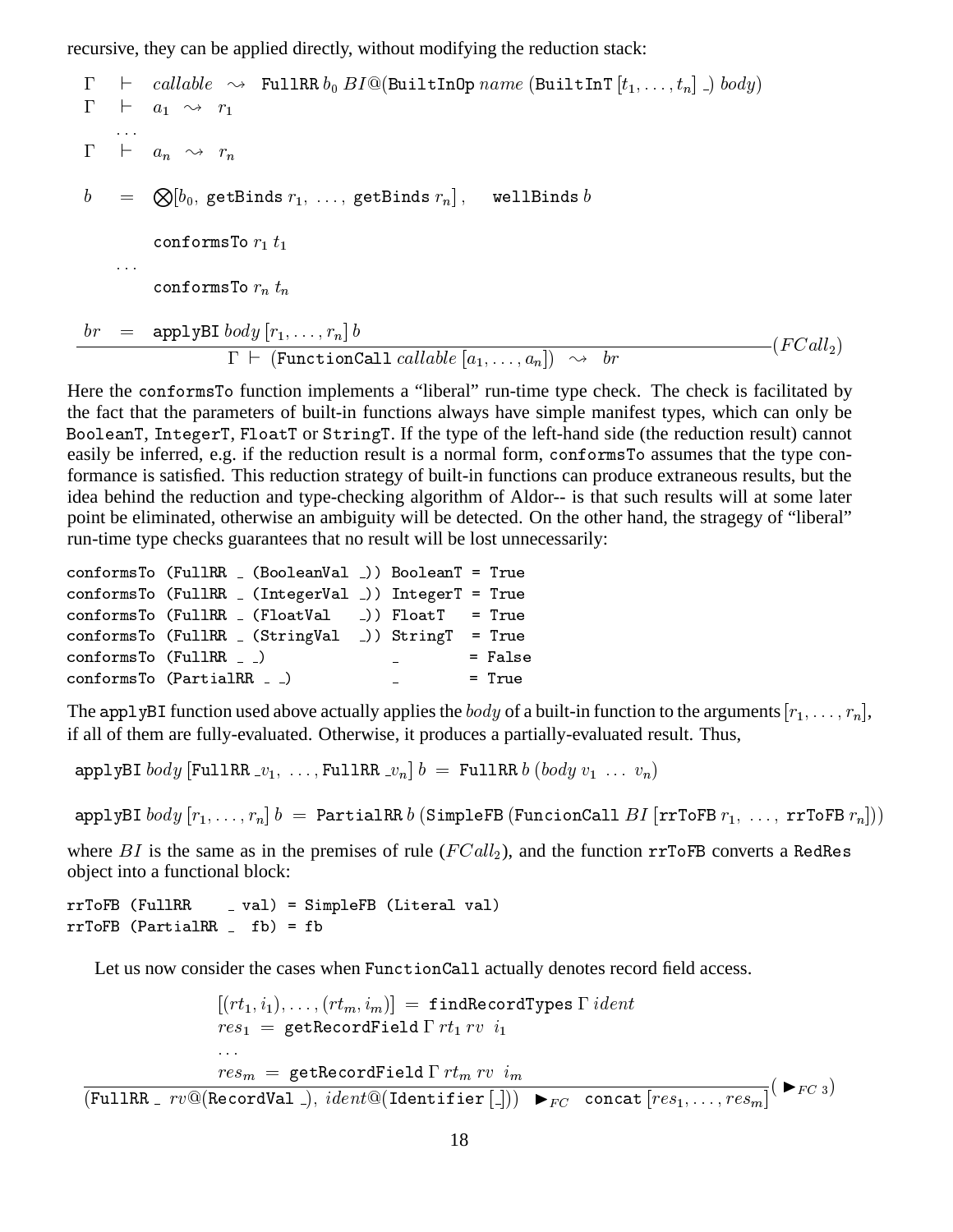Definitions of f indRecordTypes and getRecordField. are standard.

### **Function call: other cases**

Reduction is defined similarly.

## **Other cases of expressions**

Reduction here is standard.

## **4.2.4 Values**

Reduction here is standard.

## **4.2.5 Types**

Reduction here is standard.

# **5 The type system of Aldor--**

## **5.1 The principles**

In Aldor-- types are associated with

- types;
- values:
- expressions;
- definition table entries (DTEs);
- identifier binding targets; and
- functional blocks (FBs).

Note that types are *not* associated with definition tables.

In general, all Aldor-- objects which are defined at the definition-table level have explicit type information contained in their definition table entries (DTEs). The type-checking algorithm is, in most cases, based on retrieving this type information from the DTEs.

In Aldor--, definition table entries are objects of the Haskell type

1 98 98 !" -1--8

By type-checking of a DTE we mean the process of verifying that the body has the type denoted by the typeExpr. The body here is also known as the *left-hand side (LHS)*, and the typeExpr is known as the *right-hand side (RHS)* or the *type-checking target*. We generalise the terminology of left- and right-hand sides to the type-checking of other Aldor-- constructs, such as checking function arguments (the left-hand side) against formal parameters (the right).

The type-checking algorithm for Aldor-- operates in three modes.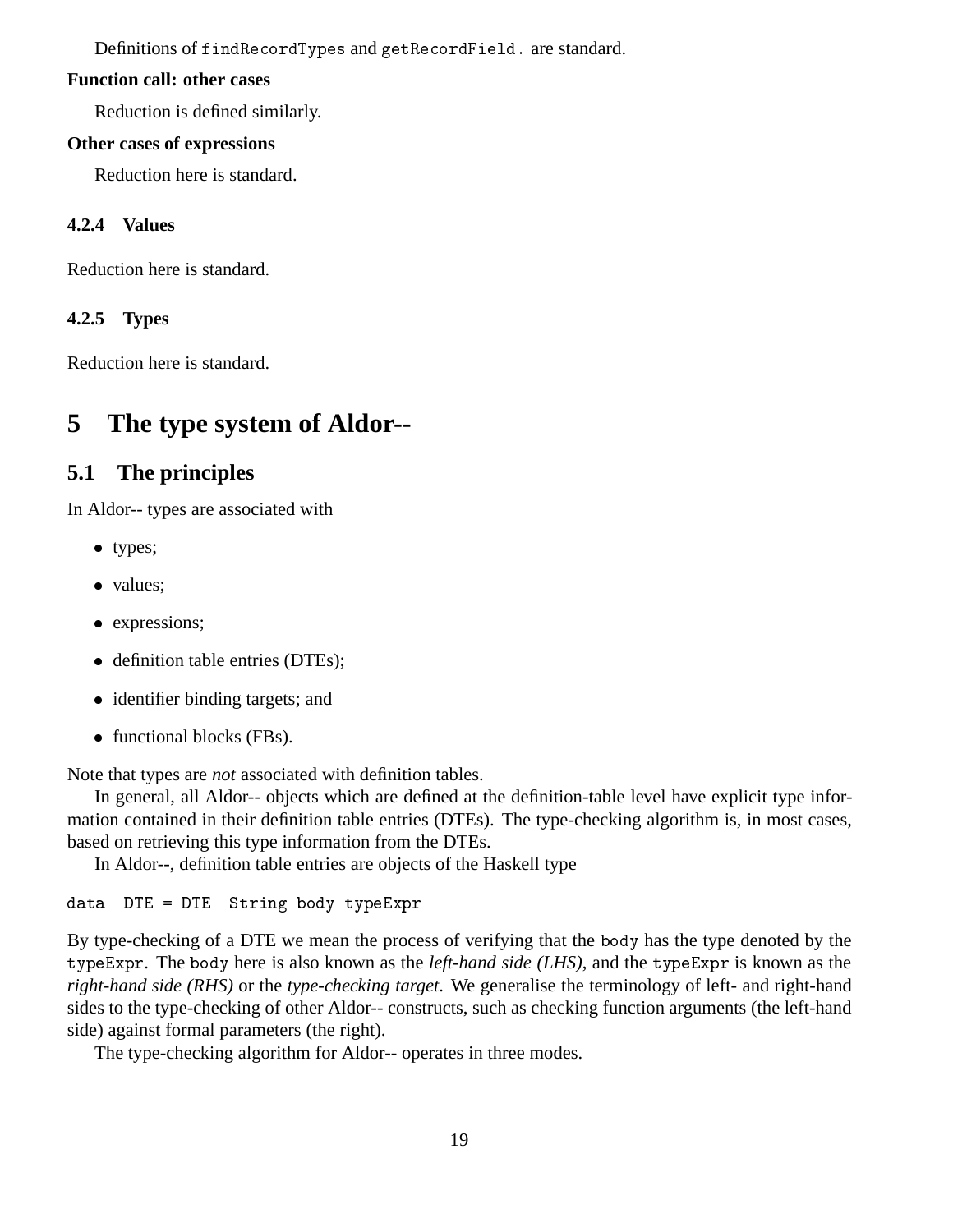**N mode.** In this case the right-hand side is absent. There is thus no target to type-check against, and so the algorithm checks the left-hand side for the internal typing integrity. For some kinds of left-hand sides (such as stand-alone Aldor-- expressions encapsulated in SimpleFBs, or definition tables), the N mode is the only possible one.

Usually, but not always, type-checking in the N mode also produces the *inferred type* of the LHS. Apart from the definition tables, the cases when the inferred type is not generated include expressions constructed by IfThenElse, RecordCtor and UnionCtor, and values constructed by RecordVal and UnionVal, as such objects do not contain enough information for accurate type inference.

- **T mode.** In this mode the right-hand side is a manifest type. In most cases type-checking here also proceeds by inferring the type of the LHS (via the N mode) and then by checking the equivalence of the inferred and the target type. However, in cases (pointed out above) when the type of the LHS cannot be accurately inferred, specific T mode algorithms are used instead.
- **E mode.** In this final case, the RHS is a *normalised* type-forming expression, constructed by Identifier, FunctionCall and IfThenElse. More details are given in Section **??**.

The environment for type-checking is given by the Haskell data type RTCE introduced in Section 4.1. This is the same environment that is used in reduction.

As was said earlier, Aldor-- permits the overloading of identifiers. During the process of type-checking an expression  $e$  containing an overloaded identifier, x say, some bindings of x can be found to be inconsistent with type required for x in the context of e. Because of this, the type-checking operation returns modified name bindings from which all inconsistent bindings have been removed.

The type-checking operation may also return the inferred type of the LHS. However, this is not a necessary condition for successful type-checking in every case: exceptions include the special cases of type-checking in the N mode mentioned above.

In the presence of overloading, type-checking can return multiple results, and so the result of typechecking is given by a list of TCRes:

- 5: 3!1 ' D-- 8

A failure of type-checking is signalled by an empty list of results.

The type of each definition table entry should be unique, since otherwise the definition itself is ambiguous. So, in the case of DTEs, type-checking is also said to fail when a non-singleton list is produced. This uniqueness requirement makes the type system *non-monotonic*: if a new definition of an existing identifier is introduced, then it is possible that an existing DTE would become ambiguous, and thus fail to type-check.

In the remainder of this section we present, in turn, the type rules for functional blocks, identifier binding targets, DTEs, expresssions, values and types themselves. The type rules collectively define the relation

$$
\Gamma \vdash x : t; b \tag{1}
$$

which means that *"the object* x has a type given by the type-valued object t under the name bindings b *in the context*  $\Gamma$ ", where  $\Gamma$  is of the Haskell type RTCE. The name bindings *b* in the right-hand side of the typing relation is always a *restriction* of the name bindings contained in  $\Gamma$ .

In other words, relation 1 holds if any only if the result of type-checking of  $x$  against  $t$ , say  $\tt{crs}$ , which is of Haskell type [TCRes], contains a pair  $(b, t')$ . Since there is an explicit target type t, type-checking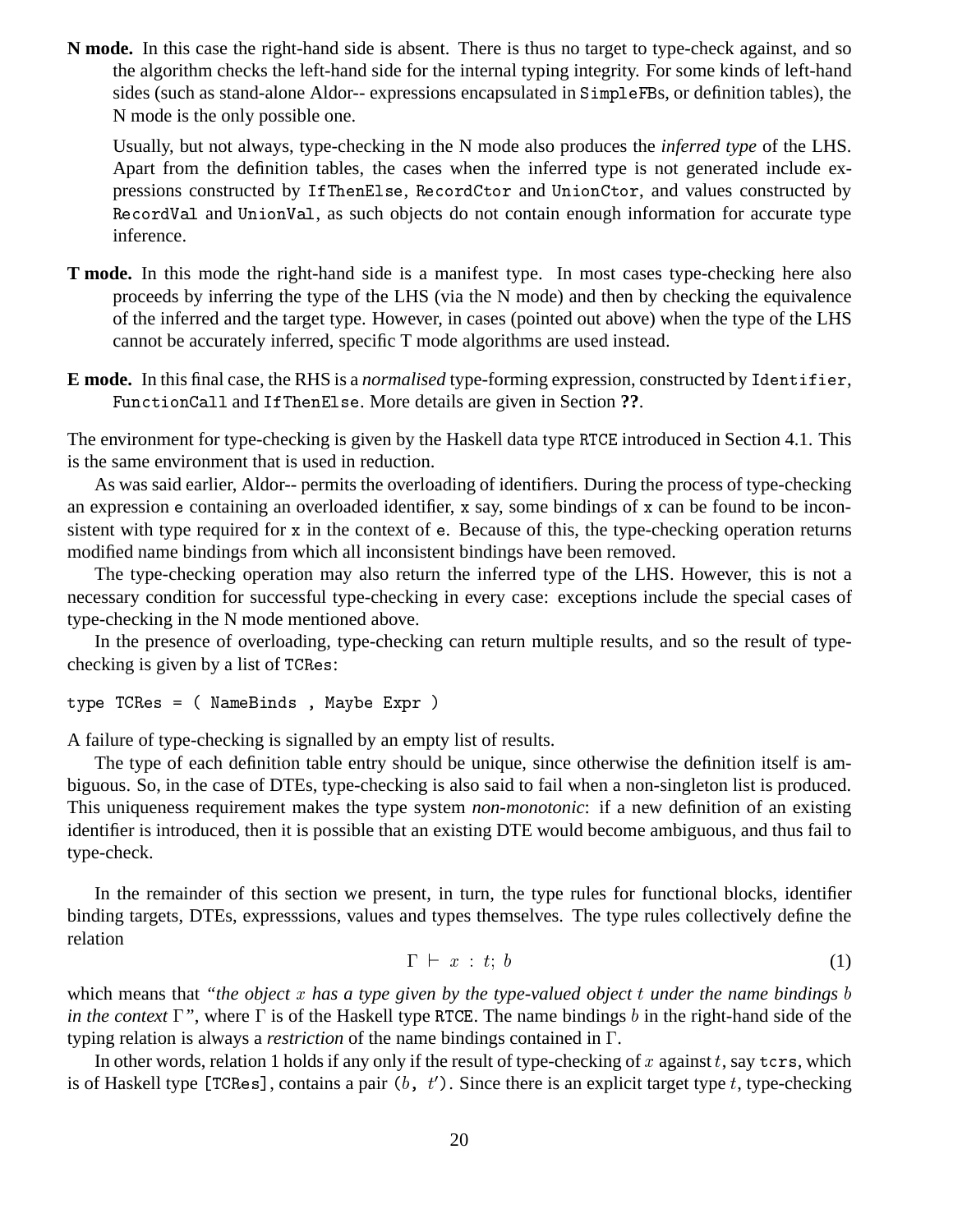of x is done in the T or E mode;  $t'$ , is the inferred type for x. Note that the inferred type  $t'$  is not always the same as the target type  $t$ . In general, due to the sub-typing relation between some of the Aldor-- types (see Section 5.7), it is not even true that the normalisations of  $t$  and  $t'$  must be equivalent. However, the inferred type  $t'$  has the property that  $x$  must type-check against it under the same name bindings:

$$
\Gamma \ \vdash \ x \ : \ t' ; \ b \ .
$$

The typing relation ":" introduced by 1 is single-valued; it associates a single type  $t$  with the object  $x$ . In general, as stated above, x can be characterised by multiple types. The set  $\mathcal{T}(x)$  of all types (endowed with the corresponding name bindings) for  $x$  is given by all derivations from the Aldor-- type rules:

$$
\mathcal{T}(x) = \{ (b, t) \mid \Gamma \vdash x : t; b \},
$$

and the set of all types which can be *inferred* for  $x$  in all possible type-checking operations, is a sub-set of  $\mathcal{T}(x)$ .

The type-checking algorithm can use the typing relation 1 for type-checking of the left-hand side in the T or E mode, or for inferring the type of the left-hand side in the N mode. However, if the type of the left-hand side cannot be inferred in the N mode (either because there is insufficient information for type inference, or the LHS is a definition table), another typing relation is required:

$$
\verb"wellTyped" x; b \tag{2}
$$

which means that  $x$  type-checks successfully for internal integrity under the restricted name bindings  $b$ .

The type rules presented in Sections 5.2–5.7 define both typing relations 1 and 2.

## **5.2 Functional blocks (FBs)**

The type rules for Aldor-- functional blocks are given below:

$$
\dfrac{\Gamma \vdash \textit{fb}: t; b_1 \qquad b = b_1 \otimes b_2}{\Gamma \text{ (SimpleFB } e): t; b}(\textit{SFB}:) \qquad \dfrac{\Gamma \vdash \text{ wellTyped } dt; b_2 \qquad \text{wellBinds } b}{\Gamma \vdash (\text{NestedFB } dt \textit{fb}): t; b}(\textit{NFB}:)
$$
\n
$$
\dfrac{\Gamma \vdash dte: t; b}{\Gamma \vdash (\text{FParamFB} dte): t; b}(\textit{FPFB}:) \qquad \dfrac{\Gamma \vdash dte: t; b}{\Gamma \vdash \text{VoidFB}: \text{TrivT}; \text{getBinds } \Gamma}(\textit{VFB}:)
$$

### **5.3 DTEs and definition tables**

In a DTE, the body is type-checked against a *reduced* type expression, which must be indeed type-valued, in the context containing the name bindings returned by that particular reduction. If the check suceeds, we can associate both the original and the reduced type with the definition body:

$$
\frac{\Gamma \vdash te : Type; \ b_1 \qquad \Gamma_1 \vdash te \ \leadsto \ net; \ b_2 \qquad \Gamma_2 \vdash \ fb : \ net; \ b_3}{\Gamma \vdash (\mathtt{DTE} \ te \ fb) : \ te; \ b_3} (DTE:)
$$

where  $\Gamma_1=$  setBinds  $b_1$   $\Gamma$  and  $\Gamma_2=$  setBinds  $b_2$   $\Gamma_1,$ 

A definition table is well-typed if all its DTEs type-check under compatible name bindings:

$$
\Gamma \vdash \text{d}te_1 : t_1; b_1 \qquad b = \bigotimes [b_1, \ldots, b_m]
$$
\n...\n
$$
\Gamma \vdash \text{d}te_m : t_n; b_m \qquad \text{wellBinds } b
$$
\n
$$
\Gamma \vdash \text{wellTyped}(\text{DefTable}\{\text{name}_1 \mapsto \text{d}te_1, \ldots, \text{name}_m \mapsto \text{d}te_m\} \_); b(DT :)
$$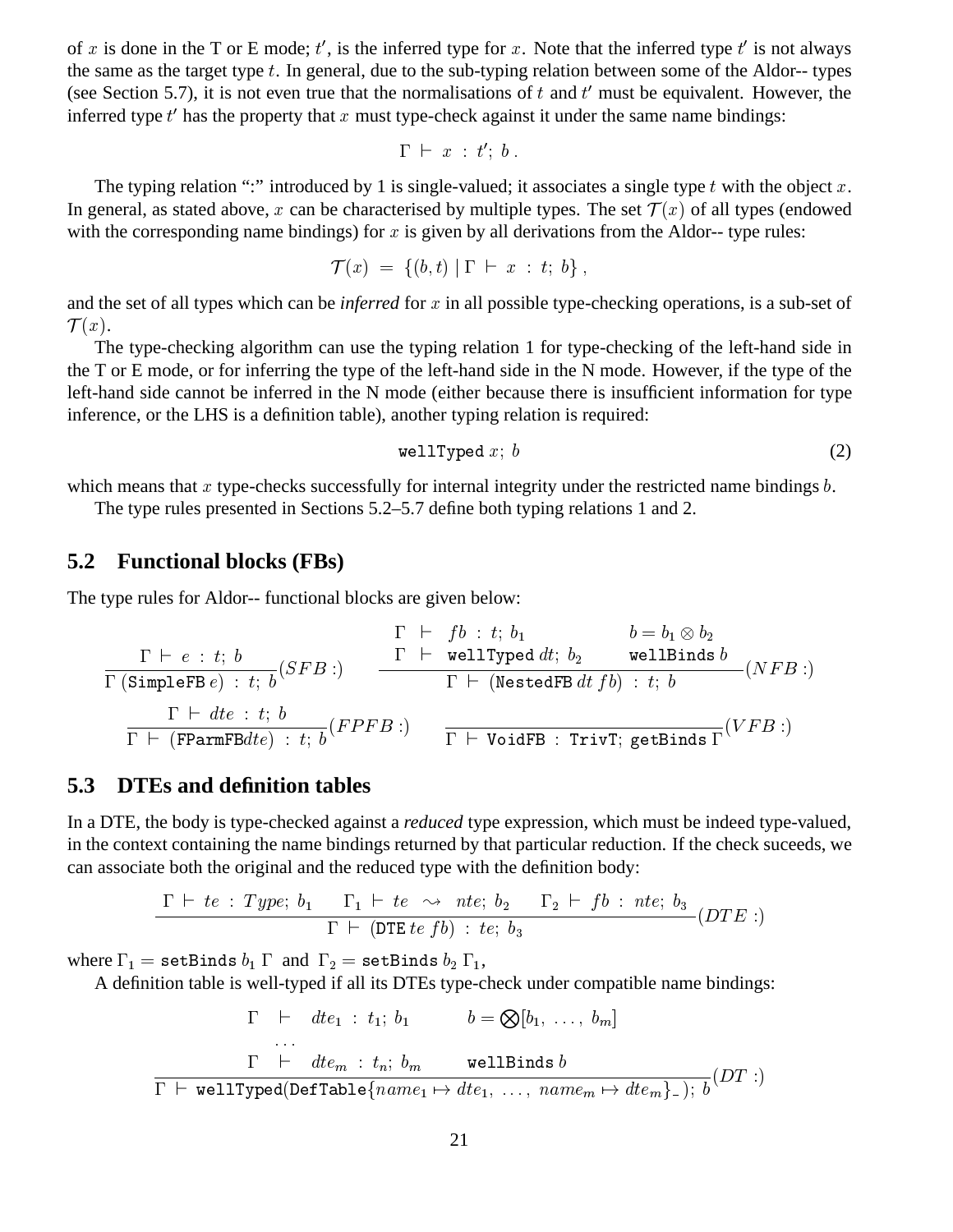## **5.4 Identifier binding targets**

Both DefTargs and FPTargs encapsulate definition table entries, and are similar from the type-checking point of view; the difference between them lies in the semantics of name bindings construction (Section **??**) and reduction (Section 4.2.3):

$$
\frac{\Gamma \ \vdash \ dt e \ : \ t; \ b}{\Gamma \ \vdash \ (\mathtt{DefTarget}) \ : \ t; \ b} (DTarg: ) \qquad \frac{\Gamma \ \vdash \ dt e \ : \ t; \ b}{\Gamma \ \vdash \ (\mathtt{FPTarg} \ dt e) \ : \ t; \ b} (FPTarg: )
$$

### **5.5 Expressions**

### **5.5.1 Literal**

A Literal has the same type as the value encapsulated in it:

$$
\frac{\Gamma \vdash v : t; b}{\Gamma \vdash (\mathtt{Literal} \ v) : t; \ b}(\mathit{Literal} :)
$$

#### **5.5.2 Identifier**

The type of an Identifier is determined by its particular binding target being considered, under the name bindings restricted to that target:

$$
\Gamma \vdash \text{targ} \in \text{lookupBinds}(\text{getBinds} \Gamma) (\text{ident@}(\text{Identifier} \_))
$$
\n
$$
\frac{\Gamma' \vdash \text{targ} : t; b}{\Gamma \vdash \text{ident} : t; b} (Ident \_))
$$

,我们也不能会在这里,我们的时候,我们也不能会在这里,我们也不能会不能会不能会。""我们的时候,我们也不能会不能会不能会不能会不能会不能会不能会不能会不能会不能

where  $\Gamma' = \texttt{modifyBinds}\ (ident \mapsto [targ])$   $\Gamma.$ 

### **5.5.3 AndList, OrList**

We give the type rule for AndList only; the rule for <code>OrList</code> is similar. All operands of <code>AndList</code> must be Booleans, and the result is a Boolean as well:

$$
\begin{array}{lcl} \Gamma & \vdash & f b_1 \; : \; \mathtt{BooleanT}; \; b_1 & b = \bigotimes [b_1, \; \ldots, \; b_n] \\ & \ldots & \; \; \mathtt{wellBinds} \; b \\ & \Gamma & \vdash & f b_n \; : \; \mathtt{BooleanT}; \; b_n \\ & \Gamma & \vdash & (\mathtt{AndList}\; [fb_1, \; \ldots, \; fb_n]) \; : \; \mathtt{BooleanT}; \; b \end{array} \quad (AndList:)
$$

### **5.5.4 IfThenElse**

There are three type rules here. The first one states that the conditional expression is well-typed if the condition if of type Boolean and the branches are of equivalent types. This rule is used by the N mode type-checking of the conditional expression; it does not allow us to infer the type of the whole expression, since we may not be able to unify the types of the branches:

$$
\begin{array}{lll}\n\Gamma & \vdash & \textit{cond} \, : \, \texttt{BooleanT}; \, b_0 & \Gamma \, \vdash \, t_1 \, \equiv \, t_2 \\
\Gamma & \vdash & \textit{then} \, : \, t_1; \, b_1 & b = \bigotimes[b_0, b_1, b_2] \\
\Gamma & \vdash & \textit{else} \, : \, t_2; \, b_2 & \textit{wellBinds } b \\
\hline\n\Gamma & \vdash & \texttt{wellTyped (IfThenElse \, cond \, then \, else); \, b} & (ITE :_1)\n\end{array}
$$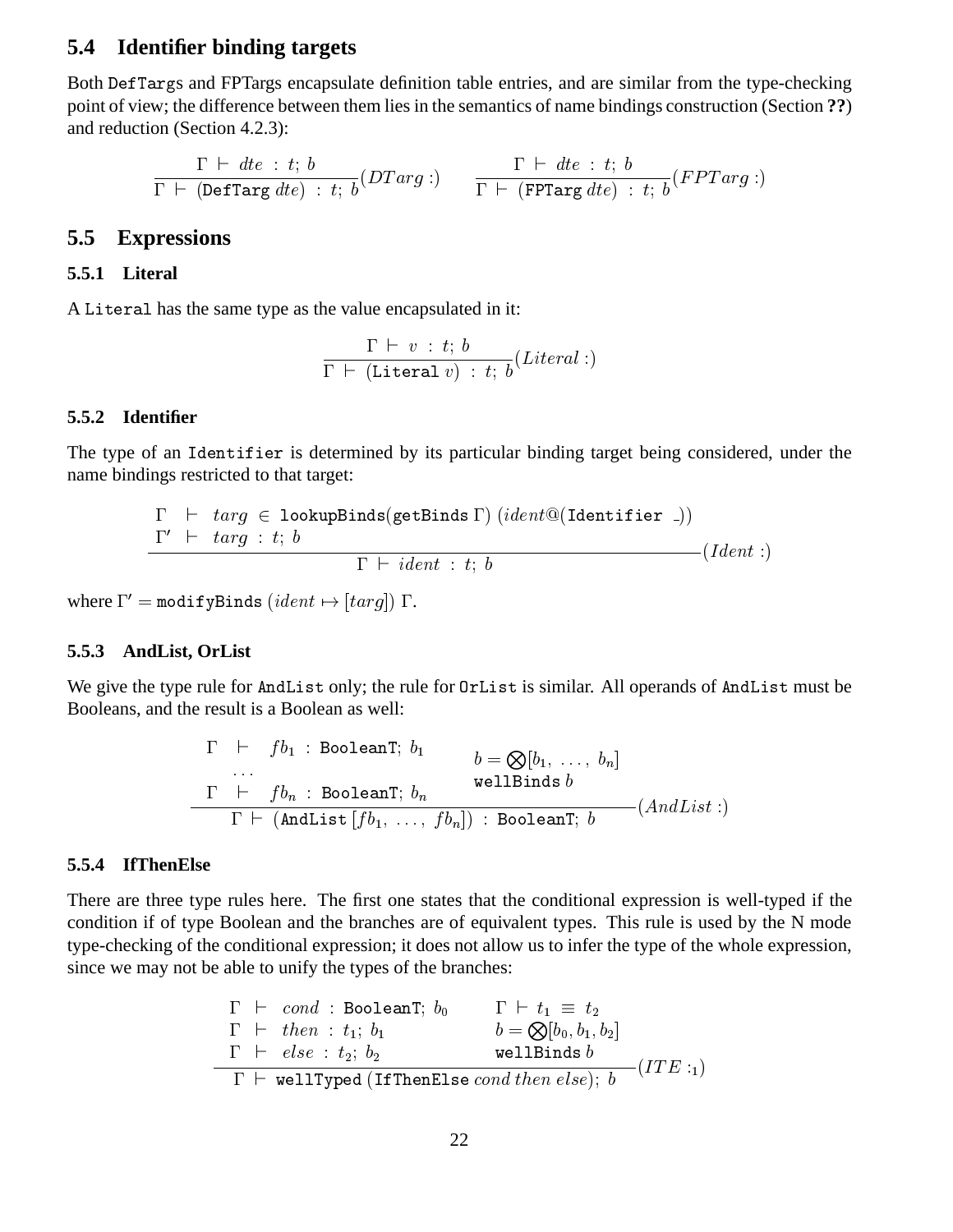The second rule is used by the type-checking algorithm operating in the T mode, that is, when there is a single target type  $t$  for both branches. In this case, the inferred type of the conditional expression will also be  $t$ :

$$
\begin{array}{lcl}\n\Gamma & \vdash & \textit{cond} \; : \; \texttt{BooleanT}; \; b_0 \qquad & b = \bigotimes [b_0, b_1, b_2] \\
\Gamma & \vdash & \textit{then} \; : \; t; \; b_1 \\
\hline\n\Gamma & \vdash & \textit{else} \; : \; t : \; b_2 \qquad & \textit{wellBinds} \; b \\
\hline\n\Gamma & \vdash & \text{(IfThenElse \; cond \; then \; else): \; t; \; b\n\end{array} (ITE :_2)
$$

The third rule is a special case when the target type  $t$  is a type-valued conditional expression itself, so the second rule is not applicable. In this case, the conditions of the LHS and the RHS must be equivalent, and both branches of the LHS must type-check against the corresponding branches of the RHS. This rule is used by the type-checking algorithm operating in the E mode:

$$
\Gamma \vdash \text{rhs@(If ThenElse } \text{rcond } \text{r} \text{ then } \text{relse}): \text{Type; } b_1 \qquad \Gamma \vdash \text{lcond } \equiv \text{rcond} \\ \Gamma \vdash \text{lcond : BooleanT; } b_2 \qquad \qquad b = \text{ } \text{ } \text{ } \text{ } \text{ } \text{ } b_1, b_2, b_3, b_4]
$$
\n
$$
\Gamma \vdash \text{lthen : } \text{rthen; } b_3
$$
\n
$$
\Gamma \vdash \text{lelse : } \text{relse; } b_4
$$
\n
$$
\Gamma \vdash (\text{IfThenElse } \text{lcond } \text{lthen } \text{lelse}) : \text{rhs; } b
$$
\n
$$
\Gamma \vdash (\text{IfThenElse } \text{lcond } \text{lthen } \text{lelse}) : \text{rhs; } b
$$
\n
$$
\tag{ITE : 3}
$$

#### **5.5.5 FunctionCall**

As mentioned earlier (Section 4.2.3), in Aldor-- the Function Call expression can denote application of a user-defined function (lambda object), application of a built-in function, record field access, or union field access, depending on the type of the callable object.

If the callable has type FunctionT or RecordT, so the FunctionCall is a lambda object application or a record field access, then the type of the callable can be dependent. For a FunctionT type

$$
\texttt{FunctionT}\left[p_1,\ldots,p_N\right]rt\;,
$$

where  $p_1, \ldots, p_N$  are FParmFBs denoting the formal function parameters, and  $rt$  is a SimpleFB denoting the function return type, the type expression of  $p_i$  ( $i = 2, ..., N$ ) can contain *dependent identifiers*, that is, identifiers bound to the names declared in  $p_1, \ldots, p_{i-1}$ .

In other words, the type of the parameter  $p_i$  can depend on the *values* of the actual arguments  $a_1, \ldots, a_{i-1}$ corresponding to the parameters  $p_1, \ldots, p_{i-1}$ . The return type rt can also contain dependent identifiers (bound to any of the  $p_1, \ldots, p_N$ ), and it can thus depend of any of the arguments  $a_1, \ldots, a_N$ .

Conversely, if the parameter  $p_j$  ( $j = 1, ..., N$ ) declares a name to which any of the identifiers occurring in  $p_{j+1}, \ldots, p_N, rt$  are bound, we will call the parameter  $p_j$  to be *depended-upon*.

Therefore, in order to type-check a FunctionCall expression with the callable being of a (potentially dependent) Function T type, we first need to evaluate the types of the parameters  $p_1, \ldots, p_N$  in the dependent environment. The dependent environment  $\Gamma'$  is formed from the original reduction and typechecking environment  $\Gamma$  by reducing the actual call arguments (or actual record fields)  $a_j$  corresponding to the depended-upon function parameters  $p_j$ , and pushing the reduction results on the stack. This is done by the Haskell function

$$
\texttt{smartPush}\ [a_1,\ldots,a_N]\ [p_1,\ldots\ p_N,rt]\ \Gamma\ .
$$

Generally speaking, since reductions are multi-valued in Aldor--, the smartPush function produces a set of new environments  $\{\Gamma'\}$  for a single original environment  $\Gamma$ . This set can be defined via the following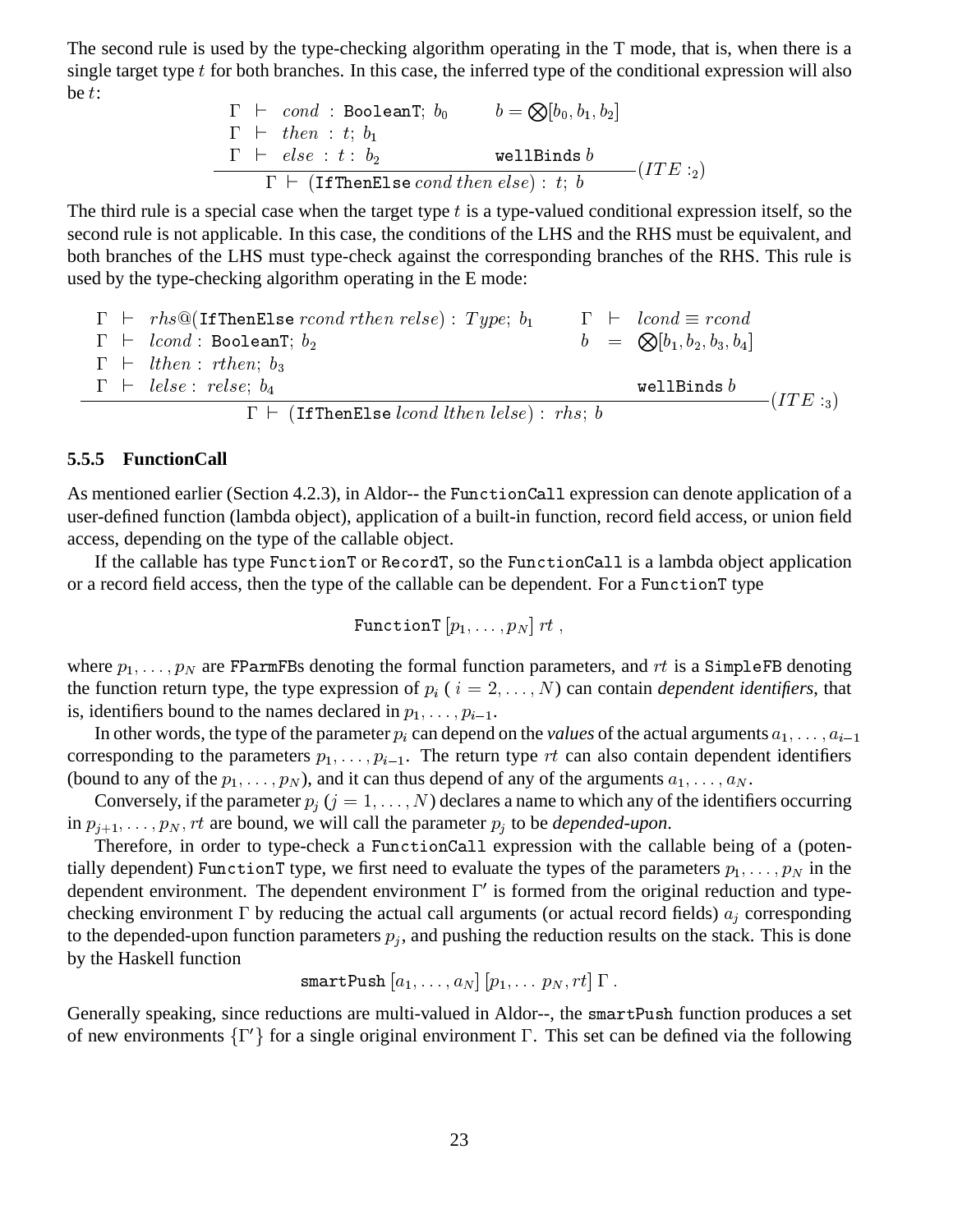derivation rule for each individual  $\Gamma'$ :

$$
\Gamma = (b, s)
$$
\nisDependedUpon  $p_{j_1} [p_{j_1+1}, \ldots, p_N, rt] \Gamma$ \n...\n  
\nisDependedUpon  $p_{j_k} [p_{j_k+1}, \ldots, p_N, rt] \Gamma$ \n
$$
\begin{array}{ccc}\n & b = \bigotimes_{\text{[getBinds } r_{j_1}, \ldots, \text{ getBinds } r_{j_k} \text{]}} \\
 & b = \bigotimes_{\text{[getBinds } b} \\
 & \Gamma' = (b, \left[ \{p_{j_1} \mapsto r_{j_1}, \ldots, p_{j_K} \mapsto r_{j_K} \} \right] + + s) \\
 & \Gamma' \in \text{snartPush } [a_1, \ldots, a_N] \left[ p_1, \ldots p_N, rt \right] \Gamma\n\end{array} (smartPush)
$$
\n(3)

Here the predicate

9!11;! \* \*

is true iff there exists index  $k$  ( $1 \leq k \leq M$ ) and the identifier i contained in the functional block  $q_k$ , such that

 -C!1 -"!1

The function given by rule (3) is called smartPush because it "intelligently" reduces not all the actual arguments  $[a_1, \ldots, N]$  (that would be wasteful), but only those which correspond to the depended-upon function parameters. If there are no such parameters, then smartPush produces a single environment  $\Gamma' = \Gamma$ .

We can now present the type rule for the application of a user-defined function. The FunctionCall arguments are checked against the formal parameters in the dependent environment  $\Gamma'$ , and the inferred type of the application is the reduced function return type  $rt'$ :

$$
\Gamma \vdash \text{callable : } (\text{FunctionT } [p_1, \ldots, p_N] \text{ rt}); b_0
$$
\n
$$
\Gamma' \equiv \text{snartPush } [a_1, \ldots, a_N] \text{ } [p_1, \ldots, p_N, rt] \text{ (setBinds } b_0 \text{ } \Gamma)
$$
\n
$$
\Gamma' \vdash [a_1, \ldots, a_N] \text{ } \exists_{dep} \text{ } [p_1, \ldots, p_N]; b
$$
\n
$$
\Gamma'' \equiv \text{setBinds } b \text{ } \Gamma'
$$
\n
$$
\Gamma'' \vdash rt \rightsquigarrow rt'
$$
\n
$$
\Gamma \vdash (\text{FunctionCall } \text{callable } [a_1, \ldots, a_N]) \text{ } : \text{getExpr } rt'; \text{ getBinds } rt' \text{ } (FC :_1)
$$

Note that the function getExpr is required in the above rule to convert  $rt'$  (an object of the meta-type RedRes) into an Expr, so it can be used in the context where a type is required.

The relation  $a_{\text{dep}}$  which was used above means that its LHS (a vector of any FBs) has the dependent vector type given by the RHS (a vector of FParmFBs). This relation is defined by the following rule:

$$
\Gamma \vdash (\text{getType } p_1) \rightsquigarrow r_1 \qquad b = \bigotimes [b_1, \dots, b_N], \text{ wellBinds } b
$$
\n
$$
\Gamma \vdash (\text{getType } p_N) \rightsquigarrow r_N
$$
\n
$$
\Gamma' \vdash a_1 : (\text{getExpr } r_1); b'_1
$$
\n
$$
b_1 = \text{getBinds } r_1 \qquad \dots
$$
\n
$$
\Gamma' \vdash a_N : (\text{getExpr } r_N); b'_N
$$
\n
$$
\frac{b_N = \text{getBinds } r_N}{\Gamma \vdash [a_1, \dots, a_N] : a_{ep} [p_1, \dots, p_N]; b'}
$$
\n
$$
(DepVec)
$$

Here the function getType :: FB  $\rightarrow$  Expr returns the type expression of the DTE encapsulated in an FParmFB: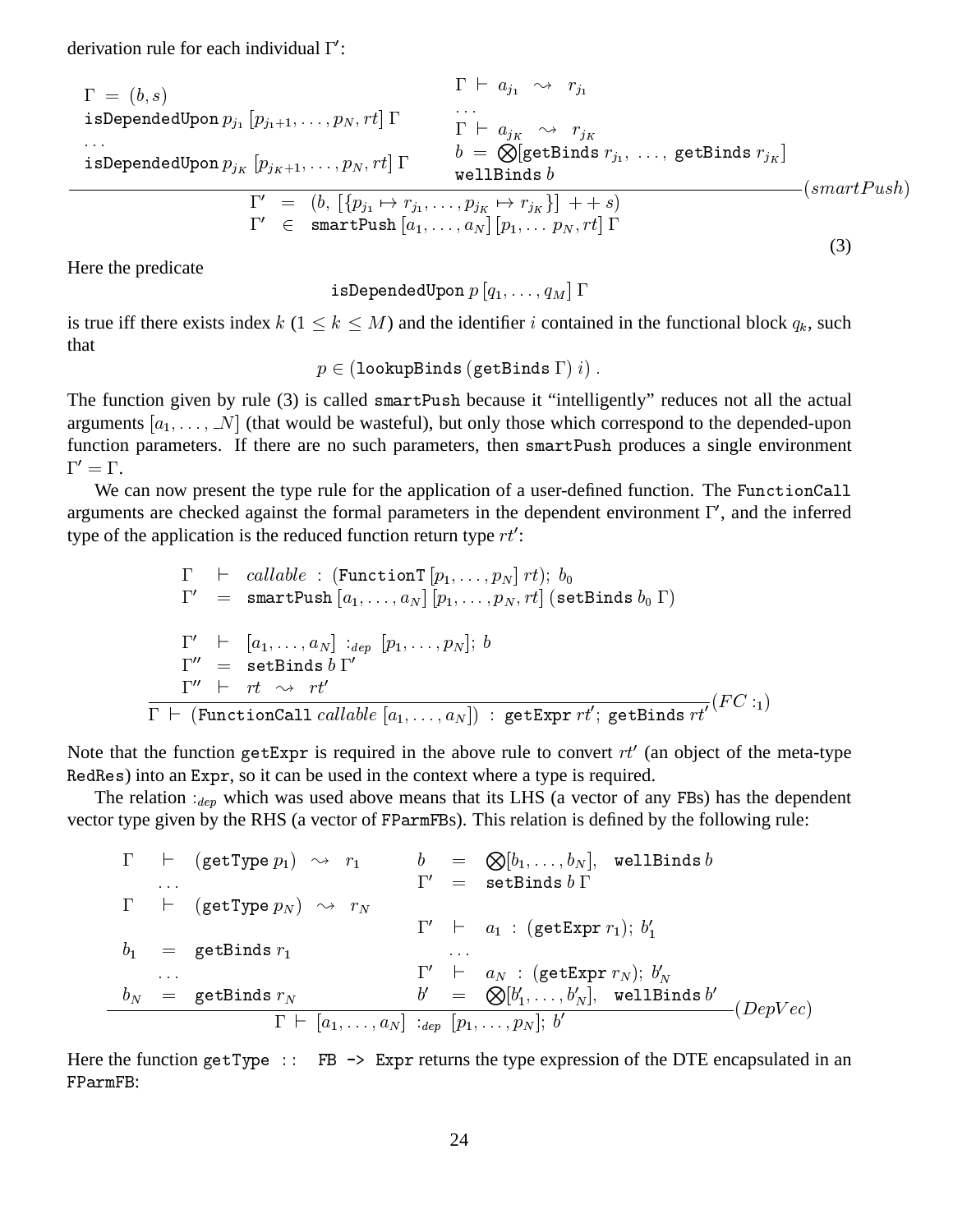''- ''' - '' - '' - '' - '' - '' - '' - '' - '' - '' - '' - '' - '' - '' - '' - '

Similarly, in a RecordT type

$$
\texttt{RecordT}\left[p_1,\ldots,p_N\right]
$$

the type of any field  $p_i$   $(i = 2, ..., N)$  can contain dependent identifiers bound to  $p_1, ..., p_{i-1}$ . Thus, the type of  $p_i$  can depend on the *values* of the fields  $a_1, \ldots, a_{i-1}$  in the corresponding *reduced* callable object which would be given by

$$
\Gamma \vdash \text{ callable } \leadsto \text{ FullRR } b_0 \text{ (RecordVal } [a_1, \ldots, a_N])
$$
\nor

\n
$$
\Gamma \vdash \text{ callable } \leadsto \text{PartialRR } b_0 \text{ (RecordCtor } [a_1, \ldots, a_N]) .
$$
\n(4)

The field  $p_j$   $(j = 1, ..., N - 1)$  is called *depended-upon* if any of the subsequent field declarations  $p_{j+1}, \ldots, p_N$  contains an identifier bound to  $p_j$ .

The function smartPush for a RecordT is defined by a rule similar to 3 above, with the exception that it does not involve the functional block  $rt$ . The Function Call expression (which in this case denotes a record field access) has a single argument which must be an identifier acting as a record field selector. The type of FunctionCall is in this case the type of the selected record field reduced in the dependent environment  $\Gamma$ ":

> $1 =$  setbings  $v_0$  1  $1 \quad \vdash \quad \textit{cautave}$  : (record  $|p_1|$ , :1 + -(7" -C!1 -- 1!,  $1 = \texttt{smar} \cup \texttt{rus} \cup \{a_1, \ldots, a_N | \psi_1, \ldots, \psi_N | \texttt{(seubinas } \psi_1 \texttt{1})\}$  $1 \quad \vdash \quad$  (get lype  $p_k$ )  $\leadsto \quad t$  $\Gamma$   $\vdash$  (FunctionCall callable [i]) : t'; getBinds t'  $\mathbf{I}$  and  $\mathbf{I}$  and  $\mathbf{I}$  and  $\mathbf{I}$  and  $\mathbf{I}$  and  $\mathbf{I}$  and  $\mathbf{I}$  and  $\mathbf{I}$  and  $\mathbf{I}$  and  $\mathbf{I}$  and  $\mathbf{I}$  and  $\mathbf{I}$  and  $\mathbf{I}$  and  $\mathbf{I}$  and  $\mathbf{I}$  and  $\mathbf{I}$  and  $\mathbf{I}$  and

In the type rule ( $FC:_{2}$ ) above, the name bindings  $b_0$  and the actual record fields  $[a_1, \ldots, a_N]$  are determined by pattern-matching rule 5. If, however, the pattern-matching fails (that is, the *callable* cannot be reduced to either RecordVal or RecordCtor, e.g. it is normalised to an Identifier), then we take  $b_0={\tt getBinds}$   $\Gamma,\Gamma'=\Gamma''=\Gamma.$  This means that no dependent environment is formed in that case, and the dependent identifiers occurring in the type expressions of  $p_1, \ldots, p_N$  would be normalised to themselves.

Note that, unlike the case of lambda object application, type-checking of a dependent record field access expression requires reduction of the callable object.

In the remaining two cases, when the callable object is a **built-in function** or a **union**, the type of the callable cannot be dependent. Furthermore, the parameter types and the return type of a bult-in function are always given by elementary manifest types which do not require any reduction, so the type rule for the built-in function application is straightforward:

$$
\Gamma \vdash callable : (BuiltInT[t_1, ..., t_N] rt); b_0 \n\Gamma' = setBinds b_0 \Gamma \n\Gamma' \vdash a_1 : t_1; b_1 \n... \n\Gamma' \vdash a_N : t_N; b_N \n\underline{b} = \bigotimes [b_1, ..., b_N], wellBinds b \n\overline{\Gamma \vdash (FunctionCall callable [a_1, ..., a_N]) : rt; b} (FC :_3)
$$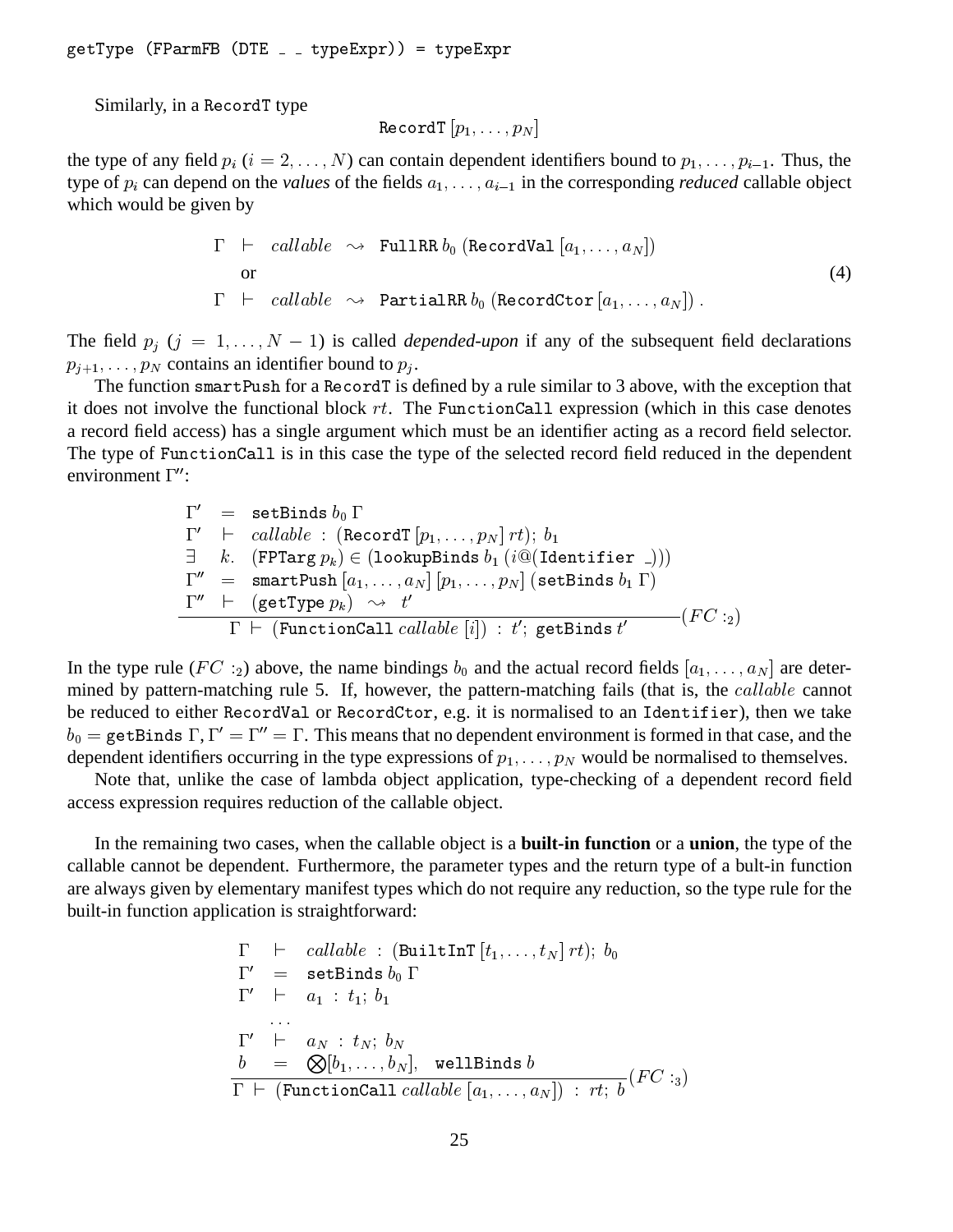However, if the callable has a Union T type, there is a further restriction that the union object (constructed by a UnionVal or a UnionCtor) must be tagged with the same identifier as the argument of the Function Call. Thus, in this case the callable has to be reduced and its tag extracted. If the tag cannot be obtained (because the callable does not reduce to either a UnionVal or a UnionCtor), type-checking fails:

> $\begin{array}{ccc} \mathbf{1} & \mathbf{1} & \mathbf{1} & \mathbf{1} & \mathbf{1} & \mathbf{1} & \mathbf{1} & \mathbf{1} & \mathbf{1} & \mathbf{1} & \mathbf{1} & \mathbf{1} & \mathbf{1} & \mathbf{1} & \mathbf{1} & \mathbf{1} & \mathbf{1} & \mathbf{1} & \mathbf{1} & \mathbf{1} & \mathbf{1} & \mathbf{1} & \mathbf{1} & \mathbf{1} & \mathbf{1} & \mathbf{1} & \mathbf{1} & \mathbf{1} & \mathbf{1} & \mathbf{1} & \mathbf$  + -(7" -C!1 -- 1!,  $1 =$  seubinus  $v_1$  i  $\blacksquare$  $\Gamma$  cannot  $\leadsto$  rc  $1 =$  setBinds (getBinds  $rc$ ) i  $\Gamma$  (get i agr  $rc$ )  $=$   $i$  $1 \quad \sqsubset \quad$  (gellype  $p_k$ )  $\rightsquigarrow \quad \iota$  $\Gamma$  and  $\Gamma$  and  $\Gamma$  and  $\Gamma$  and  $\Gamma$  and  $\Gamma$  and  $\Gamma$  and  $\Gamma$  and  $\Gamma$  and  $\Gamma$  and  $\Gamma$  and  $\Gamma$  and  $\Gamma$  and  $\Gamma$  and  $\Gamma$  and  $\Gamma$  and  $\Gamma$  and  $\Gamma$  and  $\Gamma$  and  $\Gamma$  and  $\Gamma$  and  $\Gamma$  and  $\Gamma$  and  $\Gamma$  and  $\Gamma$   $\Gamma$   $\vdash$  (FunctionCall callable [i]) : t; getBinds t

Here the function getTag :: RedRes  $\rightarrow$  Expr is given by the equations

```
getTag (FullRR \_ (UnionVal tag \_)) = tag
getTag (PartialRR _ (SimpleFB (UnionCtor tag _))) = tag
```
### **5.5.6 RecordCtor**

A RecordCtor expression can be type-checked in the N mode or the T mode. However, type inference in the N mode may be inaccurate (too general): we would not be able to infer a dependent record type because there is no information about the dependencies (i.e. constraints on the fields' types) in the record constructor:

 -:15 -:1 -

In the T mode, if the target record type is dependent, we use the smartPush function to construct the new type-checking environment (cf. Section 5.5.5), and type-check the record constructor arguments in that environment against the declared field types:

$$
\begin{array}{rl}\Gamma' & = & \texttt{snartPush}\left[a_1, \ldots, a_N\right]\left[p_1, \ldots, p_N\right]\Gamma\\ \Gamma' & \vdash & \left[a_1, \ldots, a_N\right] \; :_{dep} \; \left[p_1, \ldots, p_N\right];\; b \\ \hline \texttt{(RecordCtor}\left[a_1, \ldots, a_N\right)] \; : \; \texttt{(RecordT}\left[t_1, \ldots, t_N\right]);\; b}\left(RCtor:_{2}\right)\end{array}
$$

#### **5.5.7 UnionCtor**

In the N mode, we can only type-check the components of a UnionCtor expression for internal consistency; the type of the expression cannot be inferred since we have no information about all possible members of the union:

$$
\begin{array}{lcl}\n\Gamma & \vdash & \texttt{wellTyped} \; i@(\texttt{Identity} \texttt{def} \texttt{ifier} \texttt{ } \texttt{.});\; b_1 & b = b_1 \otimes b_2 \\
\hline\n\Gamma & \vdash & \texttt{wellTyped} \; f; \; b_2 & \texttt{wellBinds} \; b \\
\hline\n\Gamma & \vdash & \texttt{wellTyped} \; (\texttt{UnionCtor} \; i \; f); \; b\n\end{array} (U C tor: {}_1)
$$

In the T mode, when the target union type is known, we check that the selector identifier (first argument of the UnionCtor) is indeed bound to a field of that union, and the second argument of UnionCtor satisfies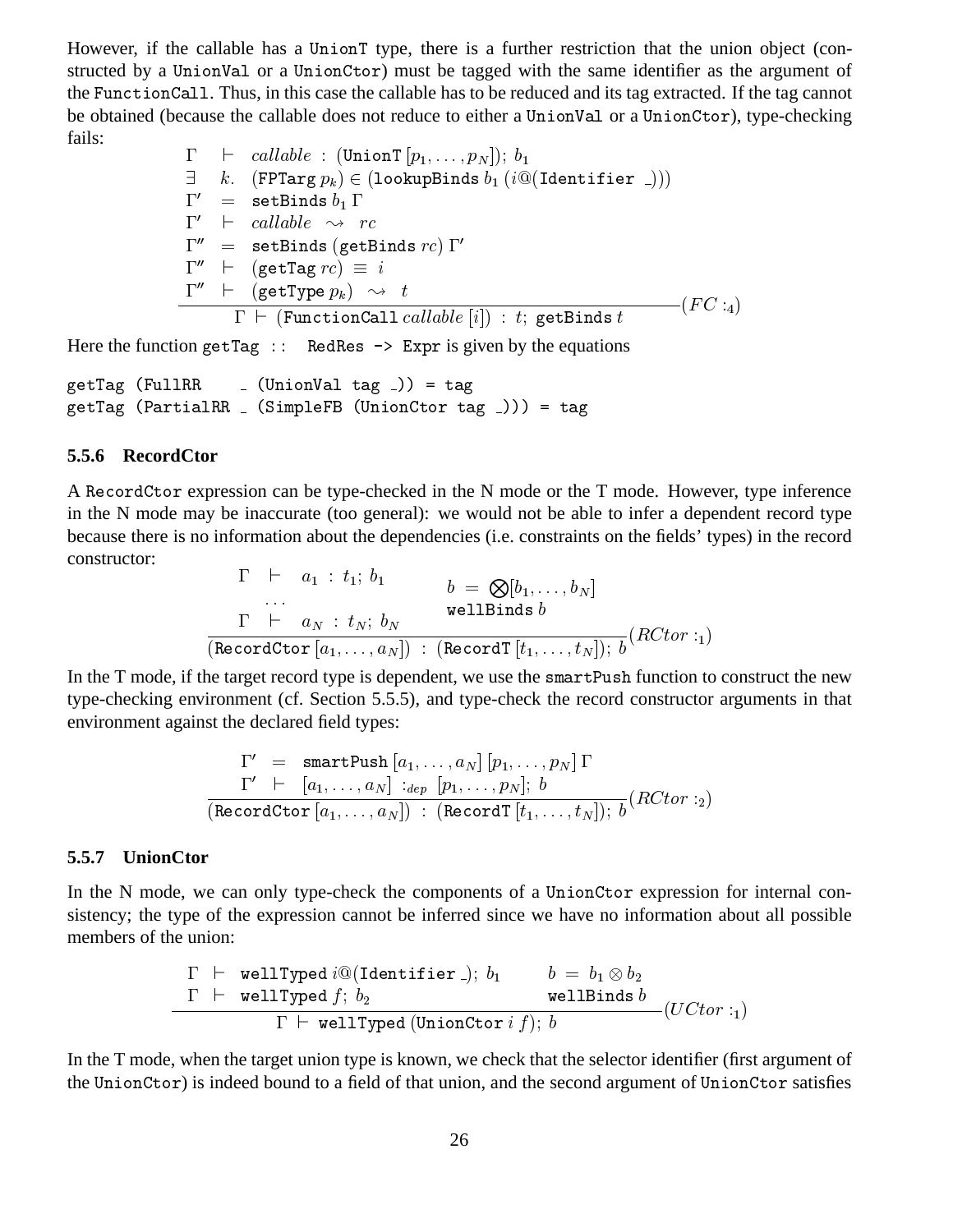that type:

$$
\exists k. \quad (\text{FPTarg } p_k) \in (\text{lookupBinds (getBinds } \Gamma) \ (i \textcircled{a} (\text{Identity } \_))) \\ \Gamma \quad \vdash \quad f : (\text{getType } p_k); \ b \\ \Gamma \quad \vdash \quad (\text{UnionCtor } i \ f) : (\text{UnionT } [p_1, \ldots, p_N]); \ b \qquad \qquad (UCor :_2)
$$

#### **5.5.8 UnionCase**

The first argument of a UnionCase expression must have a UnionT type, and the second one must be an identifier. The type of expression is always Boolean:

$$
\dfrac{\Gamma \;\vdash\; f:\;(\mathtt{UnionT}\;\_); \;b}{\Gamma \;\vdash\;(\mathtt{UnionCase}\; f\;i@(\mathtt{Identifier}\;\_))\;:\;\mathtt{BooleanT};\;b}(UCase:)
$$

#### **5.5.9 RestrictType**

The RestrictType expression operates on the whole collection of types which can be associated with its argument. Since we are are using single-derivation notation for our type rules, the rule for  $\mathtt{RestrictType}$ just asserts that if a functional block  $f$  has, in particular, some type  $t$ , then restriction of  $f$  to any type  $t'$ which is equivalent to  $t$  succeeds. The type of the expression can be either  $t$  or  $t'$ :

$$
\frac{\Gamma \vdash f : t; b \quad \Gamma \vdash t \equiv t'}{\Gamma \vdash (\text{RestrictType } f t') : t; b} (RestrType :)
$$
  

$$
\Gamma \vdash (\text{RestrictType } f t') : t'; b
$$

#### **5.5.10 ConvertTo**

As was already mentioned in Section 4.2.3, there is no uncontrolled pretend in Aldor--: explicit type coercions are limited to compatible types. The types are compatible if if their *ultimate representations* are equivalent, so the following type rule apply:

$$
\frac{\Gamma \vdash x : t; b \quad \Gamma \vdash (\mathtt{ultimeRep}\ t) \equiv (\mathtt{ultimeRep}\ t')}{\Gamma \vdash (\mathtt{ConvertTo}\ x\ t') : t'; b} (Convert To)
$$

Here the function  $ultimRep$  is the same as in Section 4.2.3.

- **5.5.11 Add1, Add2**
- **5.5.12 With1, With2**
- **5.5.13 VoidExpr**
- **5.6 Values**
- **5.7 Types**

## **6 An overview of the Aldor-- implementation**

## **6.1 Compilation process for the original Aldor**

The original Aldor compiler was written in C, and was a proprietary software owned by IBM and NAg. The compiler is now available for free download from  $http://www.aldor.org, in the form of pre$ compiled binaries for most common platforms (such as GNU/Linux on Intel x86). The Aldor compiler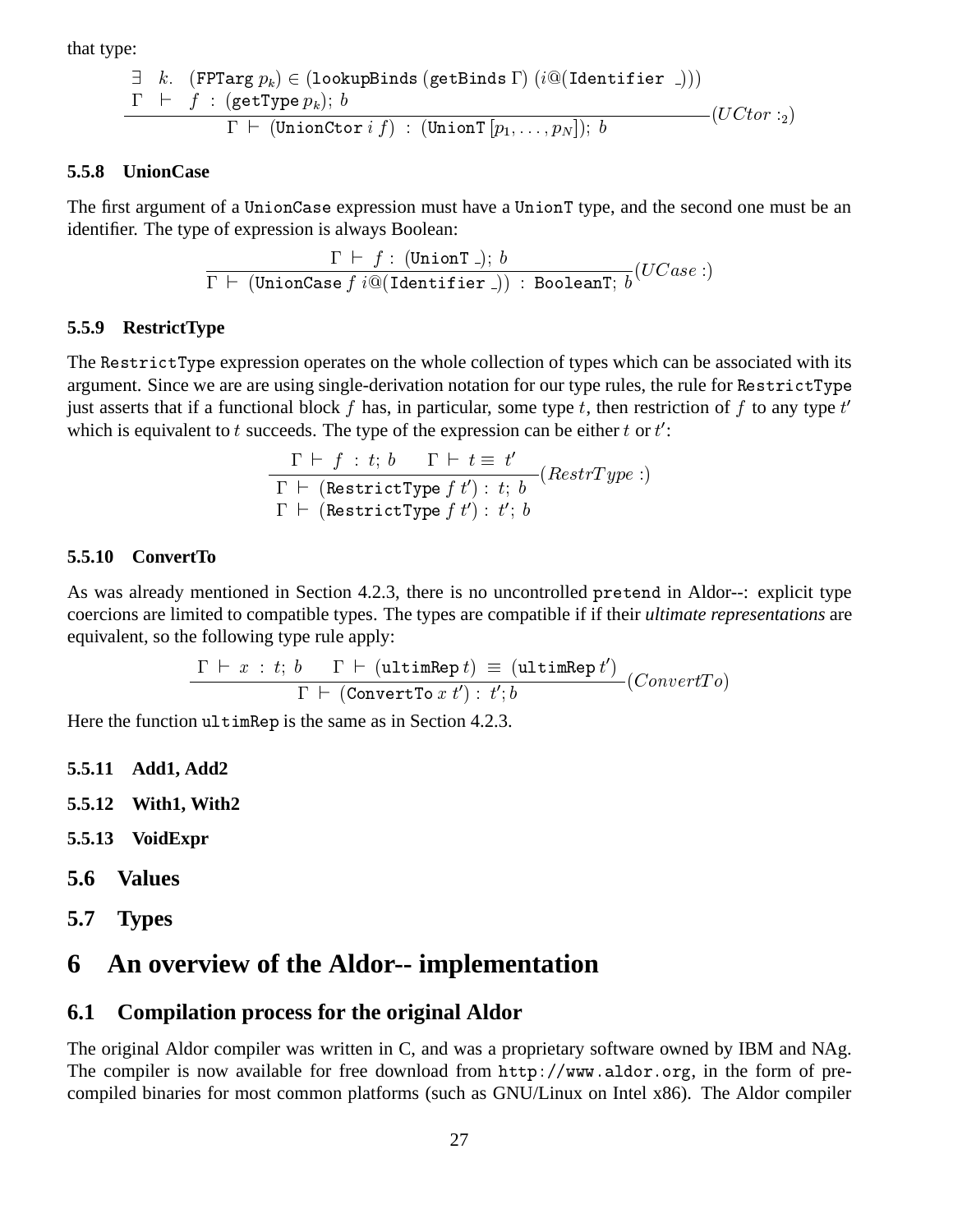is still not available as Open Source software, although most of the Aldor libraries have been released as Open Source.

For a given Aldor source file (". as"), the Aldor compiler, called axiomx1, executes the following translation steps:'

- 1. The source is pre-processed: #include directives (similar to those used in C source files) are carried out, and macro expansion is performed.
- 2. The pre-processed source is parsed and converted into an intermediate in-memory representation, — the Abstract Syntax Tree (AST).
- 3. The AST is type-checked. However, type-checking performed by the original Aldor compiler is unnecessary restrictive. In particular, target type expressions are not evaluated, and the type-checker requires *syntactic* equivalence between the type of the left-hand side and the target (right-hand side) type.
- 4. The AST is converted into a platform-independent byte-code representation called FOAM (First-Order Abstract Machine). The FOAM code is similar in its purpose to Java Byte-Code. It provides an abtraction layer for compiled Aldor programs, to make them independent from the underlying hardware and the operating system.
- 5. The FOAM code can then be interpreted, or stored in platform-independent object libraries (".ao" files) for future use, or converted into C code and then compiled into a "native" (platform-specific) binary format using a C compiler available for that platform. Note that the Aldor compiler itself does not generate any native binary code.

This explains why the original Aldor compiler cannot evaluate target type expressions during type-checking: it can only interpret FOAM byte-code which is not yet generated at the type-checking phase.

## **6.2 Compilation process for Aldor--**

To rectify this problem, a new type-checking and evaluation engine (called AETHER) has been implemented for Aldor--. It is written in Haskell ?? and operates as a co-process to the original axiomxl compiler, communicating with the latter through external files. The executable code of the AETHER is generated by the Glasgow Haskell Compiler [4] (GHC), and is currently availabe for the Linux/x86 platform. The AETHER source code is completely platform-independent, and can be ported to any platform supported by the GHC.

The algorithm of AETHER is the following:

- 1. The axiomxl compiler was modified (under the permission of the copyright owners) to support a new -Fhs command-line option which allows the user to output the generated abstract syntax tree into an external file.
- 2. The AETHER program is then invoked. It reads the AST from a file and converts it into the hierarchy of functional blocks described in Section 3. Such a conversion is necessary because the original AST structure does not closely reflect the functional structure of Aldor-- programs, and is not very well suitable for type-checking.
- 3. The program is *decorated* by enumeration attributes and links: unique enumerators are given to all functional blocks, definitions and occurrencies of identifiers, and up-links are constructed between the functional blocks to provide a hierarchy of enclosing name scopes.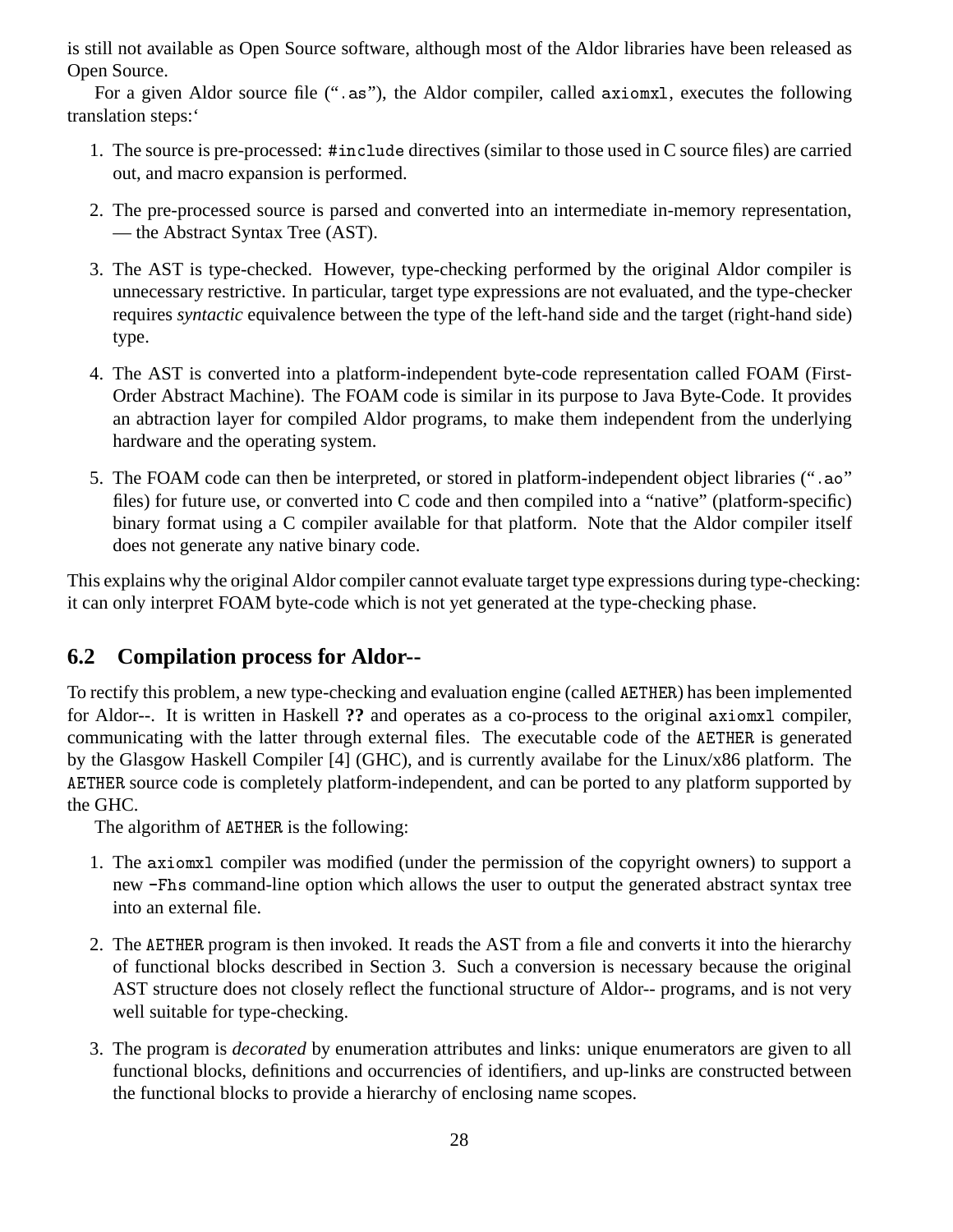- 4. Next, each identifier within the program is bound to all its possible target(s); in other words, name bindings are constructed for the program structure in question (see Section **??**). From the implementational point of view, name bindings is a finite map from the set of indentifiers'*enumerators* to the power set of bind targets. The bind targets are uniquely identified by the enumerators of the objects they contain, e. g. definitions or functional blocks.
- 5. The program (i. e. the top-level FBlock) is then recursively type-checked according to the type rules presented in Section 5. Target type expressions are reduced whenever necessary. The reduction and type-checking processes are closely interleaved.

Name bindings play the central rôle in both evaluation and type-checking operations. The bindings can only be reduced, never expanded, at this stage. Reduction of name bindings occurs when improper bindings are removed as a result of type-checking, or by run-time constraints during the reduction of target type expressions. in this way, overloaded names are resolved. For a well-typed and unambiguous program, each identifier must be bound to exactly one target at the end of the type-checking stage.

6. If type-checking succeeds, the AETHER co-process can interpret the Aldor-- program in question, without the need to resume the main Aldor compiler ( $axiomx1$ ).

The user may also want to generate the FOAM code for that program, so it can be integrated with other Aldor programs (not necesserily Aldor-- ones). The problem is, however, whether the FOAM generation component of  $axi$  oments would be able to produce a valid byte code for a program which is considered ill-typed by the *original* Aldor type-checker, but was successfully type-checked by AETHER. This issue requires further investigation. If problems with FOAM code generation do occur, the easiest solution would be to export a modified AST back to the main translator. This new AST would contain explicit type coercion ( $pre$ tend) nodes to make it formally acceptable for the original type-checker as well. This method has been validated in [15]: it was demonstrated that using the pretend expressions in standard Aldor allows us to by-pass the limitations of its type-checker and still generate valid FOAM and executable programs.

# **7 Applications of Aldor--**

This section introduces a variety of examples in Aldor--. We first revisit the examples given by way of motivation in [15] and then, building on these examples, we give a logical derivation in the theory of monoids.

## **7.1 Logical examples, revisited**

The paper [15] contains a variety of logical examples, written in Aldor. Here we show how these examples can be rewritten in Aldor--, and point to the differences that result.

## **Implication**

Implication is represented by the function type, since a proof of an implication  $(A = \gt B)$  can be thought of as a transformation that turns a proof of A (its input) into a proof of B (its output). A proof of an implication is introduced by forming a function; a proof of an implication  $(A = \geq B)$  is eliminated by applying it to a proof of A to yield a proof of B; this is the *modus ponens* rule. An example is given in Figure 2.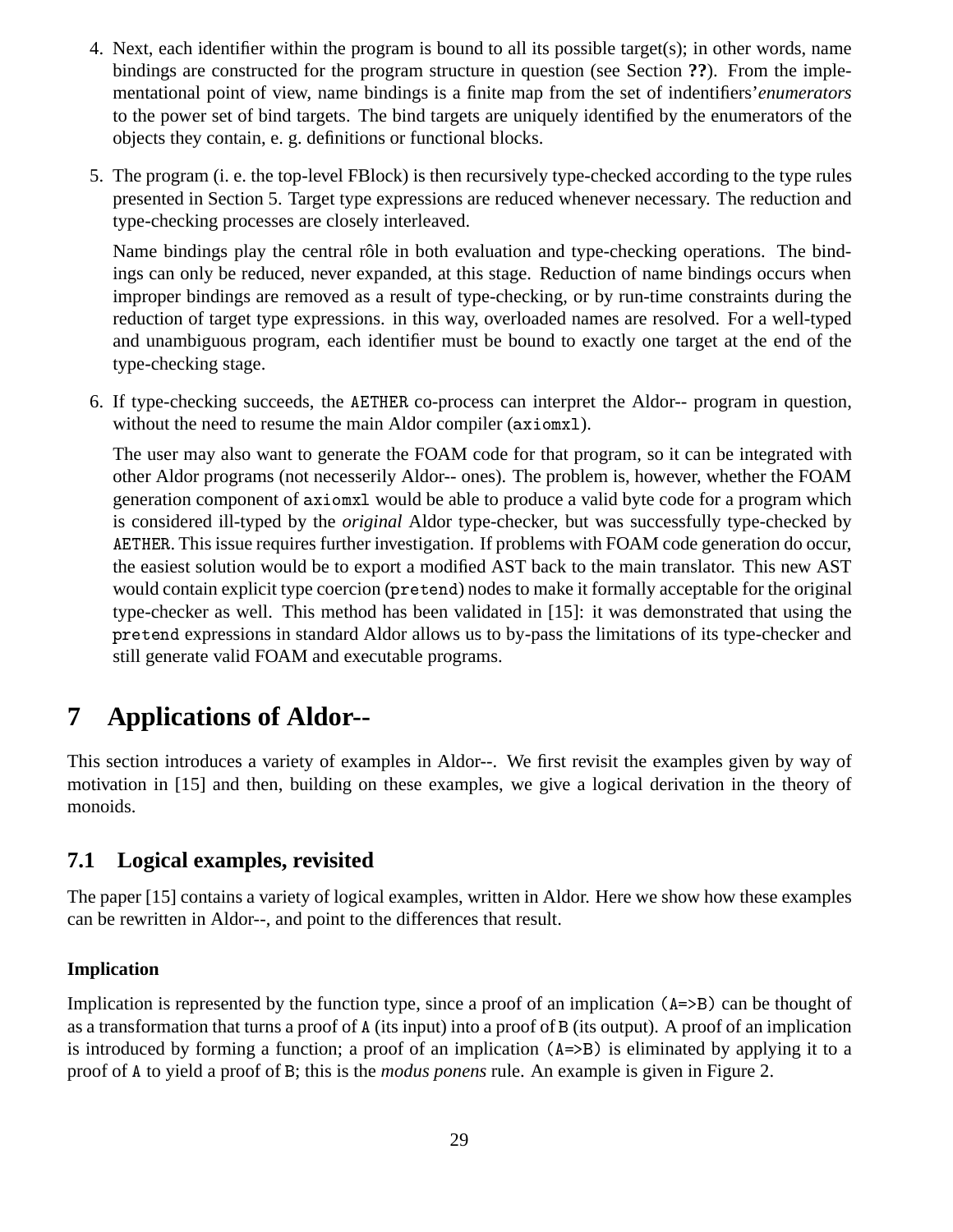-- The example  $((A=>(B=>C))=>(A=>B)=>(A=>(C))$  $\sim$  (h, iyo)  $\sim$  iyo)  $\sim$  iyo)  $\sim$  is the set of the set of the set of the set of the set of the set of the set of the set of the set of the set of the set of the set of the set of the set of the set of the set of the  $((q: ((a:A) \rightarrow B)) \rightarrow ((a:A) \rightarrow C))$  $(q: ((a:A)->B)) : ((a:A)->C)$  +->  $((a:A):C$  +->  $((p a)(q a)))$ ; Figure 2: An example using implication: the  $S$  combinator  $\mathbf{1}_{\mathbf{1}}$   $\mathbf{0}_{\mathbf{0}}$   $\mathbf{1}_{\mathbf{1}}$   $\mathbf{0}_{\mathbf{1}}$   $\mathbf{0}_{\mathbf{1}}$   $\mathbf{0}_{\mathbf{1}}$   $\mathbf{0}_{\mathbf{1}}$   $\mathbf{0}_{\mathbf{1}}$   $\mathbf{0}_{\mathbf{1}}$   $\mathbf{0}_{\mathbf{1}}$   $\mathbf{0}_{\mathbf{1}}$   $\mathbf{0}_{\mathbf{1}}$   $\mathbf{0}_{\mathbf{1}}$   $\mathbf{0}_{\mathbf{1}}$   $\mathbf{0}_{\mathbf{$  $\lim_{n \to \infty}$  (ii)  $\lim_{n \to \infty}$  by  $\lim_{n \to \infty}$  by  $\lim_{n \to \infty}$ add J : :1, 6' !1B  $andIntro(a:A,b:B):$ % == per [a,b]; !18
K6 ), B !18+K ) !1B LB  $--$  An example proof that  $A&B \Rightarrow B&A$ 

,6-'-'6!16'6!1'6  $\mathcal{F}$ از (11, 1990 - 1111 (11, 1970 - 1111 (1941) )

(and Intro  $\text{\$ Y}$ ) ((and Elim 2  $\text{\$ X}$ ) (p), (and Elim 1  $\text{\$ X}$ ) (p)); };

Figure 3: Aldor-- conjunction and an example proof

#### **Conjunction**

The conjunction operation, And, is introduced in Figure 3 as a function over types: it has two arguments of type Type and it returns a result of type Type. The result is an *abstract data type*, whose representation is a record with fields <code>fst</code> and <code>snd</code> of type A and B, respectively. Logically this corresponds to the fact that a proof of A&B is given by a proof of A together with a proof of B.

Introduction and elimination operations construct and destruct a record, modulo conversions between the ADT and the concrete, carrier, type given by the functions rep and per.

In the example proof in Figure 3 the *qualification* operation  $\hat{\phi}$  is used to qualify the operations and Intro, and Elim1 and and Elim2. \$ forms a *qualified name*, by way of disambiguating the use of an (unqualified) identifier, as in Aldor itself.<sup>6</sup> Note that X and Y are used as placeholders for qualifiers for the Add1 operation; a qualifier is required to be an Identifier, rather than an arbitrary expression. In the particular case here the disambiguation has the effect of choosing the particular instance at which to use a parameterised ADT: conjunction elimination is used over  $And(A, B)$ , whereas introduction is used to introduce an element of  $And(B, A)$ .

In Figure 4 conjunction is presented in an unencapsulated form. The type AND(A, B) actually *is* the type Record (fst: A, snd: B), and the introduction and elimination functions are operations over records,

<sup>&</sup>lt;sup>6</sup>Disambiguation using  $\$  is discussed in Section 8.3 of the Aldor User Guide [16].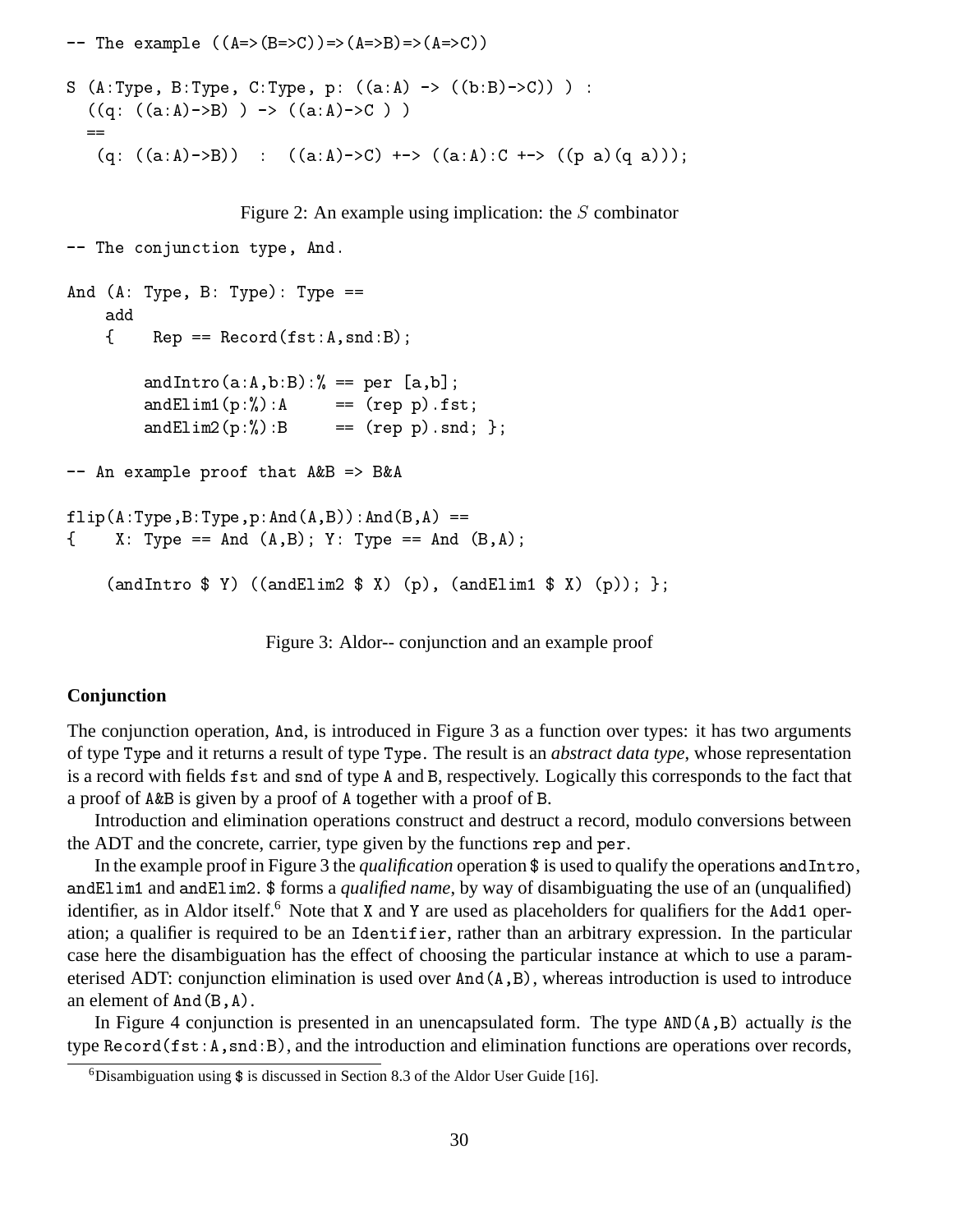```
\frac{1}{100} conjunction \frac{1}{20} \frac{1}{20} \frac{1}{20} \frac{1}{20} \frac{1}{20} \frac{1}{20} \frac{1}{20} \frac{1}{20}639 6-
'-
 -
  :1,
6'
!1B
639 !6-
'-
'6'-6396'  #'-$B
6398
6-
'-
'6396'6  ),
                             == p.fst;6398+6-
'-
'6396'  )
                              == p.snd;-- An example proof that A&B \Rightarrow B&A,6-
'-
'6396'639'6 
   ANDIntro(B, A, ANDElim2(A, B, p) , ANDElim1(A, B, p));
```
Figure 4: Unencapsulated conjunction and an example proof in Aldor--

unmediated by rep and per. For this approach to work in Aldor-- it is necessary to have Type expressions evaluated: for example, for the definition of ANDIntro to typecheck it is necessary for the type  $AND(A, B)$ to evaluate to the record type Record (fst:A,snd:B).

In the unencapsulated case the particular type at which an introduction or elimination rule is applied is determined by the *explicit* type parameters which constitute the first two arguments of each of these functions. Contrast this with the encapsulated treatment, where the qualification operation, \$, is used to select the type at which the operations are used. In a language with parametric polymorphism, this information would be supplied implicitly, but the polymorphism in Aldor--is explicit, given by the Type parameters.

Note that in Aldor itself, the unencapsulated implementation requires explicit type conversion, using pretend, from the type expression  $AND(A, B)$  to its defined value as a record type.

#### **Disjunction**

A disjunction is represented by a union type: a proof of  $A \mid B$  is, constructively, either a proof of A or a proof of B. A proof of a disjunction is constructed by injecting the proof of the corresponding component part into the union type. A disjunction is eliminated by *proof by cases*: to prove  $\mathcal{C}$  from  $\mathcal{A} | \mathcal{B}$  it is necessary to prove it, separately, from A and from B.

Two implementations of disjunction are given. Figure 5 implements it as an ADT, and gives a proof of the example 645 65M5. The same example is proved in the unencapsulated treatement given in Figure 6; the structure of the two proofs is similar, and the contrast between the two echoes the  $flip$  example. In the encapsulated case, qualification (using  $\hat{\phi}$ ) is used to identify the (type-)correct instance of the various functions; in the unencapsulated case, explicit type arguments supply the same information.

#### **Negation**

The constructive intrepretation of negation is defined using an *absurd* proposition: that is, a proposition that has no proof, or equivalently, a type that has no elements. This is the Aldor-- type Exit. The negation of A is then defined to be

 $(a:A) \rightarrow E$ xit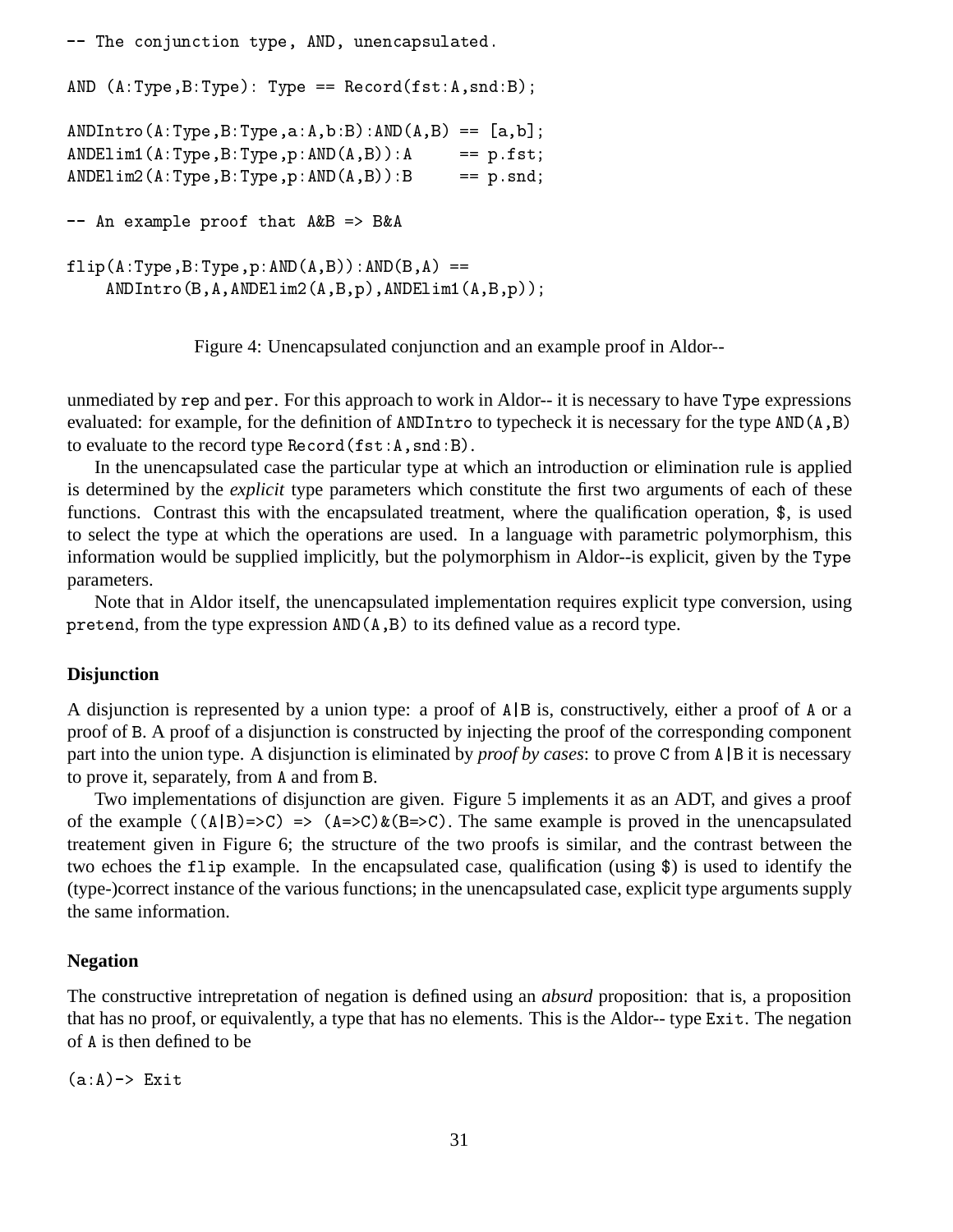```
\frac{1}{100} and \frac{1}{100} and \frac{1}{100} and \frac{1}{100} are \frac{1}{100} and \frac{1}{100} and \frac{1}{100} are \frac{1}{100}@6-
' -
  -

   add \{ Rep == Union(inl:A, inr:B);
           orIntro1(a:A):% == per (union (inl==a));
           orIntro2(b:B):% == per (union (inr==b));
           0111111 (0.1) 0, 1. (0.11) 0, 6. (0.1) 0, 0, 0.10) 0
           ={ val: Union(in1:A,inr:B) == (rep p);, > 
 ! ! ,>)! 
 ">)! LB
        \};
-- The example that ((A|B)=>C) => (A=>C) & (B=>C)!1@6-
' -
' 5-
'   @6'  5 
    And ((a:A) \rightarrow C, (b:B) \rightarrow C)=( 1. 1 yes 111 ((u.n.) v) (b.b) v) )
       \cdots \cdots \cdots(andIntro $ X)((a:A):C \dashrightarrow p ((orIntro1 \$ Y) (a)),(b:B):C \dashrightarrow p ((orIntro2 $ Y) (b)))
   \} ;
```
Figure 5: Aldor-- disjunction and an example proof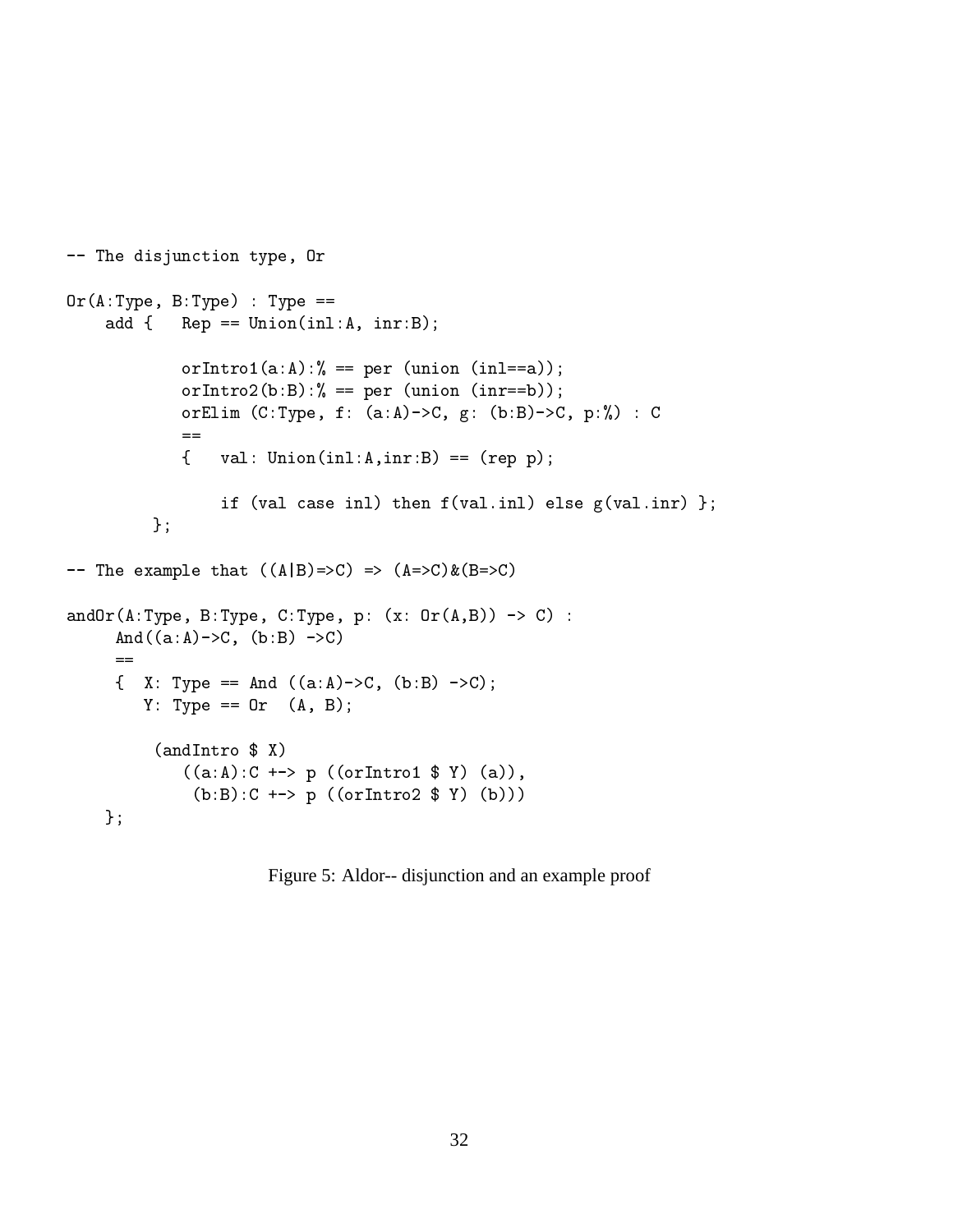```
\frac{1}{100} dhonodpodfacod dib janoofon bypo; on
on(n.iyo) D.iyoo) . iyoo ciilon(1111.n) 1111.b);
@: !
6-
'-
'6@:6'  !! !B
@: !+6-
'-
'-@:6'  !! !-B
@:86-
'-
'5-
' , 65' " -5' @:6'  5
  , and the set of the set of the set of the set of the set of the set of the set of the set of the set of the set of the set of the set of the set of the set of the set of the set of the set of the set of the set of the se
         LB
-- The example that ((A|B)=>C) => (A=>C) & (B=>C)anaoi (n. 1909) D. 1909) O. 1909) p. (n. 1910) 1999 (n. 1999).
     AND((a:A) \rightarrow C, (b:B) \rightarrow C)== ANDIntro((a:A)->C,
                  (b:B)->C,
                  (a:A):C \dashrightarrow p (ORIntro1(A,B,a)),
                  (b:B):C \rightarrow \rightarrow p (ORIntro2(A,B,b)));
```
Figure 6: Unencapsulated disjunction and an example proof

From a proofs of A and its negation it is then possible to derive a proof of Exit, which in turn leads to a proof of *any* formula, through exfalso. Encapsulated and unencapsulated variants of negation are presented in Figures 7 and 8.

Adding the law of the excluded middle (LEM) makes the logic classical. The proof in Figure 9 shows that the law of double negation elimination follows from LEM. We leave the proof of this in the unencapsulated version as an exercise for the reader.

## **7.2 Equality**

We treat equality axiomatically, by introducing operations forming both types and values *without definition bodies*; their definitions simply declare their types, and type checking will ensure that they are only used in type-correct ways. Eq is the type constructor, and eqRef1, eqSymm and eqTrans are the three axioms for an equivalence relation.

The version of eqSubst presented here is a special case of a general substitution mechanism:<sup>7</sup>

```
totaitozi (t. typo) u. t. o. t. o. la (t.) u.) o.) t. (n.t.) stypo) p. t. (u/) st. (o/
```
by taking P to be

```
(x:T): \ldots \rightarrow Eq(T1, part(a), part(x))
```

```
where P(a) will be Eq(T1, patt(a), patt(a)), which is proved by the reflexivity axiom, eqRef1.
```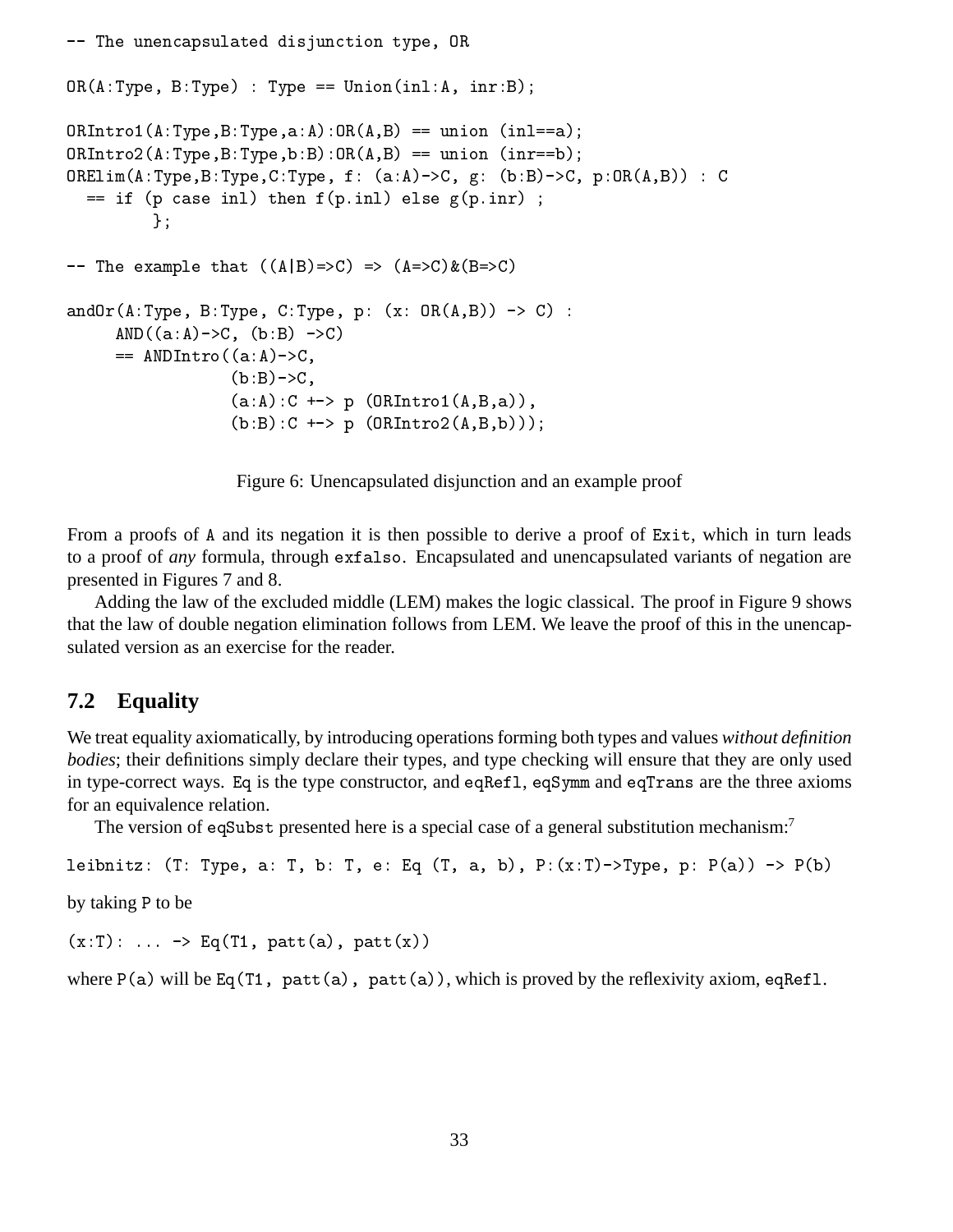```
  !"! -
 3
CALULUO , (C, DAIO, D, LYPO) / D, NO DOUY, 01110 IUILOILOIL LOOUIND DIMONO
36-
  -

    == add
    { Rep == (a:A) -> Ext;notIntro (p: (a:A) \rightarrow Ext) : % == per p;
        notElim (p:%, q:A): Exit == (rep p) q ;
         001101 0101101 (D. 19 po 9 p. 70 p. 71)
          ,
 !8 '?' B
\} ;
-- Example ((A=>B) & (A=>^B)) = (A=>^C)oonbruin (n.1390) D.1390) O.1390) p. mia ((a.n) D) (a.n) Aoo (D))) , ((a.n) O)
    ==J N -
  6!16' 63B
         (a:A):C \rightarrow -\inftycontraRule(C,((and Elim2 \ X) p) a,
                    ((and Elim1 \ X) p) a);
    \mathcal{L} . The contract of the contract of the contract of the contract of the contract of the contract of the contract of the contract of the contract of the contract of the contract of the contract of the contract of th
```
Figure 7: Aldor-- negation and an example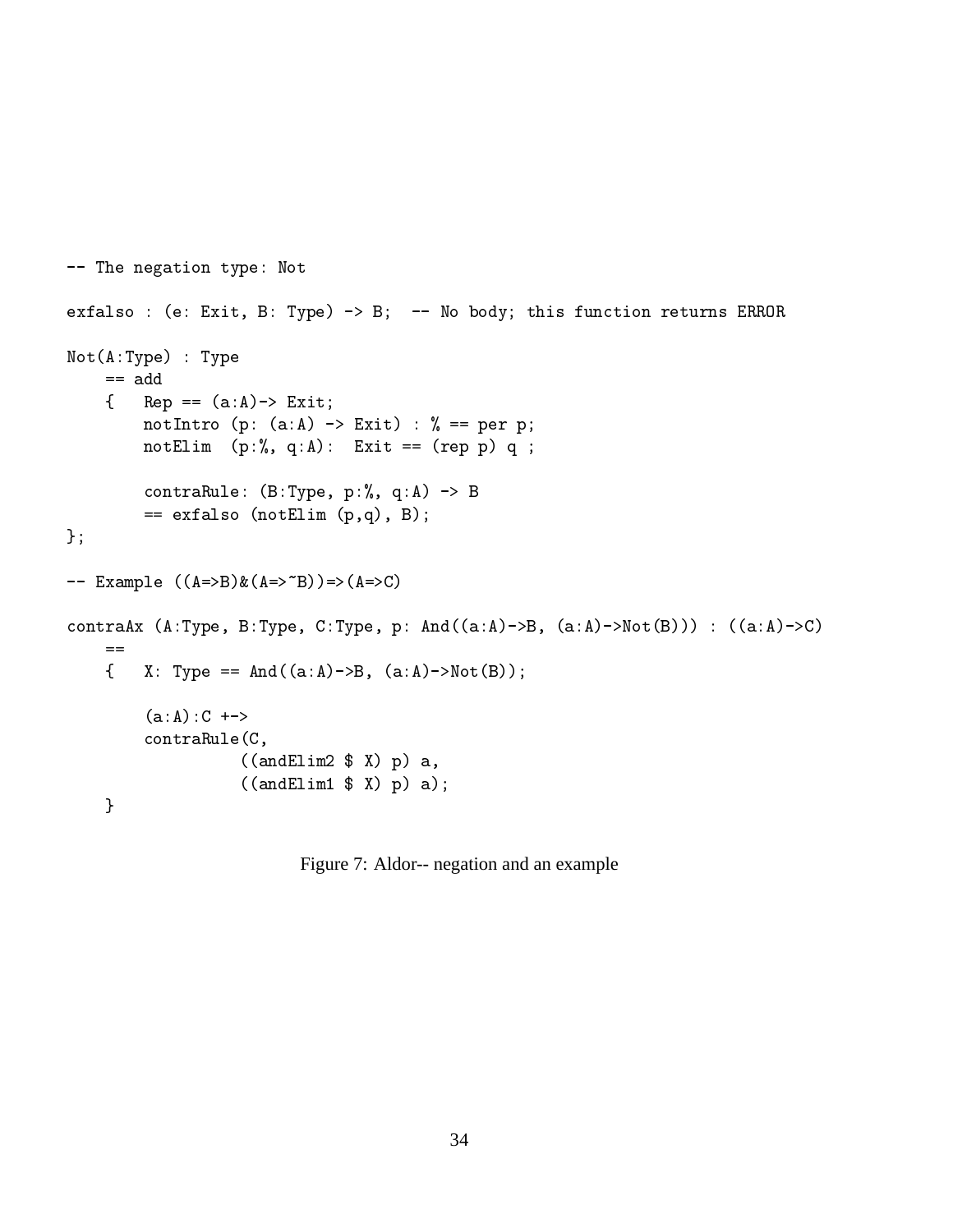```
  !!
1 !"! -
 3@
onfutbo , (o, mito, b, i<sub>/</sub>po) , b, io body, onto function focuting masors
3@6-
  -
  6 8B
1.00111010 (ii, iyov) p. (d.i.) aniv, noi (ii) p.
1.00111111 (iii) 1/901 ) 1/1/9 ) 1/1/9 ) 1/1/9 ) 1/1/9 ) 1/1/9oon or and respect to the control of the control of the control of the control of the control of the control o
       onidio (notiling (n)p)(), b),
-- Example ((A=>B) & (A=>^E)) = (A=>C)oonbruin (n.1390) b.1390) o.1390) p. mb ((u.n) 'b) (u.n) 'Nor (b) ) . ((u.n) 'o)
   =X: Type == (a:A) \rightarrow B;  6B  
1 - 
       O -
  63@B  -->!
       (a:A):C \rightarrow \rightarrowcontraRule(B,C,
                 (ANDElim2(X,Y,p)(a)),(ANDElim1(X,Y,p)(a));
    <u>La componenta de la componenta de la componenta de la componenta de la componenta de la componenta de la compo</u>
```


```
-- Example ((A|^{\sim}A)\&^{\sim\sim}A \Rightarrow A)\frac{1}{2} . The state of the state of the state of the state of the state of the state of the state of the state of the state of the state of the state of the state of the state of the state of the state of the state of t
\blacksquare . The set of the set of the set of the set of the set of the set of the set of the set of the set of the set of the set of the set of the set of the set of the set of the set of the set of the set of the set of the
         33-
  3 3 6B
         \ldots \ldots \ldots \ldots(orElim $ X) (A, )(a:A): A \dashrightarrow a,
                                        (r: Not(A)): A + -> (contraRule $ NN) (A,q,r),
                                        e di secolo di secolo di secolo di secolo di secolo di secolo di secolo di secolo di secolo di secolo di secol
```
Figure 9: Double negation elimation follows from the law of the excluded middle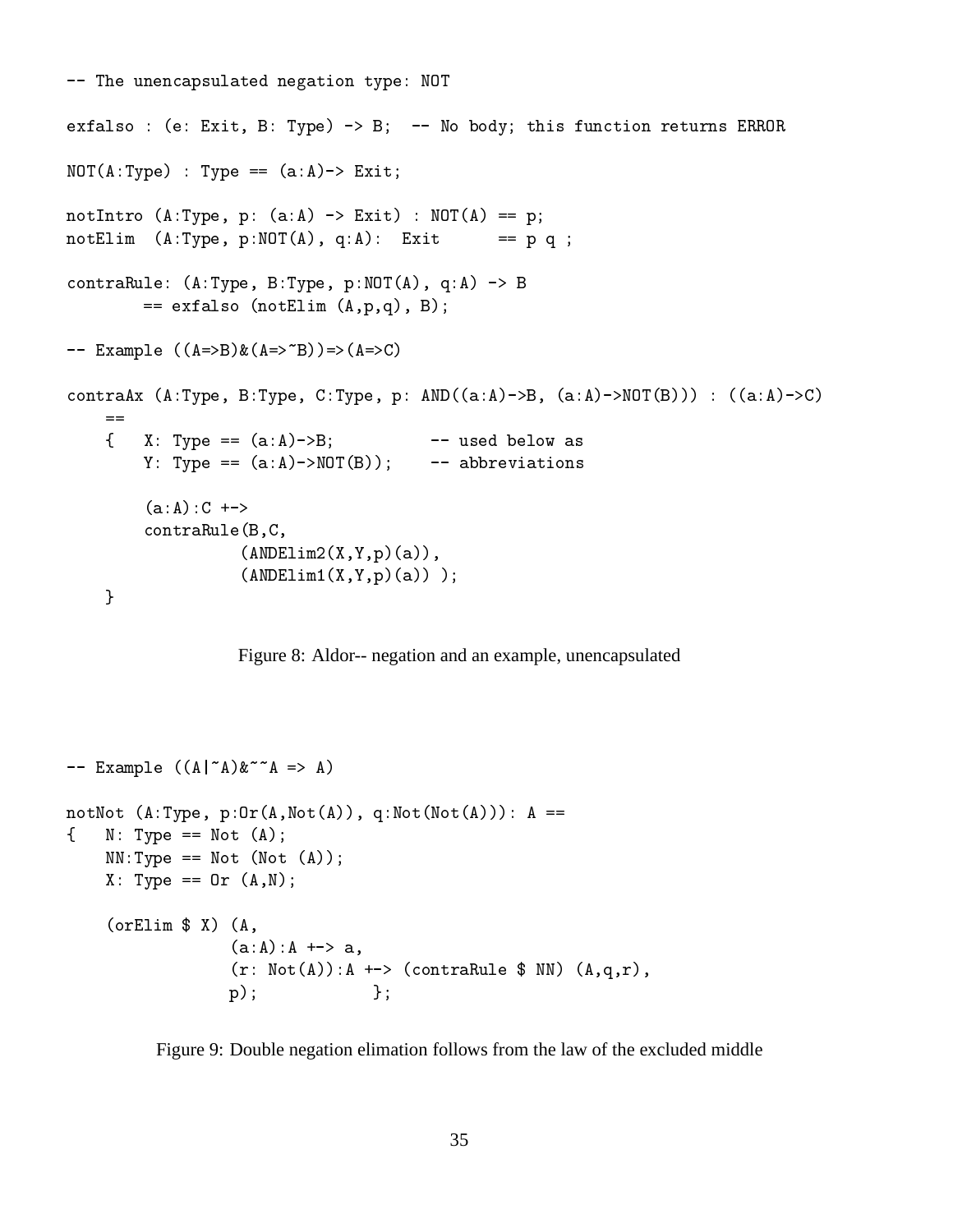8?-- 6

ag. (2. 1909 a. 1907 a. 1909)

 $\cup$ qi $\cup$ i i  $\cup$ i i  $\cup$  i  $\cup$  i  $\cup$  i  $\cup$  i  $\cup$  i  $\cup$  i  $\cup$  i  $\cup$  i  $\cup$  i  $\cup$  i  $\cup$  i  $\cup$  i  $\cup$  i  $\cup$  i  $\cup$  i  $\cup$  i  $\cup$  i  $\cup$  i  $\cup$  i  $\cup$  i  $\cup$  i  $\cup$  i  $\cup$  i  $\cup$  i  $\cup$  i  $\cup$  i  $\cup$  i  $\cup$  i  $\cup$ 

- eqSymm: -' ' - ' 8? ' ' - 8? ' -' B
- ?! -' ' ' ' 8? ' ' -' + 8? ' -'  $Eq(T, a, c);$
- oqbabbo: (1, 1)po; a, 1) b, 1) o, 14 (1) a; b/; 11,1)po; paoo, (2, 1) / 11) Eq  $(T1, \text{ patt}(a), \text{ patt}(b));$

Figure 10: The axioms for equality

```
deciments are all the contract of the contract of the contract of the contract of the contract of the contract of the contract of the contract of the contract of the contract of the contract of the contract of the contract
and the contract of the contract of the contract of the contract of the contract of the contract of the contract of the contract of the contract of the contract of the contract of the contract of the contract of the contra
     mult: (a: %, b: %) \rightarrow %;I: \%;-- Monoid axioms:
     leftUnit: (a: %) -> Eq (%, a, mult(a, I));
     rightUnit: (a: %) -> Eq (% , a, mult(I,a));(a: %, b: %, c: %) ->
                                                     Eq (\%, mult(a, mult (b, c)), mult(mult (a, b), c));
and the contract of the contract of the contract of the contract of the contract of the contract of the contract of the contract of the contract of the contract of the contract of the contract of the contract of the contra
```
Figure 11: Axiomatising the Monoid category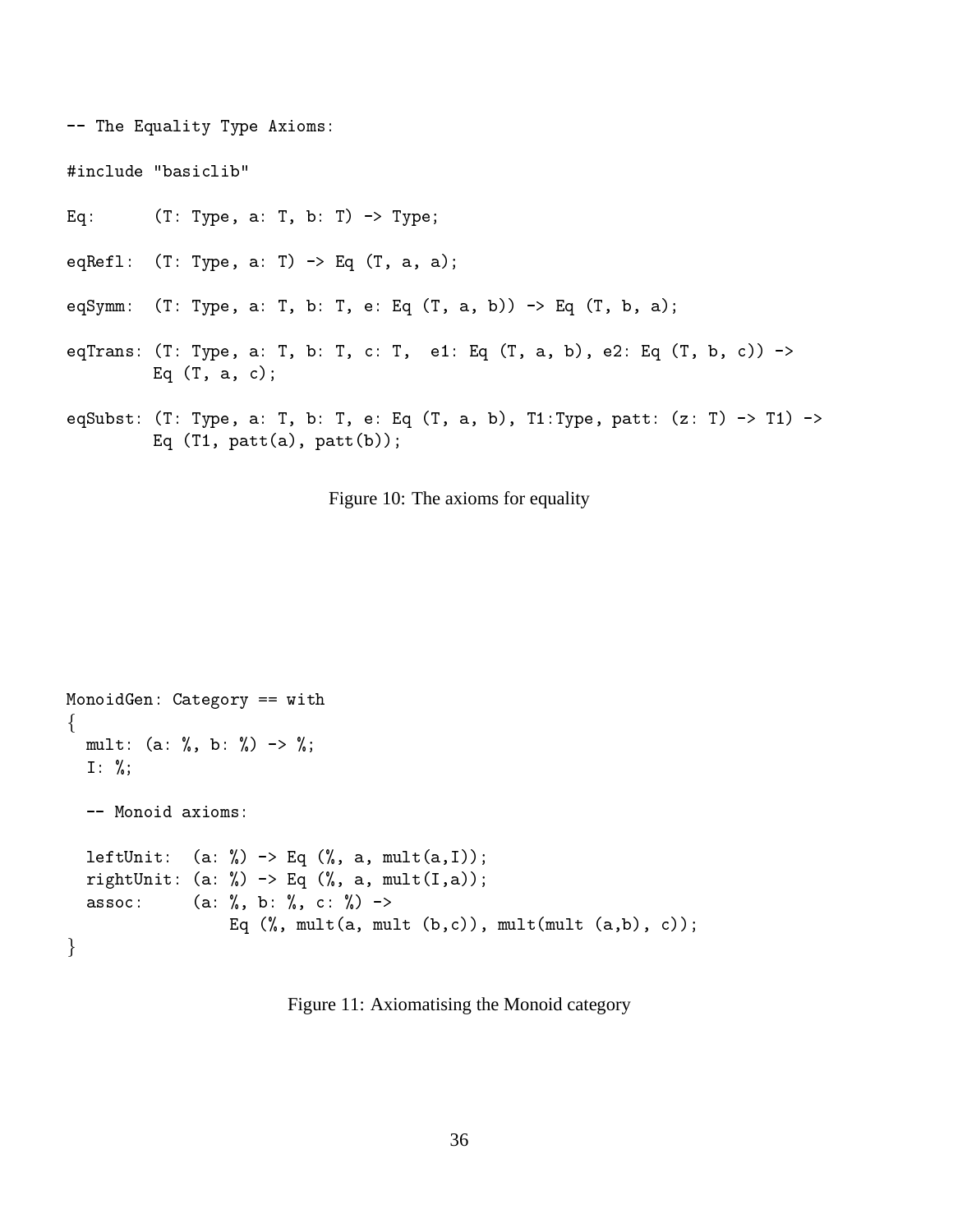```
D!1@+ 5"-
  D!1R! 
and the contract of the contract of the contract of the contract of the contract of the contract of the contract of the contract of the contract of the contract of the contract of the contract of the contract of the contra
     order2: (a: %) -> Eq (% , (mult$MonoidGen) (a, a), (I$MonoidGen);
and the contract of the contract of the contract of the contract of the contract of the contract of the contract of the contract of the contract of the contract of the contract of the contract of the contract of the contra
comm2 (M2: Monoid02, a: M2, b: M2):
                       Eq (M2, (mult$M2) (b,a), (mult$M2) (a,b)) == ...
```
Figure 12: The Monotid 2 category and the communtativity assertion

## **7.3 Axiomatising the monoid category**

Figure 11 contains the category of monoids, axiomatised, as first discussed in [15]. Note that we cannot use the infix operator '\*' for multiplication here, since '\*' is by default left-associative, so the Aldor parser would re-combine exprs involving '\*' in a way we don't want. We therefore use mult instead.

### **7.4 An algebraic proof**

One of the first non-trivial results of the theory of monoids is that a monoid in which every square is equal to the identity is in fact abelian. In our proof we show that in such a monoid, axiomatised by Monoid02 in Figure 12, has the required property by defining the value comme 2, the commutativity assertion. The value comm2 is the final value in a series of proofs, given by

The full proof CommMonoid. as can be found on the project web page.

## **8 Conclusions and Future Work**

We would like to acknowledge the assistance of Stefan Kahrs and Claus Reinke for discussions about overloading.

## **References**

- [1] Alfa. Available from http://www.math.chalmers.se/~hallgren/Alfa/.
- [2] Giuseppe Castagna and Gang Chen. Dependent types with subtyping and late-bound overloading. *Information and Computation*, 168(1), 2001.
- [3] Nigel J. Cutland. *Computability*. Cambridge University Press, 1981.
- [4] The Glasgow Haskell Compiler. Available from http://www.dcs.glasgow.ac.uk/fp/software/ghc/,1998.
- [5] Robert Harper and Greg Morrisett. Compiling polymorphism using intensional type analysis. In *Principles of Programming Languages 22*, pages 130–141, San Francisco, CA, January 1995.

<sup>&</sup>lt;sup>7</sup>Named after the mathematician Gottfried Wilhelm Leibnitz (1646 - 1716), who coined the principle of 'substitution of equals for equals'.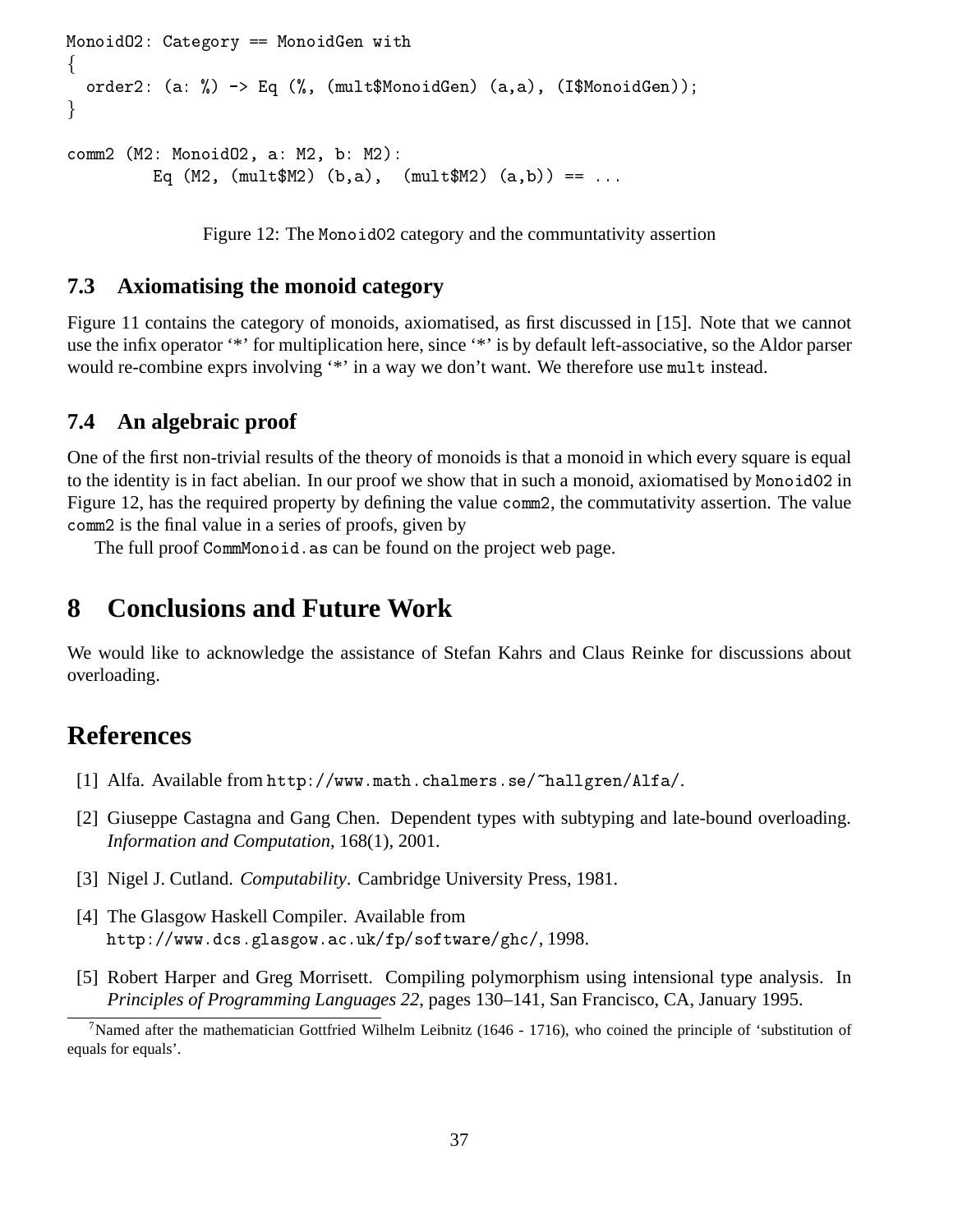```
(b*a)*(b*a)= 1(b*a)*(b*a) = ((b*a)*b)*a((b*a)*b)*a = (b*a)*(b*a)((b*a)*b)*a = I(((b*a)*b)*a)*a = I*a(((b*a)*b)*a)*a = a((b*a)*b)*(a*a) = (((b*a)*b)*a)*a\mathbf{I}= a*a(b*a)*b = ((b*a)*b)*I((b*a)*b)*I = ((b*a)*b)*(a*a)(b*a)*b = ((b*a)*b)*(a*a)(b*a)*b = (((b*a)*b)*a)*a(b*a)*b= a((b*a)*b)*b = a*b(b*a)*(b*b) = ((b*a)*b)*b= I
b*a = (b*a)*I(b*a)*I = (b*a)*(b*b)b * a = (b * a) * (b * b)= ((b*a)*b)*bb \times ab*a = a*b
```
Figure 13: Proving comm2